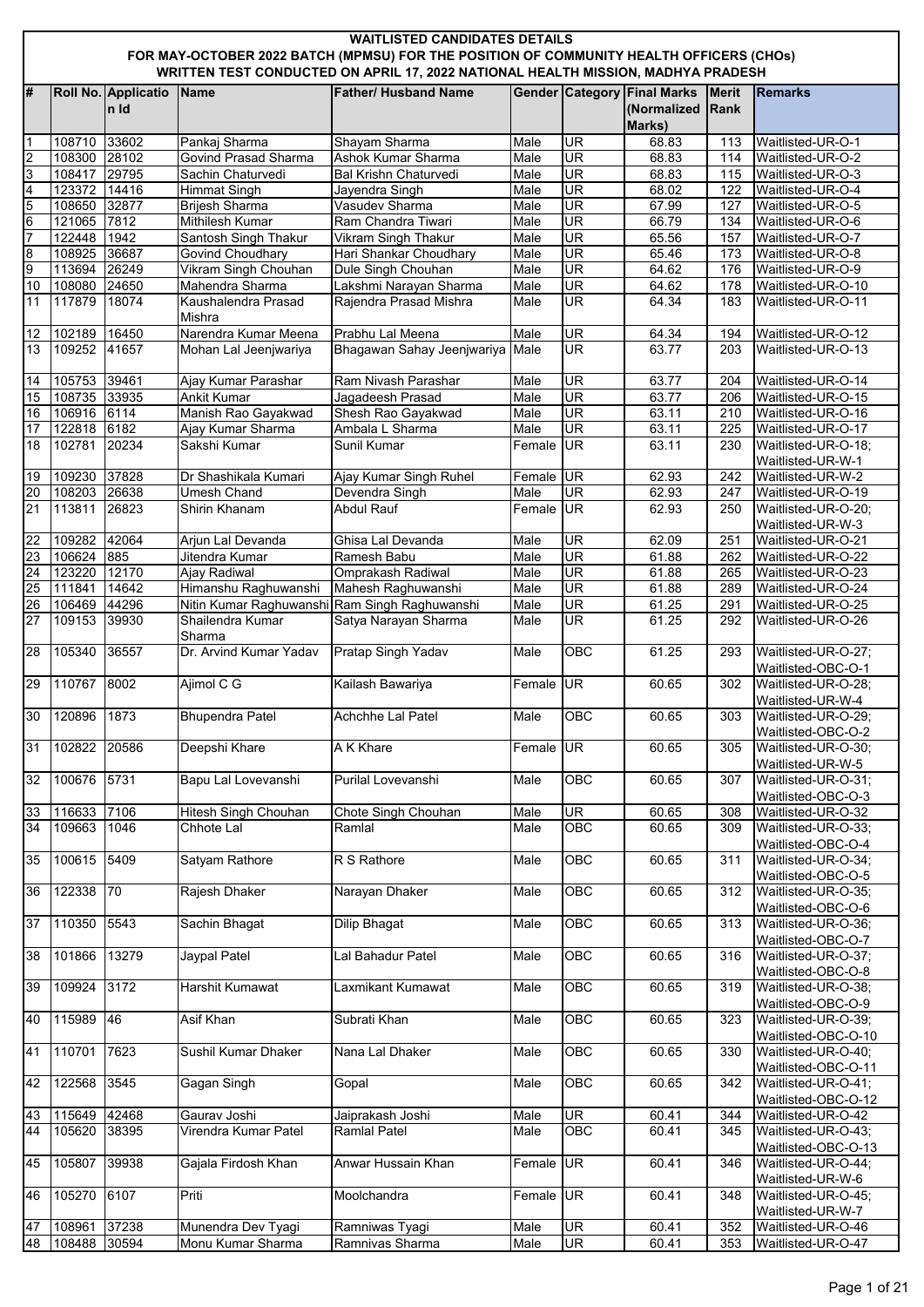|          | <b>WAITLISTED CANDIDATES DETAILS</b>                                                                                                                                        |                             |                                                           |                             |              |            |                                                             |                             |                                                                                          |  |  |  |
|----------|-----------------------------------------------------------------------------------------------------------------------------------------------------------------------------|-----------------------------|-----------------------------------------------------------|-----------------------------|--------------|------------|-------------------------------------------------------------|-----------------------------|------------------------------------------------------------------------------------------|--|--|--|
|          | FOR MAY-OCTOBER 2022 BATCH (MPMSU) FOR THE POSITION OF COMMUNITY HEALTH OFFICERS (CHOs)<br>WRITTEN TEST CONDUCTED ON APRIL 17, 2022 NATIONAL HEALTH MISSION, MADHYA PRADESH |                             |                                                           |                             |              |            |                                                             |                             |                                                                                          |  |  |  |
| #        |                                                                                                                                                                             | Roll No. Applicatio<br>n Id | Name                                                      | <b>Father/ Husband Name</b> |              |            | <b>Gender Category Final Marks</b><br>(Normalized<br>Marks) | <b>Merit</b><br><b>Rank</b> | <b>Remarks</b>                                                                           |  |  |  |
| 49       | 114356                                                                                                                                                                      | 31009                       | Sunaina Chouhan Solanki Shailendra Solanki                |                             | Female UR    |            | 59.56                                                       | 355                         | Waitlisted-UR-O-48;<br>Waitlisted-UR-W-8                                                 |  |  |  |
| 50       | 108724                                                                                                                                                                      | 33750                       | Jagdish Meena                                             | Roshan Lal Meena            | Male         | OBC        | 59.56                                                       | 357                         | Waitlisted-UR-O-49;<br>Waitlisted-OBC-O-14                                               |  |  |  |
| 51       | 108625                                                                                                                                                                      | 32487                       | Krishna Kumar<br>Thakurariya                              | Satish Kumar Thakurariya    | Male         | <b>UR</b>  | 59.56                                                       | 358                         | Waitlisted-UR-O-50                                                                       |  |  |  |
| 52       | 105520                                                                                                                                                                      | 37535                       | <b>Bhavana</b>                                            | Praveen Rajput              | Female UR    |            | 59.56                                                       | 359                         | Waitlisted-UR-O-51;<br>Waitlisted-UR-W-9                                                 |  |  |  |
| 53       | 108862 35842                                                                                                                                                                |                             | Ravindra Singh                                            | <b>Arun Kumar Singh</b>     | Male         | <b>UR</b>  | 59.56                                                       | 360                         | Waitlisted-UR-O-52                                                                       |  |  |  |
| 54       | 113553 25308                                                                                                                                                                |                             | Varsha Kumari Rajput                                      | Lakhan Singh                | Female UR    |            | 59.56                                                       | 362                         | Waitlisted-UR-O-53:<br>Waitlisted-UR-W-10                                                |  |  |  |
| 55       | 109764                                                                                                                                                                      | 1538                        | Mayank Jaiswal                                            | Chandra Shekhar Jaiswal     | Male         | OBC        | 59.42                                                       | 365                         | Waitlisted-UR-O-54;<br>Waitlisted-OBC-O-15                                               |  |  |  |
| 56       | 101543                                                                                                                                                                      | 12097                       | Ghanshyam Lodha                                           | Mangilal Lodha              | Male         | <b>UR</b>  | $\overline{59.42}$                                          | 366                         | Waitlisted-UR-O-55                                                                       |  |  |  |
| 57       | 102258                                                                                                                                                                      | 17037                       | Pooja Mishra                                              | Jitendra Kumar Mishra       | Female UR    |            | 59.42                                                       | 367                         | Waitlisted-UR-O-56;<br>Waitlisted-UR-W-11                                                |  |  |  |
| 58       | 110606                                                                                                                                                                      | 7160                        | Shimi Varghese                                            | V Varghese                  | Female       | <b>UR</b>  | 59.42                                                       | 368                         | Waitlisted-UR-O-57;<br>Waitlisted-UR-W-12                                                |  |  |  |
| 59       | 106890                                                                                                                                                                      | 5755                        | Sanjeet Kumar Kushwah                                     | Mannu Lal                   | Male         | OBC        | 59.42                                                       | 369                         | Waitlisted-UR-O-58;<br>Waitlisted-OBC-O-16                                               |  |  |  |
| 60       | 107019                                                                                                                                                                      | 7641                        | Awadh Kishor Patel                                        | Girja Prasad                | Male         | OBC        | 59.42                                                       | 370                         | Waitlisted-UR-O-59;<br>Waitlisted-OBC-O-17                                               |  |  |  |
| 61       | 107236                                                                                                                                                                      | 10831                       | <b>Bhoop Singh Dhakar</b>                                 | <b>Munshilal Dhakar</b>     | Male         | <b>OBC</b> | 59.42                                                       | 371                         | Waitlisted-UR-O-60;<br>Waitlisted-OBC-O-18                                               |  |  |  |
| 62       | 107520                                                                                                                                                                      | 15873                       | Vinay Gurjar                                              | <b>Balbant Singh</b>        | Male         | OBC        | 59.42                                                       | 373                         | Waitlisted-UR-O-61;<br>Waitlisted-OBC-O-19                                               |  |  |  |
| 63       | 107422                                                                                                                                                                      | 14263                       | Rajesh Soni                                               | Ashok Kumar Soni            | Male         | OBC        | 59.42                                                       | 374                         | Waitlisted-UR-O-62;                                                                      |  |  |  |
| 64       | 102766                                                                                                                                                                      | 16379                       | Rahul Maheshwari                                          | Ghanshyam Maheshwari        | Male         | <b>UR</b>  | 59.42                                                       | 375                         | Waitlisted-OBC-O-20<br>Waitlisted-UR-O-63                                                |  |  |  |
| 65       | 109726                                                                                                                                                                      | 1621                        | Rahul Verma                                               | Purushottam Verma           | Male         | OBC        | 59.42                                                       | 376                         | Waitlisted-UR-O-64;                                                                      |  |  |  |
|          |                                                                                                                                                                             |                             |                                                           |                             |              |            |                                                             |                             | Waitlisted-OBC-O-21                                                                      |  |  |  |
| 66<br>67 | 100872 7227<br>100124                                                                                                                                                       | 1250                        | Sraian Jain<br>Ram Swaroop Kushwaha Hari Narayan Kushwaha | Madhur Jain                 | Male<br>Male | UR<br>OBC  | 59.42<br>59.42                                              | 377<br>380                  | Waitlisted-UR-O-65<br>Waitlisted-UR-O-66;                                                |  |  |  |
|          |                                                                                                                                                                             |                             |                                                           |                             |              |            |                                                             |                             | Waitlisted-OBC-O-22                                                                      |  |  |  |
| 68       | 109519                                                                                                                                                                      | 156                         | Ajay Kumar Sonwane                                        | Jageshvar Sonwane           | Male         | OBC        | 59.42                                                       | 381                         | Waitlisted-UR-O-67;<br>Waitlisted-OBC-O-23                                               |  |  |  |
| 69       | 110274 4837                                                                                                                                                                 |                             | Nasir Baig Mughal                                         | Abdul Mutleeb Baig          | Male         | OBC        | 59.42                                                       | 382                         | Waitlisted-UR-O-68;<br>Waitlisted-OBC-O-24                                               |  |  |  |
| 70       | 101362                                                                                                                                                                      | 11026                       | Priyanka Soni                                             | Subhas Soni                 | Female OBC   |            | 59.42                                                       | 383                         | Waitlisted-UR-O-69:<br>Waitlisted-UR-W-13;<br>Waitlisted-OBC-O-25:<br>Waitlisted-OBC-W-1 |  |  |  |
| 71       | 117960                                                                                                                                                                      | 18390                       | Narayan Kumar                                             | Tulsi Ram                   | Male         | OBC        | 59.42                                                       | 384                         | Waitlisted-UR-O-70;<br>Waitlisted-OBC-O-26                                               |  |  |  |
| 72       | 102207                                                                                                                                                                      | 16612                       | <b>Ritu Yadav</b>                                         | <b>Bharat Singh</b>         | Female OBC   |            | 59.42                                                       | 385                         | Waitlisted-UR-O-71;<br>Waitlisted-UR-W-14;<br>Waitlisted-OBC-O-27:<br>Waitlisted-OBC-W-2 |  |  |  |
| 73       | 109840                                                                                                                                                                      | 2384                        | Ramkrishna Narvare                                        | <b>Indal Narvare</b>        | Male         | OBC        | 59.42                                                       | 386                         | Waitlisted-UR-O-72;<br>Waitlisted-OBC-O-28                                               |  |  |  |
| 74       | 102020                                                                                                                                                                      | 15444                       | Anita Pawar                                               | Ganesh Pawar                | Female OBC   |            | 59.42                                                       | 387                         | Waitlisted-UR-O-73;<br>Waitlisted-UR-W-15;<br>Waitlisted-OBC-O-29:<br>Waitlisted-OBC-W-3 |  |  |  |
| 75       | 116481                                                                                                                                                                      | 5848                        | Deeksha Pal                                               | Than Singh Pal              | Female OBC   |            | 59.42                                                       | 388                         | Waitlisted-UR-O-74;<br>Waitlisted-UR-W-16;<br>Waitlisted-OBC-O-30:<br>Waitlisted-OBC-W-4 |  |  |  |
| 76       | 109813 2359                                                                                                                                                                 |                             | Yogita Bairgai                                            | Akhilesh Bairagi            | Female OBC   |            | 59.42                                                       | 390                         | Waitlisted-UR-O-75;<br>Waitlisted-UR-W-17;<br>Waitlisted-OBC-O-31;<br>Waitlisted-OBC-W-5 |  |  |  |
| 77       | 117553                                                                                                                                                                      | 15286                       | Dileshwari Rana                                           | Kishan Lal Rana             | Female OBC   |            | 59.42                                                       | 391                         | Waitlisted-UR-O-76;<br>Waitlisted-UR-W-18;<br>Waitlisted-OBC-O-32;<br>Waitlisted-OBC-W-6 |  |  |  |
| 78       | 123542                                                                                                                                                                      | 17224                       | Sonu Kumar Kumawat                                        | <b>Prahalad Kumawat</b>     | Male         | <b>OBC</b> | 59.42                                                       | 392                         | Waitlisted-UR-O-77;<br>Waitlisted-OBC-O-33                                               |  |  |  |
| 79       | 107995                                                                                                                                                                      | 23046                       | Ramoo Sharma                                              | Chandra Prakash Sharma      | Male         | <b>UR</b>  | 59.42                                                       | 394                         | Waitlisted-UR-O-78                                                                       |  |  |  |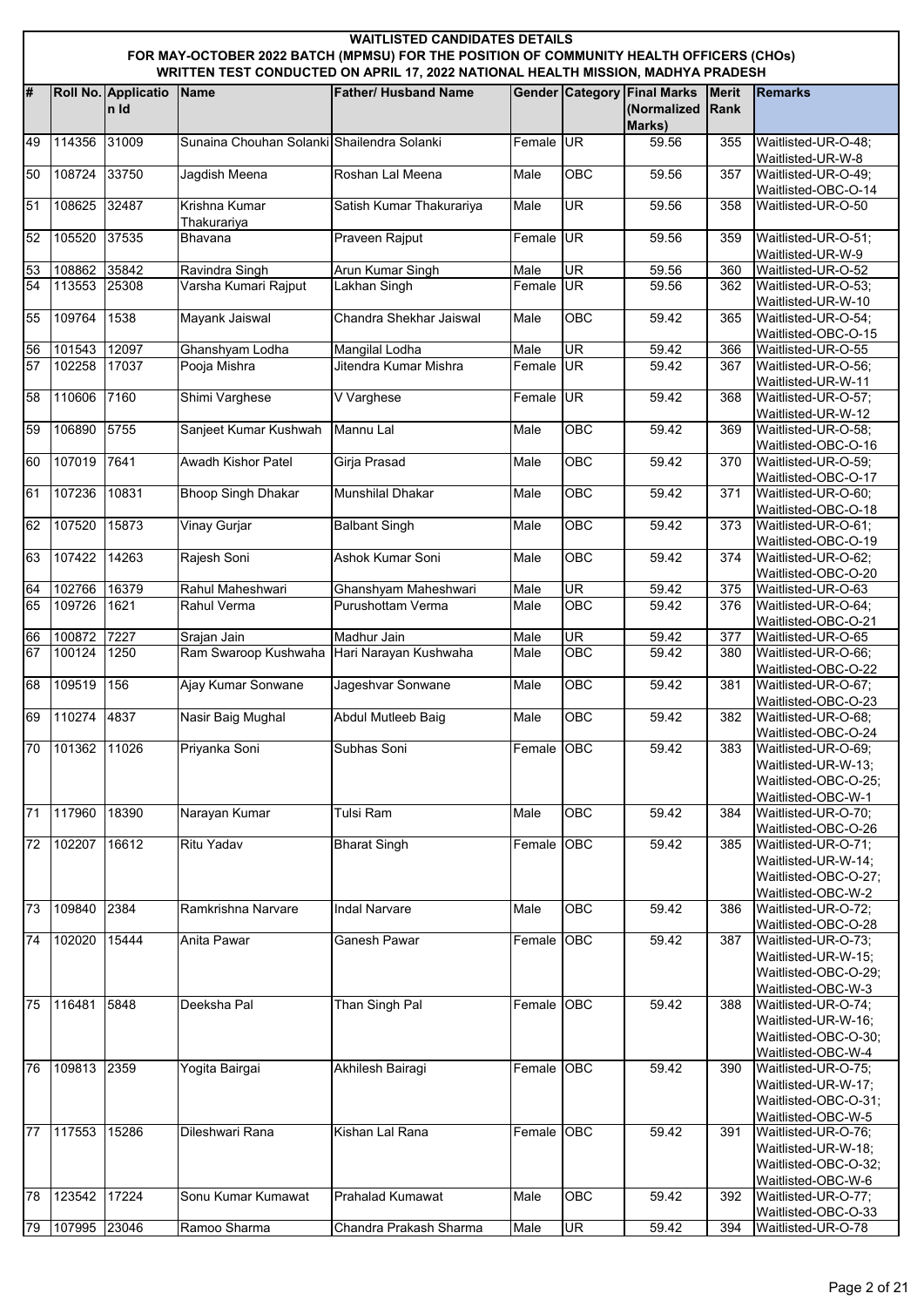|          | <b>WAITLISTED CANDIDATES DETAILS</b><br>FOR MAY-OCTOBER 2022 BATCH (MPMSU) FOR THE POSITION OF COMMUNITY HEALTH OFFICERS (CHOs)<br>WRITTEN TEST CONDUCTED ON APRIL 17, 2022 NATIONAL HEALTH MISSION, MADHYA PRADESH |                             |                                     |                                      |                |                              |                                                             |                             |                                                                                                                 |  |  |  |
|----------|---------------------------------------------------------------------------------------------------------------------------------------------------------------------------------------------------------------------|-----------------------------|-------------------------------------|--------------------------------------|----------------|------------------------------|-------------------------------------------------------------|-----------------------------|-----------------------------------------------------------------------------------------------------------------|--|--|--|
| #        |                                                                                                                                                                                                                     | Roll No. Applicatio<br>n Id | Name                                | <b>Father/ Husband Name</b>          |                |                              | <b>Gender Category Final Marks</b><br>(Normalized<br>Marks) | <b>Merit</b><br><b>Rank</b> | <b>Remarks</b>                                                                                                  |  |  |  |
| 80       | 122453                                                                                                                                                                                                              | 1995                        | Reena Patidar                       | Dinesh Patidar                       | Female OBC     |                              | 59.42                                                       | 395                         | Waitlisted-UR-O-79:<br>Waitlisted-UR-W-19;<br>Waitlisted-OBC-O-34;<br>Waitlisted-OBC-W-7                        |  |  |  |
| 81       | 117256                                                                                                                                                                                                              | 12946                       | Shalinee Yadav                      | Manoj Yadav                          | Female OBC     |                              | 59.42                                                       | 397                         | Waitlisted-UR-O-80;<br>Waitlisted-UR-W-20;<br>Waitlisted-OBC-O-35:<br>Waitlisted-OBC-W-8                        |  |  |  |
| 82       | 111954                                                                                                                                                                                                              | 15205                       | Divya Kewat                         | Rajeshwar Kewat                      | Female OBC     |                              | 59.42                                                       | 399                         | Waitlisted-UR-O-81;<br>Waitlisted-UR-W-21;<br>Waitlisted-OBC-O-36;<br>Waitlisted-OBC-W-9                        |  |  |  |
| 83       | 102071                                                                                                                                                                                                              | 15757                       | Ankita Barskar                      | Raju Barskar                         | Female         | <b>OBC</b>                   | 59.42                                                       | 404                         | Waitlisted-UR-O-82;<br>Waitlisted-UR-W-22;<br>Waitlisted-OBC-O-37;<br>Waitlisted-OBC-W-10                       |  |  |  |
| 84       | 110357                                                                                                                                                                                                              | 5622                        | Gangavishnu Patidar                 | Vinod Kumar Patidar                  | Male           | <b>OBC</b>                   | 59.42                                                       | 405                         | Waitlisted-UR-O-83:<br>Waitlisted-OBC-O-38                                                                      |  |  |  |
| 85       | 110403                                                                                                                                                                                                              | 5898                        | Deepak Choudhary                    | <b>Babulal Choudhary</b>             | Male           | $\overline{OBC}$             | 59.42                                                       | 406                         | Waitlisted-UR-O-84;<br>Waitlisted-OBC-O-39                                                                      |  |  |  |
| 86<br>87 | 110709<br>100614                                                                                                                                                                                                    | 7512<br>5406                | Ajay Vyawahare<br>Anjali Chaurasiya | Janrav Vyawahare<br>Dilip Chaurasiya | Male<br>Female | <b>UR</b><br>  <sub>OE</sub> | 59.42<br>59.42                                              | 407<br>408                  | Waitlisted-UR-O-85<br>Waitlisted-UR-O-86;<br>Waitlisted-UR-W-23;<br>Waitlisted-OBC-O-40:<br>Waitlisted-OBC-W-11 |  |  |  |
| 88       | 116139                                                                                                                                                                                                              | 2398                        | <b>Mohammad Benazeer</b>            | Mohammad Lateef                      | Male           | <b>OBC</b>                   | 59.42                                                       | 409                         | Waitlisted-UR-O-87;<br>Waitlisted-OBC-O-41                                                                      |  |  |  |
| 89       | 101054                                                                                                                                                                                                              | 8751                        | Priyanka Patidar                    | Ram Babu Patidar                     | Female OBC     |                              | 59.42                                                       | 411                         | Waitlisted-UR-O-88;<br>Waitlisted-UR-W-24;<br>Waitlisted-OBC-O-42;<br>Waitlisted-OBC-W-12                       |  |  |  |
| 90       | 102754                                                                                                                                                                                                              | 20142                       | Jyoti Parmar                        | Poonam Chandra Parmar                | Female OBC     |                              | 59.42                                                       | 412                         | Waitlisted-UR-O-89;<br>Waitlisted-UR-W-25:<br>Waitlisted-OBC-O-43;<br>Waitlisted-OBC-W-13                       |  |  |  |
| 91       | 121392                                                                                                                                                                                                              | 19019                       | Poonam Gupta                        | Rajmani Gupta                        | Female UR      |                              | 59.42                                                       | 414                         | Waitlisted-UR-O-90;<br>Waitlisted-UR-W-26                                                                       |  |  |  |
| 92       | 101509 5042                                                                                                                                                                                                         |                             | Radha Dangi                         | Biharilal                            | Female OBC     |                              | 59.42                                                       | 415                         | Waitlisted-UR-O-91;<br>Waitlisted-UR-W-27;<br>Waitlisted-OBC-O-44;<br>Waitlisted-OBC-W-14                       |  |  |  |
| 93       | 101405                                                                                                                                                                                                              | 11380                       | Jeetendra Lodhi                     | Jagdish Lodhi                        | Male           | OBC                          | 59.42                                                       | 418                         | Waitlisted-UR-O-92;<br>Waitlisted-OBC-O-45                                                                      |  |  |  |
| 94       | 118088                                                                                                                                                                                                              | 19987                       | Pooja Pataskar                      | Shobharam Pataskar                   | Female OBC     |                              | 59.42                                                       | 419                         | Waitlisted-UR-O-93;<br>Waitlisted-UR-W-28;<br>Waitlisted-OBC-O-46;<br>Waitlisted-OBC-W-15                       |  |  |  |
| 95       | 110149                                                                                                                                                                                                              | 4540                        | Aayushi Kumrawat                    | Rajendra Kumrawat                    | Female OBC     |                              | 59.42                                                       | 420                         | Waitlisted-UR-O-94;<br>Waitlisted-UR-W-29;<br>Waitlisted-OBC-O-47;<br>Waitlisted-OBC-W-16                       |  |  |  |
| 96       | 111236                                                                                                                                                                                                              | 10778                       | Shibu Shoren Yadav                  | Jay Prakash Y Adav                   | Female OBC     |                              | 59.42                                                       | 421                         | Waitlisted-UR-O-95;<br>Waitlisted-UR-W-30;<br>Waitlisted-OBC-O-48;<br>Waitlisted-OBC-W-17                       |  |  |  |
| 97       | 100818                                                                                                                                                                                                              | 6848                        | <b>Richa Vyas</b>                   | Pawan Kumar Vyas                     | Female UR      |                              | 59.42                                                       | 422                         | Waitlisted-UR-O-96;<br>Waitlisted-UR-W-31                                                                       |  |  |  |
| 98       | 110520 6525                                                                                                                                                                                                         |                             | Anjali Gupta                        | <b>Anil Gupta</b>                    | Female UR      |                              | 59.42                                                       | 423                         | Waitlisted-UR-O-97;<br>Waitlisted-UR-W-32                                                                       |  |  |  |
| 99       | 115242                                                                                                                                                                                                              | 38711                       | Chetna Parmar                       | <b>Balchand Parmar</b>               | Female OBC     |                              | 58.72                                                       | 425                         | Waitlisted-UR-O-98;<br>Waitlisted-UR-W-33;<br>Waitlisted-OBC-O-49:<br>Waitlisted-OBC-W-18                       |  |  |  |
|          | 100 115329                                                                                                                                                                                                          | 39349                       | Neha Jaiswal Gadwal                 | Chandraprakash Jaiswal               | Female OBC     |                              | 58.72                                                       | 426                         | Waitlisted-UR-O-99;<br>Waitlisted-UR-W-34;<br>Waitlisted-OBC-O-50;<br>Waitlisted-OBC-W-19                       |  |  |  |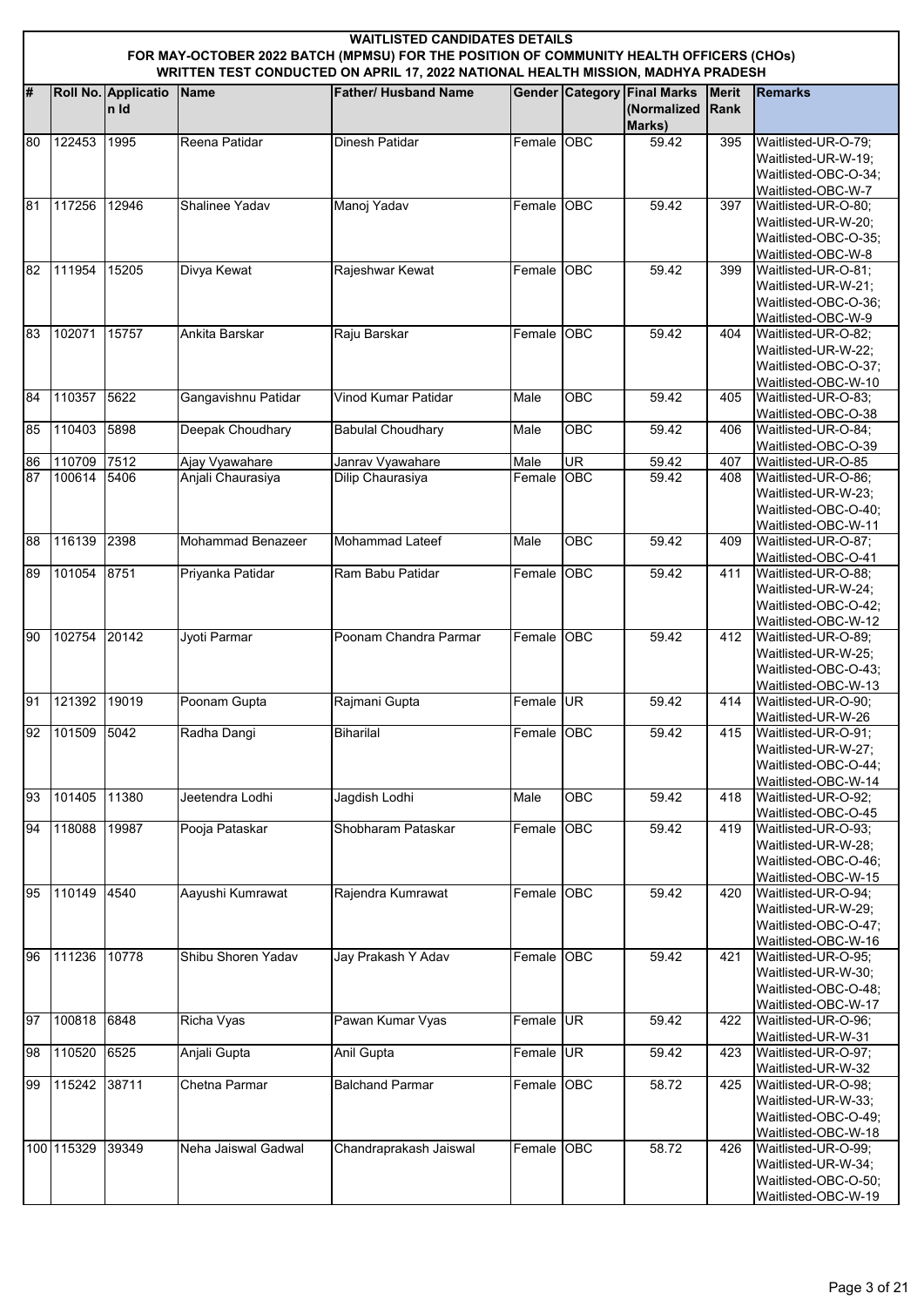|   | <b>WAITLISTED CANDIDATES DETAILS</b><br>FOR MAY-OCTOBER 2022 BATCH (MPMSU) FOR THE POSITION OF COMMUNITY HEALTH OFFICERS (CHOs)<br>WRITTEN TEST CONDUCTED ON APRIL 17, 2022 NATIONAL HEALTH MISSION, MADHYA PRADESH |                              |                                   |                                      |                    |                          |                                                             |                      |                                                                                            |  |  |  |
|---|---------------------------------------------------------------------------------------------------------------------------------------------------------------------------------------------------------------------|------------------------------|-----------------------------------|--------------------------------------|--------------------|--------------------------|-------------------------------------------------------------|----------------------|--------------------------------------------------------------------------------------------|--|--|--|
| # |                                                                                                                                                                                                                     | Roll No. Applicatio<br>In Id | Name                              | <b>Father/ Husband Name</b>          |                    |                          | <b>Gender Category Final Marks</b><br>(Normalized<br>Marks) | <b>Merit</b><br>Rank | <b>Remarks</b>                                                                             |  |  |  |
|   | 101 113425                                                                                                                                                                                                          | 24624                        | Dipika Verma                      | Kailash Verma                        | Female OBC         |                          | 58.72                                                       | 427                  | Waitlisted-UR-O-100;<br>Waitlisted-UR-W-35;<br>Waitlisted-OBC-O-51;<br>Waitlisted-OBC-W-20 |  |  |  |
|   | 102 108353 28700                                                                                                                                                                                                    |                              | Rakesh Kumar                      | <b>Dhan Singh</b>                    | Male               | UR                       | 58.72                                                       | 428                  | Waitlisted-UR-O-101                                                                        |  |  |  |
|   | 103 108215                                                                                                                                                                                                          | 26820                        | Niranjan Singh Meena              | Hari Shankar Meena                   | Male               | <b>OBC</b>               | 58.72                                                       | 429                  | Waitlisted-UR-O-102;                                                                       |  |  |  |
|   |                                                                                                                                                                                                                     |                              |                                   |                                      |                    |                          |                                                             |                      | Waitlisted-OBC-O-52                                                                        |  |  |  |
|   | 104 113108                                                                                                                                                                                                          | 22644                        | Durgashanker Kumawat              | Devilal Kumawat                      | Male               | OBC                      | 58.72                                                       | 430                  | Waitlisted-UR-O-103;<br>Waitlisted-OBC-O-53                                                |  |  |  |
|   | 105 113574 25524                                                                                                                                                                                                    |                              | Nizamuddin                        | <b>Mohd Yunus</b><br>R G Sahu        | Male               | UR<br>$\overline{OBC}$   | 58.72                                                       | 431                  | Waitlisted-UR-O-104                                                                        |  |  |  |
|   | 106 108077                                                                                                                                                                                                          | 24638                        | Pritesh Sahu                      |                                      | Male               |                          | 58.72                                                       | 433                  | Waitlisted-UR-O-105;<br>Waitlisted-OBC-O-54                                                |  |  |  |
|   | 107 124284 31782<br>108 113853 27372                                                                                                                                                                                |                              | Akshay Kumar Jain<br>Jyoti Panche | Anil Kumar Jain<br>Peetam Lal Panche | Male<br>Female OBC | $\overline{\mathsf{UR}}$ | 58.72<br>58.72                                              | 434                  | Waitlisted-UR-O-106<br>Waitlisted-UR-O-107;                                                |  |  |  |
|   |                                                                                                                                                                                                                     |                              |                                   |                                      |                    |                          |                                                             | 436                  | Waitlisted-UR-W-36;<br>Waitlisted-OBC-O-55;<br>Waitlisted-OBC-W-21                         |  |  |  |
|   | 109 114125                                                                                                                                                                                                          | 29314                        | Vandana Sahu                      | <b>Harihar Dayal</b>                 | Female             | OBC                      | 58.72                                                       | 437                  | Waitlisted-UR-O-108;<br>Waitlisted-UR-W-37;<br>Waitlisted-OBC-O-56;<br>Waitlisted-OBC-W-22 |  |  |  |
|   | 110 106327                                                                                                                                                                                                          | 43218                        | Reena                             | Shreeram Mandloi                     | Female             | <b>OBC</b>               | 58.72                                                       | 439                  | Waitlisted-UR-O-109;<br>Waitlisted-UR-W-38;<br>Waitlisted-OBC-O-57;<br>Waitlisted-OBC-W-23 |  |  |  |
|   | 111 114057 28779                                                                                                                                                                                                    |                              | Sangeeta Patidar                  | <b>Ashok Patidar</b>                 | Female OBC         |                          | 58.72                                                       | 440                  | Waitlisted-UR-O-110;<br>Waitlisted-UR-W-39:<br>Waitlisted-OBC-O-58;<br>Waitlisted-OBC-W-24 |  |  |  |
|   | 112 104669                                                                                                                                                                                                          | 32240                        | Vikash Katare                     | <b>Vinod Katare</b>                  | Male               | <b>UR</b>                | 58.72                                                       | 441                  | Waitlisted-UR-O-111                                                                        |  |  |  |
|   | 113 114646                                                                                                                                                                                                          | 33483                        | Ayushi Maitha                     | Ankit Solanki                        | Female UR          |                          | 58.72                                                       | 442                  | Waitlisted-UR-O-112;<br>Waitlisted-UR-W-40                                                 |  |  |  |
|   | 114 108149                                                                                                                                                                                                          | 25877                        | Artee Kumari                      | Manoj Parihar                        | Female UR          |                          | 58.72                                                       | 443                  | Waitlisted-UR-O-113;<br>Waitlisted-UR-W-41                                                 |  |  |  |
|   | 115 109640                                                                                                                                                                                                          | 1109                         | Gayatri Malviya                   | Pawan Malviya                        | Female             | <b>OBC</b>               | 58.19                                                       | 445                  | Waitlisted-UR-O-114;<br>Waitlisted-UR-W-42;<br>Waitlisted-OBC-O-59;<br>Waitlisted-OBC-W-25 |  |  |  |
|   | 116 118115                                                                                                                                                                                                          | 20112                        | Abhilasha Patel                   | Manoj Patel                          | Female OBC         |                          | 58.19                                                       | 447                  | Waitlisted-UR-O-115;<br>Waitlisted-UR-W-43;<br>Waitlisted-OBC-O-60;<br>Waitlisted-OBC-W-26 |  |  |  |
|   | 117 101045                                                                                                                                                                                                          | 8661                         | <b>Bhola Ram Dhakad</b>           | <b>Balkishan Dhakad</b>              | Male               | OBC                      | 58.19                                                       | 449                  | Waitlisted-UR-O-116;<br>Waitlisted-OBC-O-61                                                |  |  |  |
|   | 118 103217 23118                                                                                                                                                                                                    |                              | Reena Patel                       | Ramgopal Patel                       | Female             | OBC                      | 58.19                                                       | 450                  | Waitlisted-UR-O-117;<br>Waitlisted-UR-W-44;<br>Waitlisted-OBC-O-62:<br>Waitlisted-OBC-W-27 |  |  |  |
|   | 119 102879                                                                                                                                                                                                          | 21129                        | Mayank Gupta                      | Nand Kishor Gupta                    | Male               | $\overline{\mathsf{UR}}$ | 58.19                                                       | 452                  | Waitlisted-UR-O-118                                                                        |  |  |  |
|   | 120 106614                                                                                                                                                                                                          | 782                          | Jeetendra Kumar                   | <b>Bijendra Singh</b>                | Male               | OBC                      | 58.19                                                       | 453                  | Waitlisted-UR-O-119;<br>Waitlisted-OBC-O-63                                                |  |  |  |
|   | 121 110165                                                                                                                                                                                                          | 4468                         | Shadab Ahmad                      | Mushtaq                              | Male               | OBC                      | 58.19                                                       | 454                  | Waitlisted-UR-O-120;<br>Waitlisted-OBC-O-64                                                |  |  |  |
|   | 122 122398                                                                                                                                                                                                          | 941                          | Dr. RAHUL AGRAWAL                 | Narendra Ji Agrawal                  | Male               | <b>EWS</b>               | 58.19                                                       | 456                  | Waitlisted-UR-O-121;<br>Waitlisted-EWS-O-1                                                 |  |  |  |
|   | 123 110061                                                                                                                                                                                                          | 3430                         | Bahadur Yadav                     | Lakhan Yadav                         | Male               | <b>OBC</b>               | 58.19                                                       | 457                  | Waitlisted-UR-O-122;<br>Waitlisted-OBC-O-65                                                |  |  |  |
|   | 124 116375 4855                                                                                                                                                                                                     |                              | Ramanand Patel                    | <b>Dinkar Prasad Patel</b>           | Male               | OBC                      | 58.19                                                       | 458                  | Waitlisted-UR-O-123;<br>Waitlisted-OBC-O-66                                                |  |  |  |
|   | 125 102654                                                                                                                                                                                                          | 19479                        | Sharukh Khan                      | Nazru Khan                           | Male               | OBC                      | 58.19                                                       | 459                  | Waitlisted-UR-O-124;                                                                       |  |  |  |
|   | 126 111592                                                                                                                                                                                                          | 12702                        | Tamnna Pathan                     | Shahbaj Khan Pathan                  | Female UR          |                          | 58.19                                                       | 460                  | Waitlisted-OBC-O-67<br>Waitlisted-UR-O-125;<br>Waitlisted-UR-W-45                          |  |  |  |
|   | 127 101335                                                                                                                                                                                                          | 10791                        | Nirmla Yadav                      | Ram Vilash Yadav                     | Female             | <b>OBC</b>               | 58.19                                                       | 463                  | Waitlisted-UR-O-126;<br>Waitlisted-UR-W-46:<br>Waitlisted-OBC-O-68;                        |  |  |  |
|   | 128 110361                                                                                                                                                                                                          | 5652                         | <b>Govind Singh</b>               | <b>Balu Singh</b>                    | Male               | OBC                      | 58.19                                                       | 464                  | Waitlisted-OBC-W-28<br>Waitlisted-UR-O-127;<br>Waitlisted-OBC-O-69                         |  |  |  |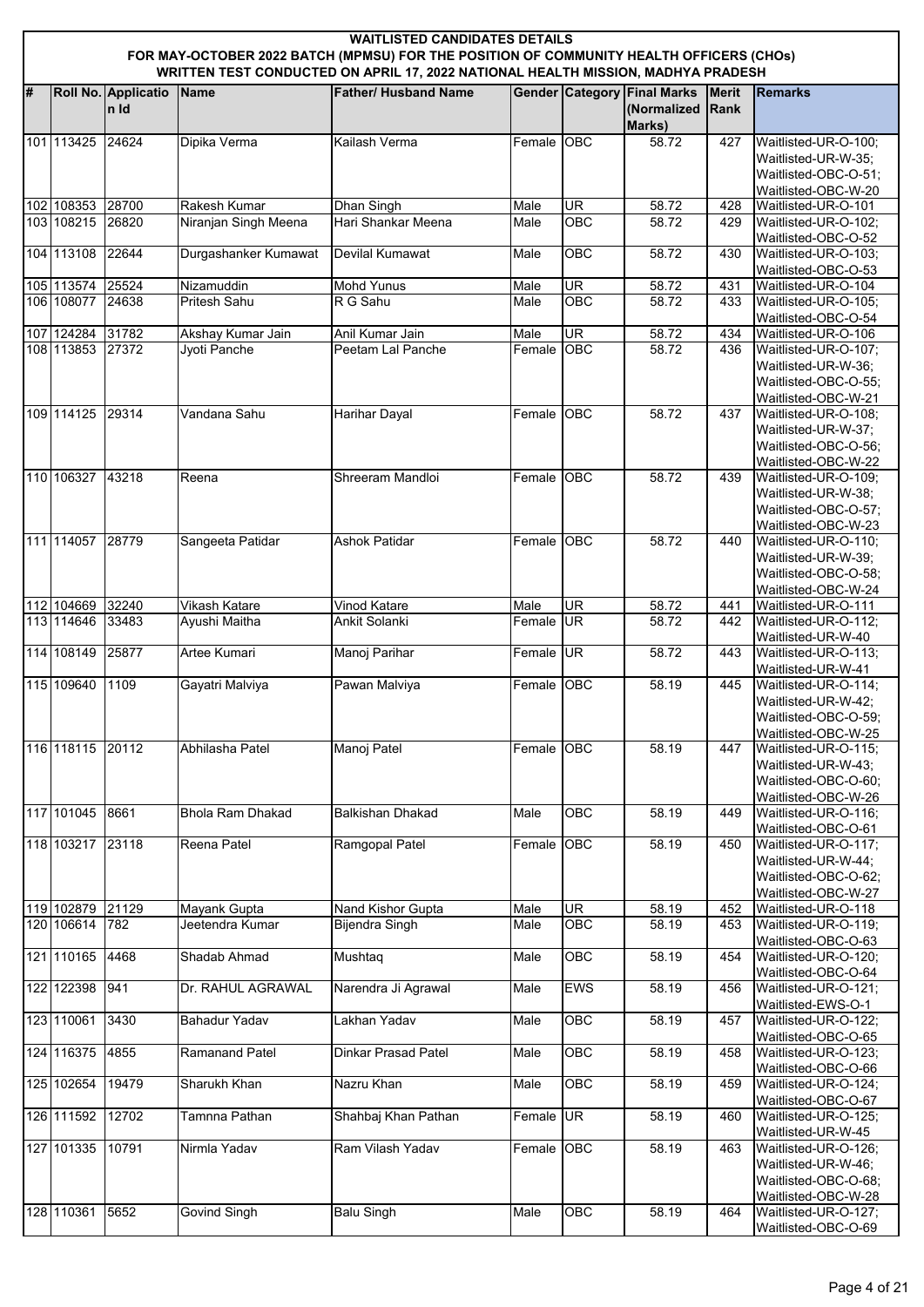|   | <b>WAITLISTED CANDIDATES DETAILS</b><br>FOR MAY-OCTOBER 2022 BATCH (MPMSU) FOR THE POSITION OF COMMUNITY HEALTH OFFICERS (CHOs)<br>WRITTEN TEST CONDUCTED ON APRIL 17, 2022 NATIONAL HEALTH MISSION, MADHYA PRADESH |                              |                             |                             |            |                  |                                                             |                             |                                                                                                                   |  |  |
|---|---------------------------------------------------------------------------------------------------------------------------------------------------------------------------------------------------------------------|------------------------------|-----------------------------|-----------------------------|------------|------------------|-------------------------------------------------------------|-----------------------------|-------------------------------------------------------------------------------------------------------------------|--|--|
| # |                                                                                                                                                                                                                     | Roll No. Applicatio<br>In Id | <b>Name</b>                 | <b>Father/ Husband Name</b> |            |                  | <b>Gender Category Final Marks</b><br>(Normalized<br>Marks) | <b>Merit</b><br><b>Rank</b> | <b>Remarks</b>                                                                                                    |  |  |
|   | 129 100026                                                                                                                                                                                                          | 14                           | <b>Arvind Singh Yadav</b>   | Vetal Singh Yadav           | Male       | $\overline{OBC}$ | 58.19                                                       | 465                         | Waitlisted-UR-O-128;<br>Waitlisted-OBC-O-70                                                                       |  |  |
|   | 130 111907                                                                                                                                                                                                          | 14923                        | Arun Patel                  | <b>Omprakash Patel</b>      | Male       | <b>OBC</b>       | 58.19                                                       | 466                         | Waitlisted-UR-O-129;<br>Waitlisted-OBC-O-71                                                                       |  |  |
|   | 131 110875                                                                                                                                                                                                          | 4470                         | Sheetal Joshi               | Chintaman Bedre             | Female     | OBC              | 58.19                                                       | 467                         | Waitlisted-UR-O-130;<br>Waitlisted-UR-W-47;<br>Waitlisted-OBC-O-72:                                               |  |  |
|   | 132 101223                                                                                                                                                                                                          | 9830                         | <b>Mangla Mirase</b>        | <b>Mahadev Mirase</b>       | Female OBC |                  | 58.19                                                       | 468                         | Waitlisted-OBC-W-29<br>Waitlisted-UR-O-131;<br>Waitlisted-UR-W-48;<br>Waitlisted-OBC-O-73;<br>Waitlisted-OBC-W-30 |  |  |
|   | 133 116982                                                                                                                                                                                                          | 10602                        | Ashish Kumar<br>Vishwakarma | Ashok Kumar Vishwakarma     | Male       | $\overline{OBC}$ | 58.19                                                       | 469                         | Waitlisted-UR-O-132;<br>Waitlisted-OBC-O-74                                                                       |  |  |
|   | 134 116441                                                                                                                                                                                                          | 5313                         | Diksha Singh                | Rajkumar Singh              | Female     | OBC              | 58.19                                                       | 470                         | Waitlisted-UR-O-133;<br>Waitlisted-UR-W-49:<br>Waitlisted-OBC-O-75:<br>Waitlisted-OBC-W-31                        |  |  |
|   | 135 106911                                                                                                                                                                                                          | 3146                         | Pushpendra Dhakar           | Darshan Lal Dhakar          | Male       | $\overline{OBC}$ | 58.19                                                       | 471                         | Waitlisted-UR-O-134:<br>Waitlisted-OBC-O-76                                                                       |  |  |
|   | 136 106866                                                                                                                                                                                                          | 5358                         | Praveen Kumar Joshi         | Seeta Ram Joshi             | Male       | <b>OBC</b>       | 58.19                                                       | 472                         | Waitlisted-UR-O-135;<br>Waitlisted-OBC-O-77                                                                       |  |  |
|   | 137 107804 20195                                                                                                                                                                                                    |                              | <b>Yugal Kishore Sharma</b> | Koushal Kishor Sharma       | Male       | UR               | 58.19                                                       | 473                         | Waitlisted-UR-O-136                                                                                               |  |  |
|   | 138 109943                                                                                                                                                                                                          | 3353                         | Rahul Kumar Jaga            | Gopal Lal Jaga              | Male       | UR               | 58.19                                                       | 474                         | Waitlisted-UR-O-137                                                                                               |  |  |
|   | 139 122348 242                                                                                                                                                                                                      |                              | Rahul                       | Shankarlal                  | Male       | OBC              | 58.19                                                       | 475                         | Waitlisted-UR-O-138;<br>Waitlisted-OBC-O-78                                                                       |  |  |
|   | 140 118412                                                                                                                                                                                                          | 22636                        | <b>Ajeet Patel</b>          | Dwarka Prasad Patel         | Male       | OBC              | 58.19                                                       | 476                         | Waitlisted-UR-O-139;<br>Waitlisted-OBC-O-79                                                                       |  |  |
|   | 141 112539                                                                                                                                                                                                          | 18628                        | Pooja Patidar               | <b>Ishwar Lal</b>           | Female     | OBC              | 58.19                                                       | 477                         | Waitlisted-UR-O-140;<br>Waitlisted-UR-W-50;<br>Waitlisted-OBC-O-80;<br>Waitlisted-OBC-W-32                        |  |  |
|   | 142 118445                                                                                                                                                                                                          | 22886                        | Rachna Chandel              | Chhabi Lal Chandel          | Female     | OBC              | 58.19                                                       | 478                         | Waitlisted-UR-O-141:<br>Waitlisted-UR-W-51;<br>Waitlisted-OBC-O-81;<br>Waitlisted-OBC-W-33                        |  |  |
|   | 143 112777                                                                                                                                                                                                          | 20423                        | Madhusudan                  | Chatar Lal                  | Male       | OBC              | 58.19                                                       | 480                         | Waitlisted-UR-O-142;<br>Waitlisted-OBC-O-82                                                                       |  |  |
|   | 144 107481                                                                                                                                                                                                          | 15327                        | Neelesh Kushwaha            | Dasrath Singh               | Female OBC |                  | 58.19                                                       | 481                         | Waitlisted-UR-O-143:<br>Waitlisted-UR-W-52;<br>Waitlisted-OBC-O-83;<br>Waitlisted-OBC-W-34                        |  |  |
|   | 145 102727                                                                                                                                                                                                          | 19960                        | Pratibha Benjamin           | Benjamin Joseph             | Female UR  |                  | 58.19                                                       | 482                         | Waitlisted-UR-O-144:<br>Waitlisted-UR-W-53                                                                        |  |  |
|   | 146 107441                                                                                                                                                                                                          | 14549                        | Pankaj Rathor               | Shrinivash Rathor           | Male       | $\overline{OBC}$ | 58.19                                                       | 484                         | Waitlisted-UR-O-145;<br>Waitlisted-OBC-O-84                                                                       |  |  |
|   | 147 117194                                                                                                                                                                                                          | 10023                        | Khushaboo Manjhi            | Sheetal Prasad Manjhi       | Female OBC |                  | 58.19                                                       | 485                         | Waitlisted-UR-O-146;<br>Waitlisted-UR-W-54;<br>Waitlisted-OBC-O-85;<br>Waitlisted-OBC-W-35                        |  |  |
|   | 148 100423                                                                                                                                                                                                          | 3746                         | Lata                        | Gulab Rao                   | Female     | OBC              | 58.19                                                       | 488                         | Waitlisted-UR-O-147;<br>Waitlisted-UR-W-55;<br>Waitlisted-OBC-O-86;<br>Waitlisted-OBC-W-36                        |  |  |
|   | 149 100132                                                                                                                                                                                                          | 1323                         | <b>Kiran Sahu</b>           | Bal Chandra Sahu            | Female OBC |                  | 58.19                                                       | 490                         | Waitlisted-UR-O-148:<br>Waitlisted-UR-W-56;<br>Waitlisted-OBC-O-87;<br>Waitlisted-OBC-W-37                        |  |  |
|   | 150 109599                                                                                                                                                                                                          | 790                          | Akib Javed Mansuri          | Rais Mohammad               | Male       | OBC              | 58.19                                                       | 491                         | Waitlisted-UR-O-149;<br>Waitlisted-OBC-O-88                                                                       |  |  |
|   | 151 112213                                                                                                                                                                                                          | 16665                        | Kavita Vishvkarma           | Ramcharan                   | Female OBC |                  | 58.19                                                       | 492                         | Waitlisted-UR-O-150;<br>Waitlisted-UR-W-57;<br>Waitlisted-OBC-O-89;<br>Waitlisted-OBC-W-38                        |  |  |
|   | 152 111933                                                                                                                                                                                                          | 15259                        | <b>Bhavana Patidar</b>      | <b>Mahesh Patidar</b>       | Female OBC |                  | 58.19                                                       | 493                         | Waitlisted-UR-O-151;<br>Waitlisted-UR-W-58;<br>Waitlisted-OBC-O-90;<br>Waitlisted-OBC-W-39                        |  |  |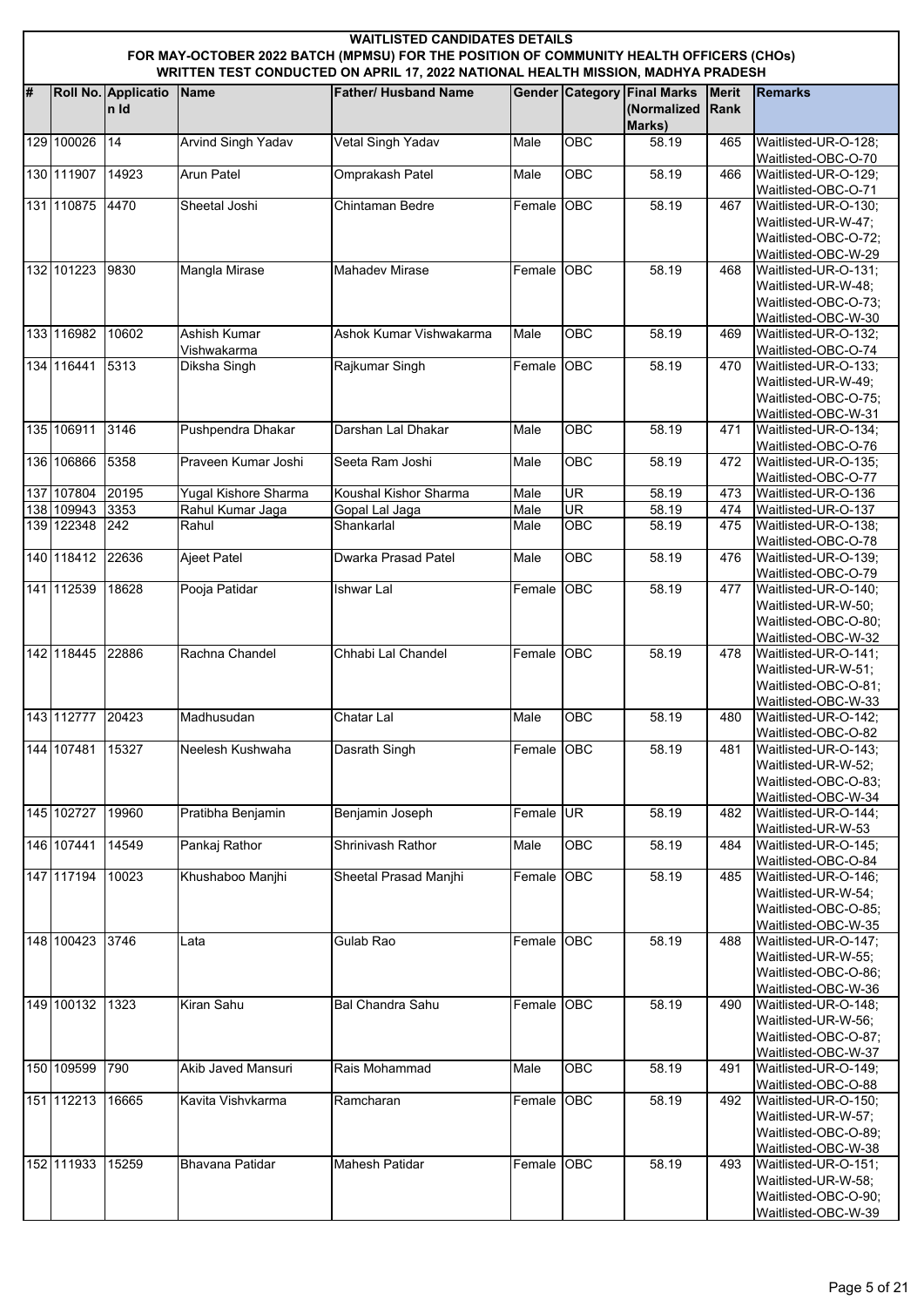|   | <b>WAITLISTED CANDIDATES DETAILS</b><br>FOR MAY-OCTOBER 2022 BATCH (MPMSU) FOR THE POSITION OF COMMUNITY HEALTH OFFICERS (CHOs)<br>WRITTEN TEST CONDUCTED ON APRIL 17, 2022 NATIONAL HEALTH MISSION, MADHYA PRADESH |                              |                                |                                      |              |                        |                                                             |                             |                                                                     |  |  |  |
|---|---------------------------------------------------------------------------------------------------------------------------------------------------------------------------------------------------------------------|------------------------------|--------------------------------|--------------------------------------|--------------|------------------------|-------------------------------------------------------------|-----------------------------|---------------------------------------------------------------------|--|--|--|
|   |                                                                                                                                                                                                                     |                              |                                |                                      |              |                        |                                                             |                             |                                                                     |  |  |  |
| # |                                                                                                                                                                                                                     | Roll No. Applicatio<br>In Id | <b>Name</b>                    | <b>Father/ Husband Name</b>          |              |                        | <b>Gender Category Final Marks</b><br>(Normalized<br>Marks) | <b>Merit</b><br><b>Rank</b> | <b>Remarks</b>                                                      |  |  |  |
|   | 153 112127                                                                                                                                                                                                          | 16164                        | Rajeshwari Verma               | Jagdish Verma                        | Female OBC   |                        | 58.19                                                       | 494                         | Waitlisted-UR-O-152;<br>Waitlisted-UR-W-59;                         |  |  |  |
|   |                                                                                                                                                                                                                     |                              |                                |                                      |              |                        |                                                             |                             | Waitlisted-OBC-O-91;<br>Waitlisted-OBC-W-40                         |  |  |  |
|   | 154 101864                                                                                                                                                                                                          | 14368                        | Jigyasa                        | Naresh Bandewar                      | Female OBC   |                        | 58.19                                                       | 495                         | Waitlisted-UR-O-153;                                                |  |  |  |
|   |                                                                                                                                                                                                                     |                              |                                |                                      |              |                        |                                                             |                             | Waitlisted-UR-W-60;<br>Waitlisted-OBC-O-92;<br>Waitlisted-OBC-W-41  |  |  |  |
|   | 155 100005                                                                                                                                                                                                          | 8397                         | Swati Barman                   | Laxman Prasad Barman                 | Female OBC   |                        | 58.19                                                       | 496                         | Waitlisted-UR-O-154;                                                |  |  |  |
|   |                                                                                                                                                                                                                     |                              |                                |                                      |              |                        |                                                             |                             | Waitlisted-UR-W-61;<br>Waitlisted-OBC-O-93;                         |  |  |  |
|   | 156 110455                                                                                                                                                                                                          | 6264                         | Rahul Sharma                   | Subodh Sharma                        | Male         | UR                     | 58.19                                                       | 497                         | Waitlisted-OBC-W-42<br>Waitlisted-UR-O-155                          |  |  |  |
|   | 157 100067                                                                                                                                                                                                          | 575                          | Shubham Patel                  | Ganesh Prasad                        | Male         | <b>OBC</b>             | 58.19                                                       | 498                         | Waitlisted-UR-O-156;                                                |  |  |  |
|   | 158 111434                                                                                                                                                                                                          | 12153                        | Manju Saini                    | Suresh                               | Female OBC   |                        | 58.19                                                       | 499                         | Waitlisted-OBC-O-94<br>Waitlisted-UR-O-157;                         |  |  |  |
|   |                                                                                                                                                                                                                     |                              |                                |                                      |              |                        |                                                             |                             | Waitlisted-UR-W-62;<br>Waitlisted-OBC-O-95;                         |  |  |  |
|   | 159 116889                                                                                                                                                                                                          | 9481                         | Ashika Singh                   | Ajai Singh                           | Female OBC   |                        | 58.19                                                       | 500                         | Waitlisted-OBC-W-43<br>Waitlisted-UR-O-158;                         |  |  |  |
|   |                                                                                                                                                                                                                     |                              |                                |                                      |              |                        |                                                             |                             | Waitlisted-UR-W-63:<br>Waitlisted-OBC-O-96;                         |  |  |  |
|   |                                                                                                                                                                                                                     |                              |                                |                                      |              |                        |                                                             |                             | Waitlisted-OBC-W-44                                                 |  |  |  |
|   | 160 110629                                                                                                                                                                                                          | 7394                         | Pushpa Patel                   | <b>Mihilal Patel</b>                 | Female       | <b>OBC</b>             | 58.19                                                       | 502                         | Waitlisted-UR-O-159;                                                |  |  |  |
|   |                                                                                                                                                                                                                     |                              |                                |                                      |              |                        |                                                             |                             | Waitlisted-UR-W-64;<br>Waitlisted-OBC-O-97;                         |  |  |  |
|   |                                                                                                                                                                                                                     |                              |                                |                                      |              |                        |                                                             |                             | Waitlisted-OBC-W-45                                                 |  |  |  |
|   | 161 122403                                                                                                                                                                                                          | 721                          | Heera Lal Solanki              | Shyam Lal Solanki                    | Male         | $\overline{SC}$        | 58.19                                                       | 503                         | Waitlisted-UR-O-160;<br>Waitlisted-SC-O-1                           |  |  |  |
|   | 162 103050                                                                                                                                                                                                          | 22145                        | Pooja Yadav                    | Rameshchandra Yadav                  | Female OBC   |                        | 58.19                                                       | 505                         | Waitlisted-UR-O-161;                                                |  |  |  |
|   |                                                                                                                                                                                                                     |                              |                                |                                      |              |                        |                                                             |                             | Waitlisted-UR-W-65;<br>Waitlisted-OBC-O-98;                         |  |  |  |
|   |                                                                                                                                                                                                                     |                              |                                |                                      |              |                        |                                                             |                             | Waitlisted-OBC-W-46                                                 |  |  |  |
|   | 163 100943                                                                                                                                                                                                          | 7965                         | Nirmal Kumar                   | <b>Gulab Singh</b>                   | Male         | $\overline{OBC}$       | 58.19                                                       | 508                         | Waitlisted-UR-O-162;<br>Waitlisted-OBC-O-99                         |  |  |  |
|   | 164 101819                                                                                                                                                                                                          | 3208                         | Santoshi Patidar               | <b>Bhagvatilal Patidar</b>           | Female       | <b>OBC</b>             | 58.19                                                       | 509                         | Waitlisted-UR-O-163;                                                |  |  |  |
|   |                                                                                                                                                                                                                     |                              |                                |                                      |              |                        |                                                             |                             | Waitlisted-UR-W-66:<br>Waitlisted-OBC-O-100;<br>Waitlisted-OBC-W-47 |  |  |  |
|   | 165 122388                                                                                                                                                                                                          | 176                          | Mejam Khan                     | Jarin Khan                           | Male         | OBC                    | 58.19                                                       | 510                         | Waitlisted-UR-O-164;<br>Waitlisted-OBC-O-101                        |  |  |  |
|   | 166 111105                                                                                                                                                                                                          | 9912                         | Umesh Parmar                   | Narayan Singh Parmar                 | Male         | OBC                    | 58.19                                                       | 512                         | Waitlisted-UR-O-165;<br>Waitlisted-OBC-O-102                        |  |  |  |
|   | 167 106850                                                                                                                                                                                                          | 5085                         | Monu Yadav                     | Kalicharan Yadav                     | Male         | OBC                    | 58.19                                                       | 514                         | Waitlisted-UR-O-166;                                                |  |  |  |
|   | 168 116584                                                                                                                                                                                                          | 6462                         | Sangita Shankar Panche         | Shankar Panche                       | Female       | OC                     | 58.19                                                       | 515                         | Waitlisted-OBC-O-103<br>Waitlisted-UR-O-167;                        |  |  |  |
|   |                                                                                                                                                                                                                     |                              |                                |                                      |              |                        |                                                             |                             | Waitlisted-UR-W-67:                                                 |  |  |  |
|   |                                                                                                                                                                                                                     |                              |                                |                                      |              |                        |                                                             |                             | Waitlisted-OBC-O-104;<br>Waitlisted-OBC-W-48                        |  |  |  |
|   | 169 123332                                                                                                                                                                                                          | 13852                        | <b>Ankit Patidar</b>           | <b>Babulal Patidar</b>               | Male         | OBC                    | 58.19                                                       | 516                         | Waitlisted-UR-O-168;                                                |  |  |  |
|   | 170 106738                                                                                                                                                                                                          | 2988                         | Jitendra Lodhi                 | Ramkaran Lodhi                       | Male         | OBC                    | 58.19                                                       | 517                         | Waitlisted-OBC-O-105<br>Waitlisted-UR-O-169;                        |  |  |  |
|   | 171 114081                                                                                                                                                                                                          | 28960                        | Ashok Lachheta                 | Laxman Lal Lachheta                  | Male         | OBC                    | 57.88                                                       | 518                         | Waitlisted-OBC-O-106<br>Waitlisted-UR-O-170;                        |  |  |  |
|   | 172 104443                                                                                                                                                                                                          | 30843                        | Ashvin                         | Suratram                             | Female       | OBC                    | 57.88                                                       | 519                         | Waitlisted-OBC-O-107                                                |  |  |  |
|   |                                                                                                                                                                                                                     |                              |                                |                                      |              |                        |                                                             |                             | Waitlisted-UR-O-171;<br>Waitlisted-UR-W-68;                         |  |  |  |
|   |                                                                                                                                                                                                                     |                              |                                |                                      |              |                        |                                                             |                             | Waitlisted-OBC-O-108:                                               |  |  |  |
|   | 173 108563                                                                                                                                                                                                          | 31623                        | Koksingh                       | Shivcharan Singh                     | Male         | OBC                    | 57.88                                                       | 520                         | Waitlisted-OBC-W-49<br>Waitlisted-UR-O-172;                         |  |  |  |
|   |                                                                                                                                                                                                                     |                              |                                |                                      |              |                        |                                                             |                             | Waitlisted-OBC-O-109                                                |  |  |  |
|   | 174 113930 27677<br>175 124455                                                                                                                                                                                      | 34850                        | Rahul Tiwari<br>Harish Patidar | Ramakant Tiwari<br>Dwarkilal Patidar | Male<br>Male | UR<br>OBC              | 57.88<br>57.88                                              | 521<br>522                  | Waitlisted-UR-O-173<br>Waitlisted-UR-O-174;                         |  |  |  |
|   |                                                                                                                                                                                                                     |                              |                                |                                      |              |                        |                                                             |                             | Waitlisted-OBC-O-110                                                |  |  |  |
|   | 176 113020                                                                                                                                                                                                          | 22183                        | Manoj                          | Radheshyam Patel                     | Male         | OBC                    | 57.88                                                       | 523                         | Waitlisted-UR-O-175;<br>Waitlisted-OBC-O-111                        |  |  |  |
|   | 177 109049                                                                                                                                                                                                          | 38315                        | Sonu Prajapati                 | Motiram Prajapati                    | Male         | OBC                    | 57.88                                                       | 524                         | Waitlisted-UR-O-176;                                                |  |  |  |
|   | 178 121772                                                                                                                                                                                                          | 28685                        | Priyanka Patel                 | Rishi Raj Singh                      | Female       | $\overline{\text{UR}}$ | 57.88                                                       | 525                         | Waitlisted-OBC-O-112<br>Waitlisted-UR-O-177;                        |  |  |  |
|   |                                                                                                                                                                                                                     |                              |                                |                                      |              |                        |                                                             |                             | Waitlisted-UR-W-69                                                  |  |  |  |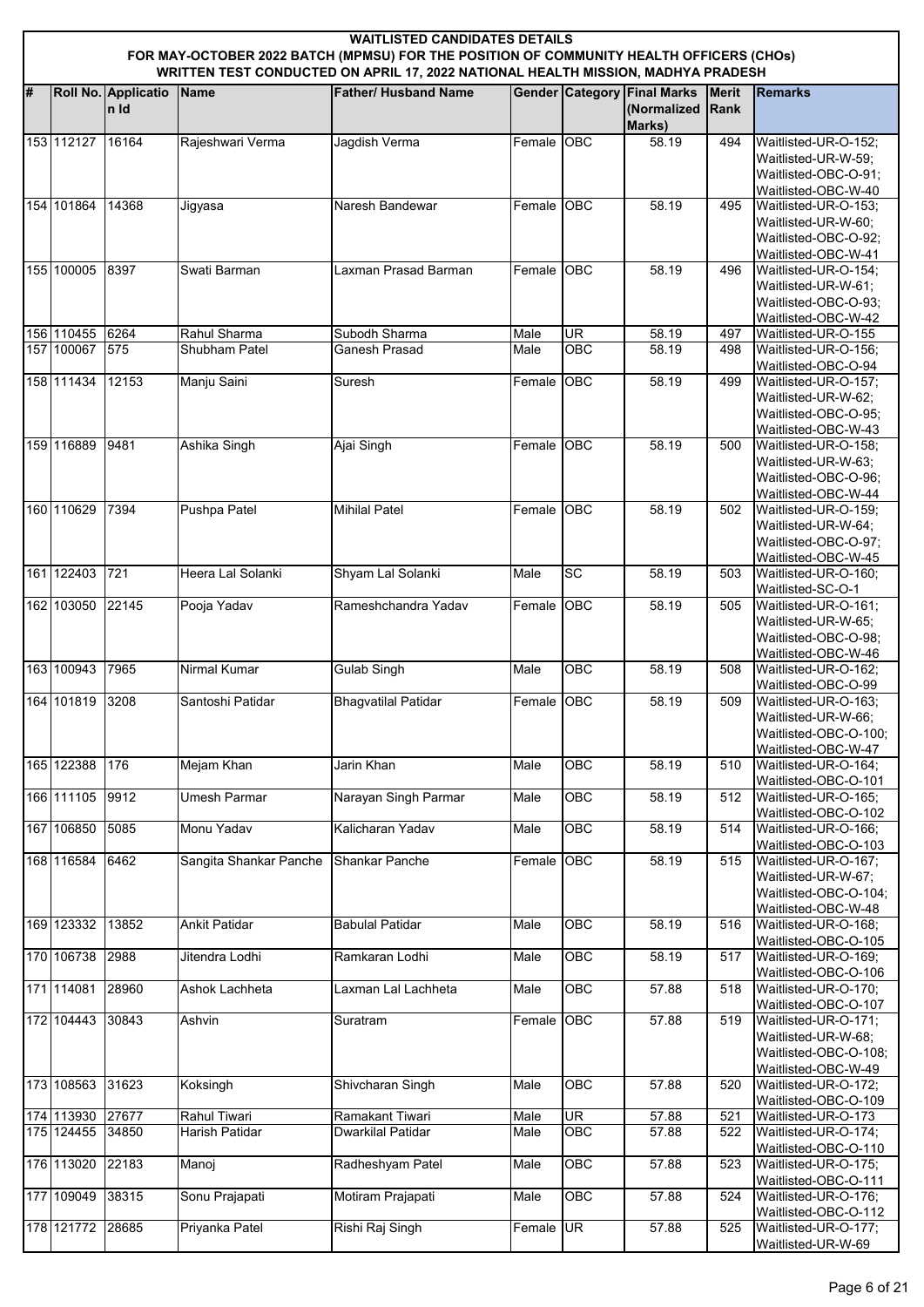|   | <b>WAITLISTED CANDIDATES DETAILS</b><br>FOR MAY-OCTOBER 2022 BATCH (MPMSU) FOR THE POSITION OF COMMUNITY HEALTH OFFICERS (CHOs)<br>WRITTEN TEST CONDUCTED ON APRIL 17, 2022 NATIONAL HEALTH MISSION, MADHYA PRADESH |                             |                            |                                  |                    |                          |                                                             |                             |                                              |  |  |  |
|---|---------------------------------------------------------------------------------------------------------------------------------------------------------------------------------------------------------------------|-----------------------------|----------------------------|----------------------------------|--------------------|--------------------------|-------------------------------------------------------------|-----------------------------|----------------------------------------------|--|--|--|
| # |                                                                                                                                                                                                                     | Roll No. Applicatio<br>n Id | Name                       | <b>Father/ Husband Name</b>      |                    |                          | <b>Gender Category Final Marks</b><br>(Normalized<br>Marks) | <b>Merit</b><br><b>Rank</b> | <b>Remarks</b>                               |  |  |  |
|   | 179 106008 41126                                                                                                                                                                                                    |                             | <b>Vivek Kumar Choubey</b> | <b>Nirmal Kumar Choubey</b>      | Male               | UR                       | 57.88                                                       | 526                         | Waitlisted-UR-O-178                          |  |  |  |
|   | 180 115163                                                                                                                                                                                                          | 33023                       | <b>Juned Ahamad</b>        | Avid Ali                         | Male               | UR                       | 57.88                                                       | 527                         | Waitlisted-UR-O-179                          |  |  |  |
|   | 181 124318 10236                                                                                                                                                                                                    |                             | Prakash Dangi              | <b>Bherulal Dangi</b>            | Male               | $\overline{\mathsf{UR}}$ | 57.88                                                       | 529                         | Waitlisted-UR-O-180                          |  |  |  |
|   | 182 120060 36782                                                                                                                                                                                                    |                             | Gaurav Sahu                | Shiv Prasad Sahu                 | Male               | OBC                      | 57.88                                                       | 530                         | Waitlisted-UR-O-181;                         |  |  |  |
|   |                                                                                                                                                                                                                     |                             | Shahnawaj Khan             |                                  |                    |                          |                                                             |                             | Waitlisted-OBC-O-113                         |  |  |  |
|   | 183 115789<br>184 108456                                                                                                                                                                                            | 43786<br>30296              | Astha Joshi                | Abdul Hafiz Khan<br>Vijay Sharma | Male<br>Female OBC | UR                       | 57.88<br>57.88                                              | 532<br>533                  | Waitlisted-UR-O-182<br>Waitlisted-UR-O-183;  |  |  |  |
|   |                                                                                                                                                                                                                     |                             |                            |                                  |                    |                          |                                                             |                             | Waitlisted-UR-W-70;                          |  |  |  |
|   |                                                                                                                                                                                                                     |                             |                            |                                  |                    |                          |                                                             |                             | Waitlisted-OBC-O-114:                        |  |  |  |
|   |                                                                                                                                                                                                                     |                             |                            |                                  |                    |                          |                                                             |                             | Waitlisted-OBC-W-50                          |  |  |  |
|   | 185 119128                                                                                                                                                                                                          | 531                         | Purnima                    | Navneet Kumar                    | Female UR          |                          | 57.88                                                       | 534                         | Waitlisted-UR-O-184;                         |  |  |  |
|   |                                                                                                                                                                                                                     |                             |                            |                                  |                    |                          |                                                             |                             | Waitlisted-UR-W-71                           |  |  |  |
|   | 186 104182                                                                                                                                                                                                          | 29292                       | Rohit                      | Omprakesh                        | Male               | OBC                      | 57.88                                                       | 535                         | Waitlisted-UR-O-185;                         |  |  |  |
|   | 187 113825 27128                                                                                                                                                                                                    |                             |                            |                                  | Female OBC         |                          | 57.88                                                       | 536                         | Waitlisted-OBC-O-115<br>Waitlisted-UR-O-186; |  |  |  |
|   |                                                                                                                                                                                                                     |                             | Kavita Geahlot             | <b>Hiralal Geahlot</b>           |                    |                          |                                                             |                             | Waitlisted-UR-W-72;                          |  |  |  |
|   |                                                                                                                                                                                                                     |                             |                            |                                  |                    |                          |                                                             |                             | Waitlisted-OBC-O-116;                        |  |  |  |
|   |                                                                                                                                                                                                                     |                             |                            |                                  |                    |                          |                                                             |                             | Waitlisted-OBC-W-51                          |  |  |  |
|   | 188 114137                                                                                                                                                                                                          | 29329                       | Ruchi Pawar                | Ravi Pawar                       | Female OBC         |                          | 57.88                                                       | 537                         | Waitlisted-UR-O-187;                         |  |  |  |
|   |                                                                                                                                                                                                                     |                             |                            |                                  |                    |                          |                                                             |                             | Waitlisted-UR-W-73;                          |  |  |  |
|   |                                                                                                                                                                                                                     |                             |                            |                                  |                    |                          |                                                             |                             | Waitlisted-OBC-O-117;                        |  |  |  |
|   |                                                                                                                                                                                                                     |                             |                            |                                  |                    |                          |                                                             |                             | Waitlisted-OBC-W-52                          |  |  |  |
|   | 189 103384                                                                                                                                                                                                          | 24523                       | Harsha Tonde               | Ravindra Tonde                   | Female OBC         |                          | 57.88                                                       | 538                         | Waitlisted-UR-O-188;                         |  |  |  |
|   |                                                                                                                                                                                                                     |                             |                            |                                  |                    |                          |                                                             |                             | Waitlisted-UR-W-74;<br>Waitlisted-OBC-O-118; |  |  |  |
|   |                                                                                                                                                                                                                     |                             |                            |                                  |                    |                          |                                                             |                             | Waitlisted-OBC-W-53                          |  |  |  |
|   | 190 104014                                                                                                                                                                                                          | 28349                       | Reshma Narware             | <b>Uttamchand</b>                | Female OBC         |                          | 57.88                                                       | 539                         | Waitlisted-UR-O-189;                         |  |  |  |
|   |                                                                                                                                                                                                                     |                             |                            |                                  |                    |                          |                                                             |                             | Waitlisted-UR-W-75;                          |  |  |  |
|   |                                                                                                                                                                                                                     |                             |                            |                                  |                    |                          |                                                             |                             | Waitlisted-OBC-O-119:                        |  |  |  |
|   |                                                                                                                                                                                                                     |                             |                            |                                  |                    |                          |                                                             |                             | Waitlisted-OBC-W-54                          |  |  |  |
|   | 191 114499                                                                                                                                                                                                          | 32199                       | Pragya Soni                | Rajkumar Soni                    | Female OBC         |                          | 57.88                                                       | 540                         | Waitlisted-UR-O-190;                         |  |  |  |
|   |                                                                                                                                                                                                                     |                             |                            |                                  |                    |                          |                                                             |                             | Waitlisted-UR-W-76;                          |  |  |  |
|   |                                                                                                                                                                                                                     |                             |                            |                                  |                    |                          |                                                             |                             | Waitlisted-OBC-O-120:                        |  |  |  |
|   | 192 114749                                                                                                                                                                                                          | 34376                       | Kush Verma                 | Rajesh Verma                     | Male               | <b>OBC</b>               | 57.88                                                       | 541                         | Waitlisted-OBC-W-55<br>Waitlisted-UR-O-191;  |  |  |  |
|   |                                                                                                                                                                                                                     |                             |                            |                                  |                    |                          |                                                             |                             | Waitlisted-OBC-O-121                         |  |  |  |
|   | 193 113149                                                                                                                                                                                                          | 22869                       | Deepak Malviya             | Jayram Malviya                   | Male               | SC                       | 57.88                                                       | 542                         | Waitlisted-UR-O-192;                         |  |  |  |
|   |                                                                                                                                                                                                                     |                             |                            |                                  |                    |                          |                                                             |                             | Waitlisted-SC-O-2                            |  |  |  |
|   | 194 114417                                                                                                                                                                                                          | 31507                       | <b>Antim Choudhary</b>     | Gyarsilal Choudhary              | Male               | OBC                      | 57.04                                                       | 543                         | Waitlisted-UR-O-193:                         |  |  |  |
|   |                                                                                                                                                                                                                     |                             |                            |                                  |                    |                          |                                                             |                             | Waitlisted-OBC-O-122                         |  |  |  |
|   | 195 105461<br>196 108270 27575                                                                                                                                                                                      | 37239                       | Abhay Singh Kshtriya       | Veer Singh                       | Male               | UR                       | 57.04                                                       | 544                         | Waitlisted-UR-O-194                          |  |  |  |
|   |                                                                                                                                                                                                                     |                             | <b>Bal Krishan Sharma</b>  | Dinesh Sharma                    | Male               | EWS                      | 57.04                                                       | 546                         | Waitlisted-UR-O-195;<br>Waitlisted-EWS-O-2   |  |  |  |
|   | 197 123720                                                                                                                                                                                                          | 20218                       | <b>Vinod Patidar</b>       | Mangi Lal Patidar                | Male               | OBC                      | 57.04                                                       | 547                         | Waitlisted-UR-O-196;                         |  |  |  |
|   |                                                                                                                                                                                                                     |                             |                            |                                  |                    |                          |                                                             |                             | Waitlisted-OBC-O-123                         |  |  |  |
|   | 198 105200                                                                                                                                                                                                          | 30353                       | Neha Kalbhor               | Shailendra Omkar                 | Female OBC         |                          | 57.04                                                       | 548                         | Waitlisted-UR-O-197:                         |  |  |  |
|   |                                                                                                                                                                                                                     |                             |                            |                                  |                    |                          |                                                             |                             | Waitlisted-UR-W-77;                          |  |  |  |
|   |                                                                                                                                                                                                                     |                             |                            |                                  |                    |                          |                                                             |                             | Waitlisted-OBC-O-124;                        |  |  |  |
|   |                                                                                                                                                                                                                     |                             |                            |                                  |                    |                          |                                                             |                             | Waitlisted-OBC-W-56                          |  |  |  |
|   | 199 115595                                                                                                                                                                                                          | 42035                       | Aabid Khan                 | Chand Khan                       | Male               | <b>EWS</b>               | 57.04                                                       | 549                         | Waitlisted-UR-O-198;                         |  |  |  |
|   | 200 124103 28113                                                                                                                                                                                                    |                             | Kuldeep Jain               | Pavan Kumar Jain                 | Male               | UR                       | 57.04                                                       | 550                         | Waitlisted-EWS-O-3<br>Waitlisted-UR-O-199    |  |  |  |
|   | 201 118613 24313                                                                                                                                                                                                    |                             | Jitendra Kumar Ahirwar     | Ramphal Ahirwar                  | Male               | <b>SC</b>                | 57.04                                                       | 551                         | Waitlisted-UR-O-200;                         |  |  |  |
|   |                                                                                                                                                                                                                     |                             |                            |                                  |                    |                          |                                                             |                             | Waitlisted-SC-O-3                            |  |  |  |
|   | 202 119457                                                                                                                                                                                                          | 31286                       | Rohit Singh Chauhan        | Arjun Singh Chauhan              | Male               | UR                       | 57.04                                                       | 552                         | Waitlisted-UR-O-201                          |  |  |  |
|   | 203 103553 25496                                                                                                                                                                                                    |                             | Susheel Singroli           | Gangaram                         | Male               | OBC                      | 57.04                                                       | 553                         | Waitlisted-UR-O-202;                         |  |  |  |
|   |                                                                                                                                                                                                                     |                             |                            |                                  |                    |                          |                                                             |                             | Waitlisted-OBC-O-125                         |  |  |  |
|   | 204 105630                                                                                                                                                                                                          | 38511                       | <b>Toshi Yadav</b>         | Mohan Lal Yadav                  | Female             | OBC                      | 57.04                                                       | 554                         | Waitlisted-UR-O-203;                         |  |  |  |
|   |                                                                                                                                                                                                                     |                             |                            |                                  |                    |                          |                                                             |                             | Waitlisted-UR-W-78;                          |  |  |  |
|   |                                                                                                                                                                                                                     |                             |                            |                                  |                    |                          |                                                             |                             | Waitlisted-OBC-O-126;<br>Waitlisted-OBC-W-57 |  |  |  |
|   | 205 114904                                                                                                                                                                                                          | 35628                       | Sandeep Kumar Sen          | Satya Narayan Sen                | Male               | UR                       | 57.04                                                       | 555                         | Waitlisted-UR-O-204                          |  |  |  |
|   | 206 123865                                                                                                                                                                                                          | 23284                       | Kapil Garasiya             | Munna Lal Garasiya               | Male               | OBC                      | 57.04                                                       | 556                         | Waitlisted-UR-O-205;                         |  |  |  |
|   |                                                                                                                                                                                                                     |                             |                            |                                  |                    |                          |                                                             |                             | Waitlisted-OBC-O-127                         |  |  |  |
|   | 207 123688                                                                                                                                                                                                          | 19559                       | Laxmi Narayan              | Jai Ram                          | Male               | OBC                      | 57.04                                                       | 557                         | Waitlisted-UR-O-206;                         |  |  |  |
|   |                                                                                                                                                                                                                     |                             |                            |                                  |                    |                          |                                                             |                             | Waitlisted-OBC-O-128                         |  |  |  |
|   | 208 124607                                                                                                                                                                                                          | 39877                       | Abhijeet                   | Kenneth                          | Male               | UR                       | 57.04                                                       | 558                         | Waitlisted-UR-O-207                          |  |  |  |
|   | 209 124100                                                                                                                                                                                                          | 28083                       | Amar Singh Dodiya          | Ishwar Singh Dodiya              | Male               | <b>UR</b>                | 57.04                                                       | 559                         | Waitlisted-UR-O-208                          |  |  |  |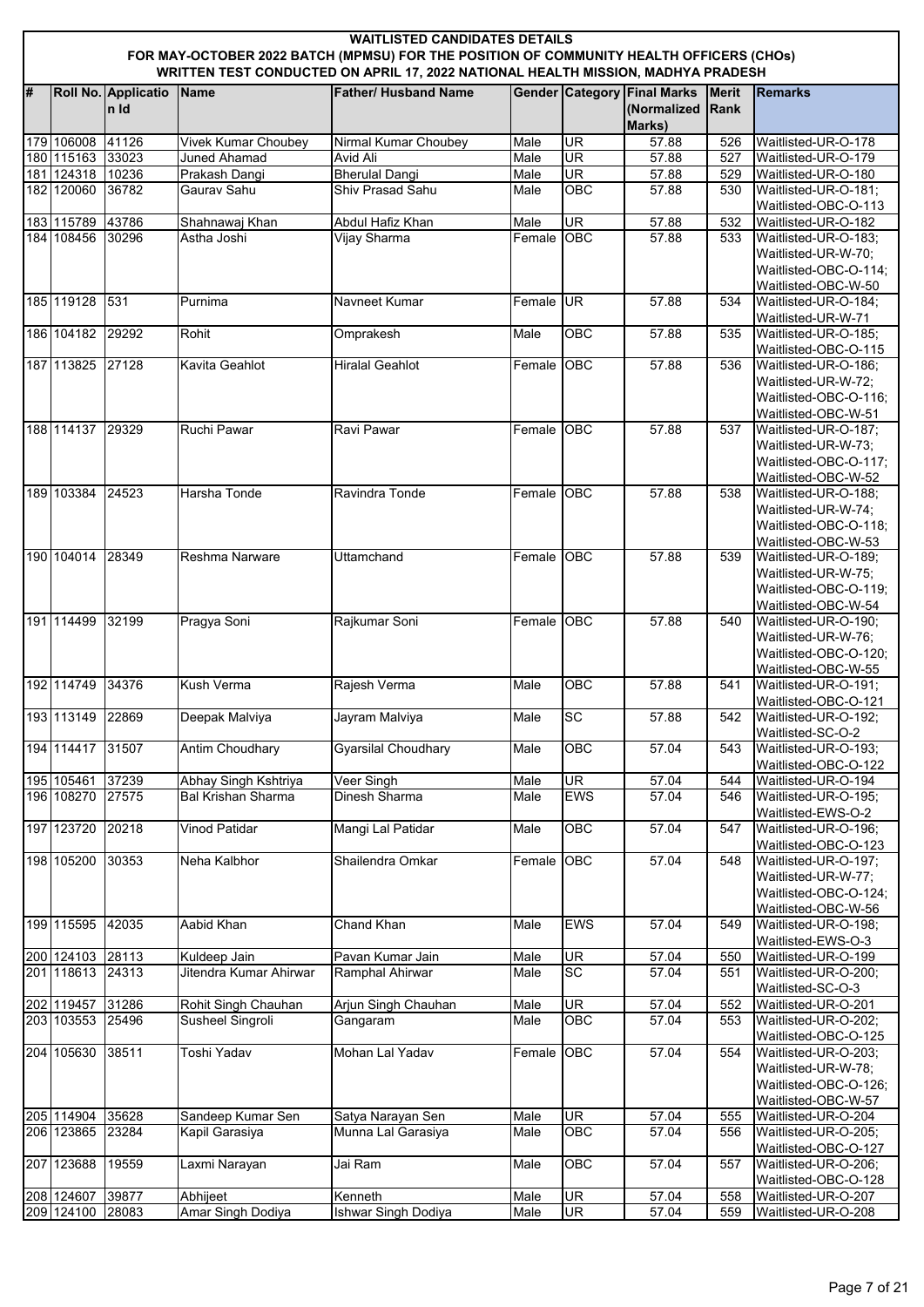|   | <b>WAITLISTED CANDIDATES DETAILS</b><br>FOR MAY-OCTOBER 2022 BATCH (MPMSU) FOR THE POSITION OF COMMUNITY HEALTH OFFICERS (CHOs)<br>WRITTEN TEST CONDUCTED ON APRIL 17, 2022 NATIONAL HEALTH MISSION, MADHYA PRADESH |                             |                                    |                                                 |              |                   |                                                             |                             |                                                                                             |  |  |  |
|---|---------------------------------------------------------------------------------------------------------------------------------------------------------------------------------------------------------------------|-----------------------------|------------------------------------|-------------------------------------------------|--------------|-------------------|-------------------------------------------------------------|-----------------------------|---------------------------------------------------------------------------------------------|--|--|--|
| # |                                                                                                                                                                                                                     | Roll No. Applicatio<br>n Id | Name                               | <b>Father/ Husband Name</b>                     |              |                   | <b>Gender Category Final Marks</b><br>(Normalized<br>Marks) | <b>Merit</b><br><b>Rank</b> | <b>Remarks</b>                                                                              |  |  |  |
|   | 210 119532                                                                                                                                                                                                          | 31940                       | Ambika                             | Laxmi Chand                                     | Female OBC   |                   | 57.04                                                       | 560                         | Waitlisted-UR-O-209;<br>Waitlisted-UR-W-79;<br>Waitlisted-OBC-O-129;<br>Waitlisted-OBC-W-58 |  |  |  |
|   | 211 109155 39782                                                                                                                                                                                                    |                             | Pooja Kushwah                      | Munna Lal Kushwah                               | Female OBC   |                   | 57.04                                                       | 561                         | Waitlisted-UR-O-210;<br>Waitlisted-UR-W-80;<br>Waitlisted-OBC-O-130:<br>Waitlisted-OBC-W-59 |  |  |  |
|   | 212 115790                                                                                                                                                                                                          | 43816                       | Suresh Kumar Kirad                 | <b>Hukumchand Kirad</b>                         | Male         | <b>UR</b>         | 57.04                                                       | 562                         | Waitlisted-UR-O-211                                                                         |  |  |  |
|   | 213 123770                                                                                                                                                                                                          | 13807                       | Kavita Patidar                     | Dashrath Patidar                                | Female OBC   |                   | 57.04                                                       | 563                         | Waitlisted-UR-O-212;<br>Waitlisted-UR-W-81;<br>Waitlisted-OBC-O-131;<br>Waitlisted-OBC-W-60 |  |  |  |
|   | 214 103582                                                                                                                                                                                                          | 17163                       | <b>Amit Shivhare</b>               | Ramsevak Shivhare                               | Male         | <b>OBC</b>        | 57.04                                                       | 564                         | Waitlisted-UR-O-213;<br>Waitlisted-OBC-O-132                                                |  |  |  |
|   | 215 124789                                                                                                                                                                                                          | 9053                        | Krishna Kumari Dhaker              | <b>Sanjay Dhaker</b>                            | Female UR    |                   | 57.04                                                       | 565                         | Waitlisted-UR-O-214;<br>Waitlisted-UR-W-82                                                  |  |  |  |
|   | 216 103403                                                                                                                                                                                                          | 24573                       | Minakshi Harinkhede                | <b>Ganesh Kumar</b>                             | Female OBC   |                   | 57.04                                                       | 566                         | Waitlisted-UR-O-215;<br>Waitlisted-UR-W-83:<br>Waitlisted-OBC-O-133:<br>Waitlisted-OBC-W-61 |  |  |  |
|   | 217 113498                                                                                                                                                                                                          | 25029                       | Sonam Thakur                       | <b>Ghuman Singh</b>                             | Female OBC   |                   | 57.04                                                       | 567                         | Waitlisted-UR-O-216;<br>Waitlisted-UR-W-84;<br>Waitlisted-OBC-O-134;<br>Waitlisted-OBC-W-62 |  |  |  |
|   | 218 124771                                                                                                                                                                                                          | 43654                       | Ranu Patidar                       | <b>Bherulal Patidar</b>                         | Female OBC   |                   | 57.04                                                       | 568                         | Waitlisted-UR-O-217;<br>Waitlisted-UR-W-85;<br>Waitlisted-OBC-O-135:<br>Waitlisted-OBC-W-63 |  |  |  |
|   | 219 115925                                                                                                                                                                                                          | 44850                       | Himanshu Khatediya                 | Madhu Sudan                                     | Male         | <b>OBC</b>        | 57.04                                                       | 569                         | Waitlisted-UR-O-218;<br>Waitlisted-OBC-O-136                                                |  |  |  |
|   | 220 104118                                                                                                                                                                                                          | 28832                       | Reena Sonpure                      | <b>Ballu Sonpure</b>                            | Female OBC   |                   | 57.04                                                       | 570                         | Waitlisted-UR-O-219;<br>Waitlisted-UR-W-86;<br>Waitlisted-OBC-O-137;<br>Waitlisted-OBC-W-64 |  |  |  |
|   | 221 105901                                                                                                                                                                                                          | 40507                       | <b>Babita Thakur</b>               | Maan Singh Thakur                               | Female UR    |                   | 57.04                                                       | 571                         | Waitlisted-UR-O-220;<br>Waitlisted-UR-W-87                                                  |  |  |  |
|   | 222 114918 35838                                                                                                                                                                                                    |                             | Santoshi Jitpure                   | Sudama Jitpure                                  | Female OBC   |                   | 57.04                                                       | 572                         | Waitlisted-UR-O-221;<br>Waitlisted-UR-W-88;<br>Waitlisted-OBC-O-138;<br>Waitlisted-OBC-W-65 |  |  |  |
|   | 223 106347                                                                                                                                                                                                          | 43650                       | Nitu                               | Basta Ram                                       | Female OBC   |                   | 57.04                                                       | 574                         | Waitlisted-UR-O-222;<br>Waitlisted-UR-W-89;<br>Waitlisted-OBC-O-139;<br>Waitlisted-OBC-W-66 |  |  |  |
|   | 224 118899                                                                                                                                                                                                          | 26680                       | Laxmi Dahare                       | Rajkumar Dahare                                 | Female OBC   |                   | 57.04                                                       | 575                         | Waitlisted-UR-O-223;<br>Waitlisted-UR-W-90;<br>Waitlisted-OBC-O-140;<br>Waitlisted-OBC-W-67 |  |  |  |
|   | 225 108384                                                                                                                                                                                                          | 29094                       | Devendra Sharma                    | Dinesh Chand Sharma                             | Male         | UR                | 57.04                                                       | 576                         | Waitlisted-UR-O-224                                                                         |  |  |  |
|   | 226 122066 37494                                                                                                                                                                                                    |                             | Jyoti Singh                        | Dharm Pal Singh                                 | Female OBC   |                   | 57.04                                                       | 577                         | Waitlisted-UR-O-225;<br>Waitlisted-UR-W-91;<br>Waitlisted-OBC-O-141;<br>Waitlisted-OBC-W-68 |  |  |  |
|   | 227 110093<br>228 118296                                                                                                                                                                                            | 4208<br>11634               | Jitendra Dadarwal<br>Piyush Tandon | Ramesh Chandra Dadarwal<br>Kamal Narayan Tandon | Male<br>Male | OBC<br><b>EWS</b> | 56.96<br>56.96                                              | 578<br>579                  | Waitlisted-OBC-O-142<br>Waitlisted-UR-O-226;                                                |  |  |  |
|   | 229 120915 2361                                                                                                                                                                                                     |                             | Govind Sharan Dwivedi              | Krishna Kant Dwivedi                            |              | UR                |                                                             | 581                         | Waitlisted-EWS-O-4                                                                          |  |  |  |
|   | 230 118170                                                                                                                                                                                                          | 20680                       | Sanju Khakre                       | Jairam Khakre                                   | Male<br>Male | OBC               | 56.96<br>56.96                                              | 582                         | Waitlisted-UR-O-227<br>Waitlisted-UR-O-228;<br>Waitlisted-OBC-O-143                         |  |  |  |
|   | 231 103156                                                                                                                                                                                                          | 22683                       | Manglesh Ratnaparkhe               | Manoharrao Ratnaparkhe                          | Male         | OBC               | 56.96                                                       | 583                         | Waitlisted-UR-O-229;<br>Waitlisted-OBC-O-144                                                |  |  |  |
|   | 232 101668                                                                                                                                                                                                          | 12997                       | Hari Shankar<br>Vishwakarma        | Babbu                                           | Male         | OBC               | 56.96                                                       | 584                         | Waitlisted-UR-O-230;<br>Waitlisted-OBC-O-145                                                |  |  |  |
|   | 233 120908                                                                                                                                                                                                          | 2179                        | Jyoti Singh                        | Rohit Singh Baghel                              | Female UR    |                   | 56.96                                                       | 585                         | Waitlisted-UR-O-231:<br>Waitlisted-UR-W-92                                                  |  |  |  |
|   | 234 107835 20878                                                                                                                                                                                                    |                             | Ashok                              | Sadanand                                        | Male         | UR                | 56.96                                                       | 587                         | Waitlisted-UR-O-232                                                                         |  |  |  |
|   | 235 102926                                                                                                                                                                                                          | 21481                       | Khushboo Pandey                    | Sushil Kumar Pandey                             | Female UR    |                   | 56.96                                                       | 588                         | Waitlisted-UR-O-233;<br>Waitlisted-UR-W-93                                                  |  |  |  |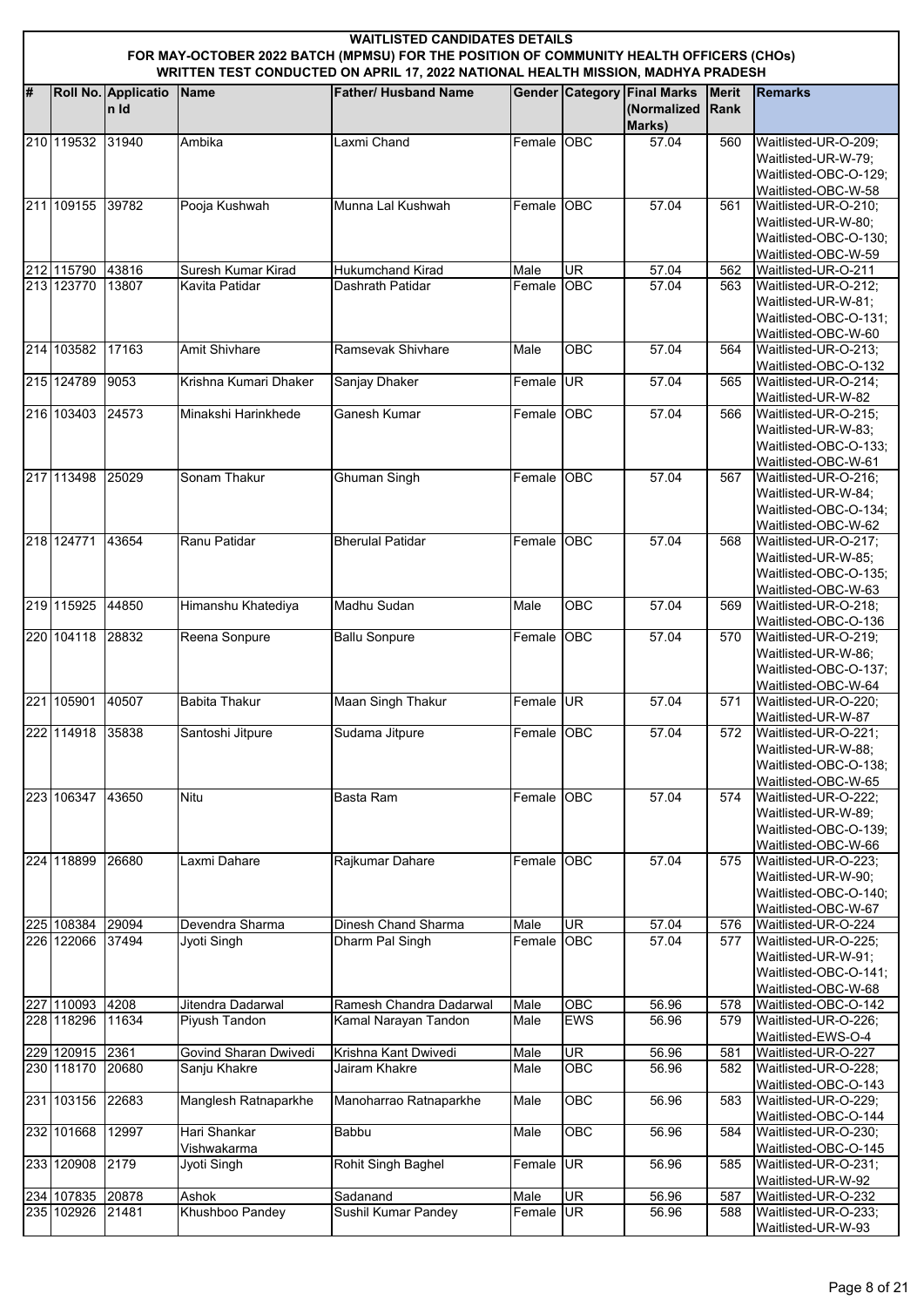|   | <b>WAITLISTED CANDIDATES DETAILS</b><br>FOR MAY-OCTOBER 2022 BATCH (MPMSU) FOR THE POSITION OF COMMUNITY HEALTH OFFICERS (CHOs)<br>WRITTEN TEST CONDUCTED ON APRIL 17, 2022 NATIONAL HEALTH MISSION, MADHYA PRADESH |                              |                                       |                                          |                   |                         |                                                             |                             |                                                                                                                      |  |  |  |
|---|---------------------------------------------------------------------------------------------------------------------------------------------------------------------------------------------------------------------|------------------------------|---------------------------------------|------------------------------------------|-------------------|-------------------------|-------------------------------------------------------------|-----------------------------|----------------------------------------------------------------------------------------------------------------------|--|--|--|
| # |                                                                                                                                                                                                                     | Roll No. Applicatio<br>In Id | <b>Name</b>                           | <b>Father/ Husband Name</b>              |                   |                         | <b>Gender Category Final Marks</b><br>(Normalized<br>Marks) | <b>Merit</b><br><b>Rank</b> | <b>Remarks</b>                                                                                                       |  |  |  |
|   | 236 122622                                                                                                                                                                                                          | 3865                         | Komal Kumari Patidar                  | Jitendra Patidar                         | Female UR         |                         | 56.96                                                       | 589                         | Waitlisted-UR-O-234;<br>Waitlisted-UR-W-94                                                                           |  |  |  |
|   | 237 111508                                                                                                                                                                                                          | 12341                        | Neeraj Yadav                          | Chandramohan Yadav                       | Male              | <b>OBC</b>              | 56.96                                                       | 590                         | Waitlisted-UR-O-235;<br>Waitlisted-OBC-O-146                                                                         |  |  |  |
|   | 238 102389                                                                                                                                                                                                          | 17961                        | Monika Singh Kustwar                  | R S Kustwar                              | Female UR         |                         | 56.96                                                       | 591                         | Waitlisted-UR-O-236;<br>Waitlisted-UR-W-95                                                                           |  |  |  |
|   | 239 123057                                                                                                                                                                                                          | 9722                         | Rambabu                               | Omprakash                                | Male              | <b>OBC</b>              | 56.96                                                       | 592                         | Waitlisted-UR-O-237;<br>Waitlisted-OBC-O-147                                                                         |  |  |  |
|   | 240 116778                                                                                                                                                                                                          | 8533                         | Seema Choudhary                       | Gajendra Choudhary                       | Female OBC        |                         | 56.96                                                       | 593                         | Waitlisted-UR-O-238;<br>Waitlisted-UR-W-96;<br>Waitlisted-OBC-O-148:<br>Waitlisted-OBC-W-69                          |  |  |  |
|   | 241 112045                                                                                                                                                                                                          | 15685                        | <b>Hemant Doliya</b>                  | Rameshwar Doliya                         | Male              | OBC                     | 56.96                                                       | 594                         | Waitlisted-UR-O-239:<br>Waitlisted-OBC-O-149                                                                         |  |  |  |
|   | 242 109922                                                                                                                                                                                                          | 3165                         | Lokesh Mukati                         | Dhanna Lal Mukati                        | Male              | <b>OBC</b>              | 56.96                                                       | 595                         | Waitlisted-UR-O-240;<br>Waitlisted-OBC-O-150                                                                         |  |  |  |
|   | 243 101812                                                                                                                                                                                                          | 14144                        | Anamika Verma                         | Laxmi Shankar                            | Female OBC        |                         | 56.96                                                       | 596                         | Waitlisted-UR-O-241:<br>Waitlisted-UR-W-97;<br>Waitlisted-OBC-O-151:<br>Waitlisted-OBC-W-70                          |  |  |  |
|   | 244 118413                                                                                                                                                                                                          | 22555                        | Tulsa Bai Sahu                        | Santosh Sahu                             | Female OBC        |                         | 56.96                                                       | 597                         | Waitlisted-UR-O-242:<br>Waitlisted-UR-W-98:<br>Waitlisted-OBC-O-152;<br>Waitlisted-OBC-W-71                          |  |  |  |
|   | 245 107348                                                                                                                                                                                                          | 12766                        | <b>Dilip Singh Dhakar</b>             | Ramswaroop Dhakar                        | Male              | OBC                     | 56.96                                                       | 598                         | Waitlisted-UR-O-243;<br>Waitlisted-OBC-O-153                                                                         |  |  |  |
|   | 246 100441                                                                                                                                                                                                          | 3940                         | <b>Prahlad Rathor</b>                 | <b>Tarachand Rathor</b>                  | Male              | OBC                     | 56.96                                                       | 599                         | Waitlisted-UR-O-244:<br>Waitlisted-OBC-O-154                                                                         |  |  |  |
|   | 247 102197                                                                                                                                                                                                          | 14960                        | Dhanesh Harinkhede                    | Chattar Lal Harinkhede                   | Male              | OBC                     | 56.96                                                       | 600                         | Waitlisted-UR-O-245;<br>Waitlisted-OBC-O-155                                                                         |  |  |  |
|   | 248 101449                                                                                                                                                                                                          | 11348                        | Sarita Borban                         | Hemraj Borban                            | Female OBC        |                         | 56.96                                                       | 601                         | Waitlisted-UR-O-246;<br>Waitlisted-UR-W-99;<br>Waitlisted-OBC-O-156:<br>Waitlisted-OBC-W-72                          |  |  |  |
|   | 249 107547<br>250 109960                                                                                                                                                                                            | 16263<br>3472                | Deshraj Chaturvedi<br>Deepak Purohit  | Leeladhar Chaturvedi<br>Manmohan Purohit | Male<br>Male      | <b>UR</b><br><b>EWS</b> | 56.96<br>56.96                                              | 602<br>603                  | Waitlisted-UR-O-247<br>Waitlisted-UR-O-248;                                                                          |  |  |  |
|   | 251 120894 2027                                                                                                                                                                                                     |                              | Sandeep Kumar Verma                   | Chhotelal Verma                          | Male              | <b>OBC</b>              | 56.96                                                       | 604                         | Waitlisted-EWS-O-5<br>Waitlisted-UR-O-249;                                                                           |  |  |  |
|   | 252 117982                                                                                                                                                                                                          | 19078                        | Dileshwari Chahcane                   | Aashish Kumar Chachane                   | Female OBC        |                         | 56.96                                                       | 605                         | Waitlisted-OBC-O-157<br>Waitlisted-UR-O-250:<br>Waitlisted-UR-W-100;<br>Waitlisted-OBC-O-158;<br>Waitlisted-OBC-W-73 |  |  |  |
|   | 253 109715<br>254 100060                                                                                                                                                                                            | 1521<br>568                  | Shaival Sikdar<br>Rahul Meena         | Dk Sikdar<br>Ramchandra Meena            | Male<br>Male      | UR<br>OBC               | 56.96<br>56.96                                              | 606<br>610                  | Waitlisted-UR-O-251<br>Waitlisted-UR-O-252;                                                                          |  |  |  |
|   |                                                                                                                                                                                                                     |                              |                                       |                                          |                   |                         |                                                             |                             | Waitlisted-OBC-O-159                                                                                                 |  |  |  |
|   | 255 116243 3716<br>256 110924                                                                                                                                                                                       | 8689                         | Satyendra Sharma<br>Nayanaben Titarya | Vidhyaram Sharma<br>Vishal Nayak         | Male<br>Female UR | <b>UR</b>               | 56.96<br>56.96                                              | 611<br>612                  | Waitlisted-UR-O-253<br>Waitlisted-UR-O-254;                                                                          |  |  |  |
|   | 257 106927 6424                                                                                                                                                                                                     |                              | Atul Sharma                           | Devdutt Sharma                           | Male              | <b>EWS</b>              | 56.96                                                       | 614                         | Waitlisted-UR-W-101<br>Waitlisted-UR-O-255;                                                                          |  |  |  |
|   | 258 122699                                                                                                                                                                                                          | 4751                         | Shankar Singh Sarot                   | <b>Bhagwan Singh</b>                     | Male              | OBC                     | 56.96                                                       | 615                         | Waitlisted-EWS-O-6<br>Waitlisted-UR-O-256;                                                                           |  |  |  |
|   | 259 100221                                                                                                                                                                                                          | 2188                         | Mamta Saini                           | Parmeshwar Saini                         | Female UR         |                         | 56.96                                                       | 616                         | Waitlisted-OBC-O-160<br>Waitlisted-UR-O-257;                                                                         |  |  |  |
|   | 260 112664                                                                                                                                                                                                          | 19675                        | Rishikala                             | Chunnilal                                | Female            | OBC                     | 56.96                                                       | 617                         | Waitlisted-UR-W-102<br>Waitlisted-UR-O-258;<br>Waitlisted-UR-W-103;<br>Waitlisted-OBC-O-161;<br>Waitlisted-OBC-W-74  |  |  |  |
|   | 261 106941                                                                                                                                                                                                          | 5711                         | Ravi                                  | <b>Krapal Singh</b>                      | Male              | OBC                     | 56.96                                                       | 619                         | Waitlisted-UR-O-259;<br>Waitlisted-OBC-O-162                                                                         |  |  |  |
|   | 262 100031                                                                                                                                                                                                          | 105                          | Rahul Kumar Malviya                   | Gorelal Kumar Malviya                    | Male              | <b>SC</b>               | 56.96                                                       | 620                         | Waitlisted-UR-O-260;<br>Waitlisted-SC-O-4                                                                            |  |  |  |
|   | 263 112028                                                                                                                                                                                                          | 15723                        | Jitendra Singh Yadav                  | <b>Nirbhay Singh</b>                     | Male              | OBC                     | 56.96                                                       | 621                         | Waitlisted-UR-O-261;<br>Waitlisted-OBC-O-163                                                                         |  |  |  |
|   | 264 106608                                                                                                                                                                                                          | 632                          | Pankaj Kumar                          | <b>Mehar Singh</b>                       | Male              | OBC                     | 56.96                                                       | 622                         | Waitlisted-UR-O-262;<br>Waitlisted-OBC-O-164                                                                         |  |  |  |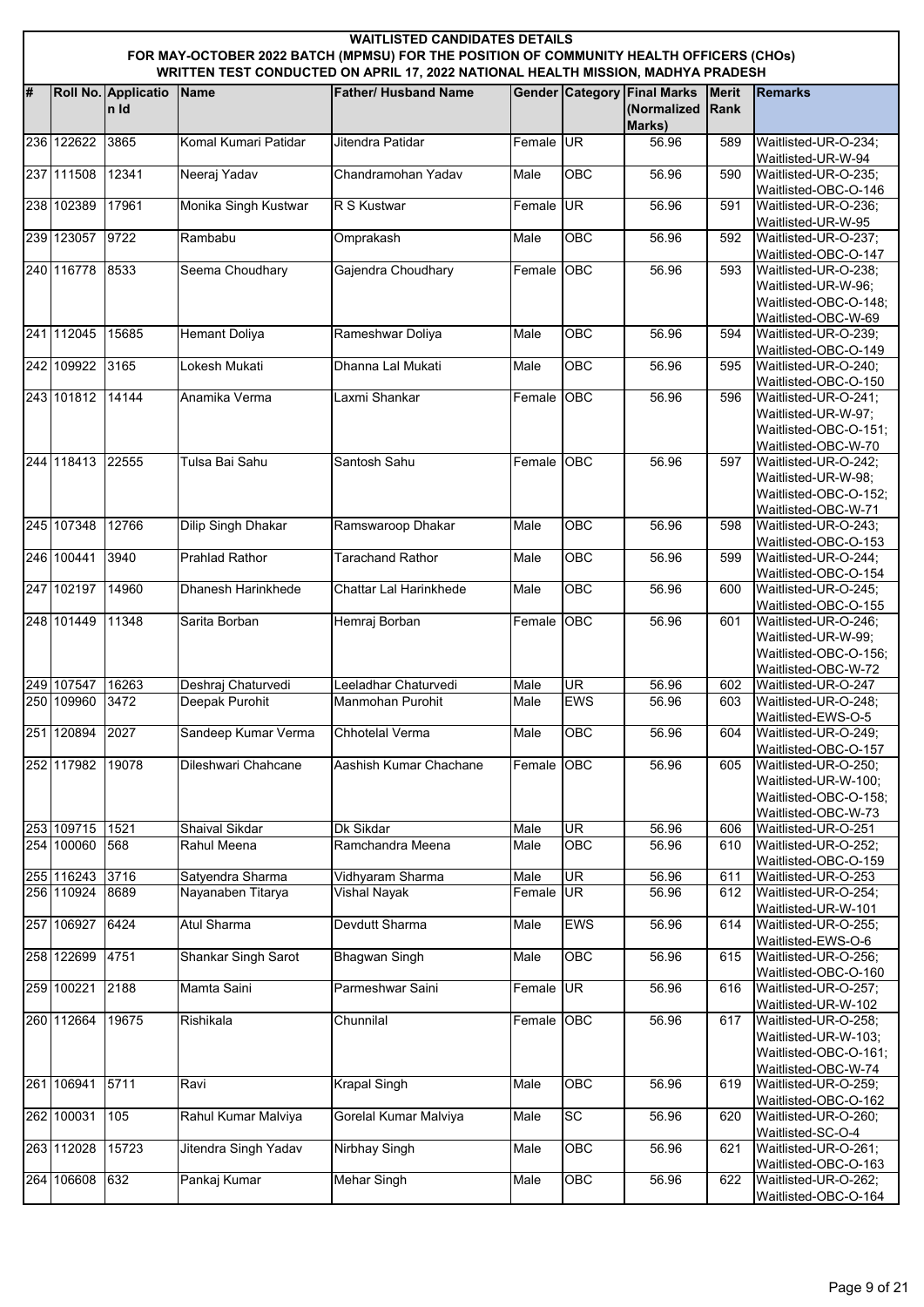|    | <b>WAITLISTED CANDIDATES DETAILS</b><br>FOR MAY-OCTOBER 2022 BATCH (MPMSU) FOR THE POSITION OF COMMUNITY HEALTH OFFICERS (CHOs)<br>WRITTEN TEST CONDUCTED ON APRIL 17, 2022 NATIONAL HEALTH MISSION, MADHYA PRADESH |                              |                              |                                     |                |                         |                                                             |                             |                                                                                              |  |  |  |
|----|---------------------------------------------------------------------------------------------------------------------------------------------------------------------------------------------------------------------|------------------------------|------------------------------|-------------------------------------|----------------|-------------------------|-------------------------------------------------------------|-----------------------------|----------------------------------------------------------------------------------------------|--|--|--|
| l# |                                                                                                                                                                                                                     | Roll No. Applicatio<br>In Id | <b>Name</b>                  | <b>Father/ Husband Name</b>         |                |                         | <b>Gender Category Final Marks</b><br>(Normalized<br>Marks) | <b>Merit</b><br><b>Rank</b> | <b>Remarks</b>                                                                               |  |  |  |
|    | 265 110133 4343                                                                                                                                                                                                     |                              | Reena Lodha                  | Meharwan Singh Lodha                | Female OBC     |                         | 56.96                                                       | 624                         | Waitlisted-UR-O-263;<br>Waitlisted-UR-W-104;<br>Waitlisted-OBC-O-165:<br>Waitlisted-OBC-W-75 |  |  |  |
|    | 266 117197                                                                                                                                                                                                          | 12454                        | Swati Thakre                 | Makhan Lal Thakre                   | Female OBC     |                         | 56.96                                                       | 625                         | Waitlisted-UR-O-264;<br>Waitlisted-UR-W-105;<br>Waitlisted-OBC-O-166:<br>Waitlisted-OBC-W-76 |  |  |  |
|    | 267 122858                                                                                                                                                                                                          | 6666                         | Chetana                      | Gopal Krishna                       | Female OBC     |                         | 56.96                                                       | 626                         | Waitlisted-UR-O-265;<br>Waitlisted-UR-W-106:<br>Waitlisted-OBC-O-167:<br>Waitlisted-OBC-W-77 |  |  |  |
|    | 268 112433                                                                                                                                                                                                          | 6694                         | Shirin Khan                  | <b>Wahid Khan</b>                   | Female         | <b>OBC</b>              | 56.96                                                       | 627                         | Waitlisted-UR-O-266:<br>Waitlisted-UR-W-107;<br>Waitlisted-OBC-O-168:<br>Waitlisted-OBC-W-78 |  |  |  |
|    | 269 107596                                                                                                                                                                                                          | 16935                        | Rahul Singh Narwariya        | Narendra Singh                      | Male           | <b>OBC</b>              | 56.96                                                       | 628                         | Waitlisted-UR-O-267;<br>Waitlisted-OBC-O-169                                                 |  |  |  |
|    | 270 100768                                                                                                                                                                                                          | 6427                         | Chandni Lodhi                | Lakhan Singh                        | Female OBC     |                         | 56.96                                                       | 629                         | Waitlisted-UR-O-268;<br>Waitlisted-UR-W-108;<br>Waitlisted-OBC-O-170;<br>Waitlisted-OBC-W-79 |  |  |  |
|    | 271 110333                                                                                                                                                                                                          | 5498                         | <b>Ajay Patil</b>            | Laxman Patil                        | Male           | OBC                     | 56.96                                                       | 630                         | Waitlisted-UR-O-269;<br>Waitlisted-OBC-O-171                                                 |  |  |  |
|    | 272 121132                                                                                                                                                                                                          | 9898                         | Vinita Patel                 | Shivendra Kumar Patel               | Female OBC     |                         | 56.96                                                       | 631                         | Waitlisted-UR-O-270;<br>Waitlisted-UR-W-109;<br>Waitlisted-OBC-O-172;<br>Waitlisted-OBC-W-80 |  |  |  |
|    | 273 122805                                                                                                                                                                                                          | 6073                         | Satin Anjana                 | Padam Singh                         | Male           | OBC                     | 56.96                                                       | 632                         | Waitlisted-UR-O-271;<br>Waitlisted-OBC-O-173                                                 |  |  |  |
|    | 274 122829                                                                                                                                                                                                          | 6384                         | Lokendra Singh               | <b>Bheru Singh</b>                  | Male           | <b>OBC</b>              | 56.96                                                       | 633                         | Waitlisted-UR-O-272;<br>Waitlisted-OBC-O-174                                                 |  |  |  |
|    | 275 107067 8193                                                                                                                                                                                                     |                              | Indra Pal Singh Pal          | Kaloo Ram Pal                       | Male           | OBC                     | 56.96                                                       | 634                         | Waitlisted-UR-O-273:<br>Waitlisted-OBC-O-175                                                 |  |  |  |
|    | 276 116743                                                                                                                                                                                                          | 8233                         | Chhaya                       | Tejlal                              | Female         | <b>OBC</b>              | 56.96                                                       | 635                         | Waitlisted-UR-O-274:<br>Waitlisted-UR-W-110:<br>Waitlisted-OBC-O-176:<br>Waitlisted-OBC-W-81 |  |  |  |
|    | 277 117341                                                                                                                                                                                                          | 13706                        | Shubham Patel                | <b>Bhola Prasad Patel</b>           | Female OBC     |                         | 56.96                                                       | 636                         | Waitlisted-UR-O-275;<br>Waitlisted-UR-W-111:<br>Waitlisted-OBC-O-177;<br>Waitlisted-OBC-W-82 |  |  |  |
|    | 278 100182                                                                                                                                                                                                          | 1842                         | Ranjana Sen                  | <b>Krapal Singh</b>                 | Female OBC     |                         | 56.96                                                       | 637                         | Waitlisted-UR-O-276;<br>Waitlisted-UR-W-112;<br>Waitlisted-OBC-O-178:<br>Waitlisted-OBC-W-83 |  |  |  |
|    | 279 117102                                                                                                                                                                                                          | 11546                        | Pooja Dewangan               | Shyam Lal Dewangan                  | Female UR      |                         | 56.96                                                       | 638                         | Waitlisted-UR-O-277;<br>Waitlisted-UR-W-113                                                  |  |  |  |
|    | 280 101738                                                                                                                                                                                                          | 10291                        | Jyoti Patel                  | <b>Pannalal Patel</b>               | Female OBC     |                         | 56.96                                                       | 639                         | Waitlisted-UR-O-278;<br>Waitlisted-UR-W-114;<br>Waitlisted-OBC-O-179;<br>Waitlisted-OBC-W-84 |  |  |  |
|    | 281 123011                                                                                                                                                                                                          | 8968                         | Vandna Kumari                | Dhiraj Patidar                      | Female OBC     |                         | 56.96                                                       | 642                         | Waitlisted-UR-O-279;<br>Waitlisted-UR-W-115;<br>Waitlisted-OBC-O-180:<br>Waitlisted-OBC-W-85 |  |  |  |
|    | 282 101779                                                                                                                                                                                                          | 8506                         | Naveen Sarathe               | Nirmal Sarathe                      | Male           | OBC                     | 56.96                                                       | 643                         | Waitlisted-UR-O-280;<br>Waitlisted-OBC-O-181                                                 |  |  |  |
|    | 283 100252 2417                                                                                                                                                                                                     |                              | Suneeta Yadav                | Manohar Yadav                       | Female OBC     |                         | 56.96                                                       | 644                         | Waitlisted-UR-O-281;<br>Waitlisted-UR-W-116;<br>Waitlisted-OBC-O-182;<br>Waitlisted-OBC-W-86 |  |  |  |
|    | 284 102417 18162<br>285 102979 21784                                                                                                                                                                                |                              | Pranshu Asati<br>Mishwa Khan | Chhakaudi Lal<br>Salim Bhai Rangrej | Male<br>Female | <b>UR</b><br><b>OBC</b> | 56.96<br>56.96                                              | 645<br>646                  | Waitlisted-UR-O-282<br>Waitlisted-UR-O-283;                                                  |  |  |  |
|    |                                                                                                                                                                                                                     |                              |                              |                                     |                |                         |                                                             |                             | Waitlisted-UR-W-117;<br>Waitlisted-OBC-O-183;<br>Waitlisted-OBC-W-87                         |  |  |  |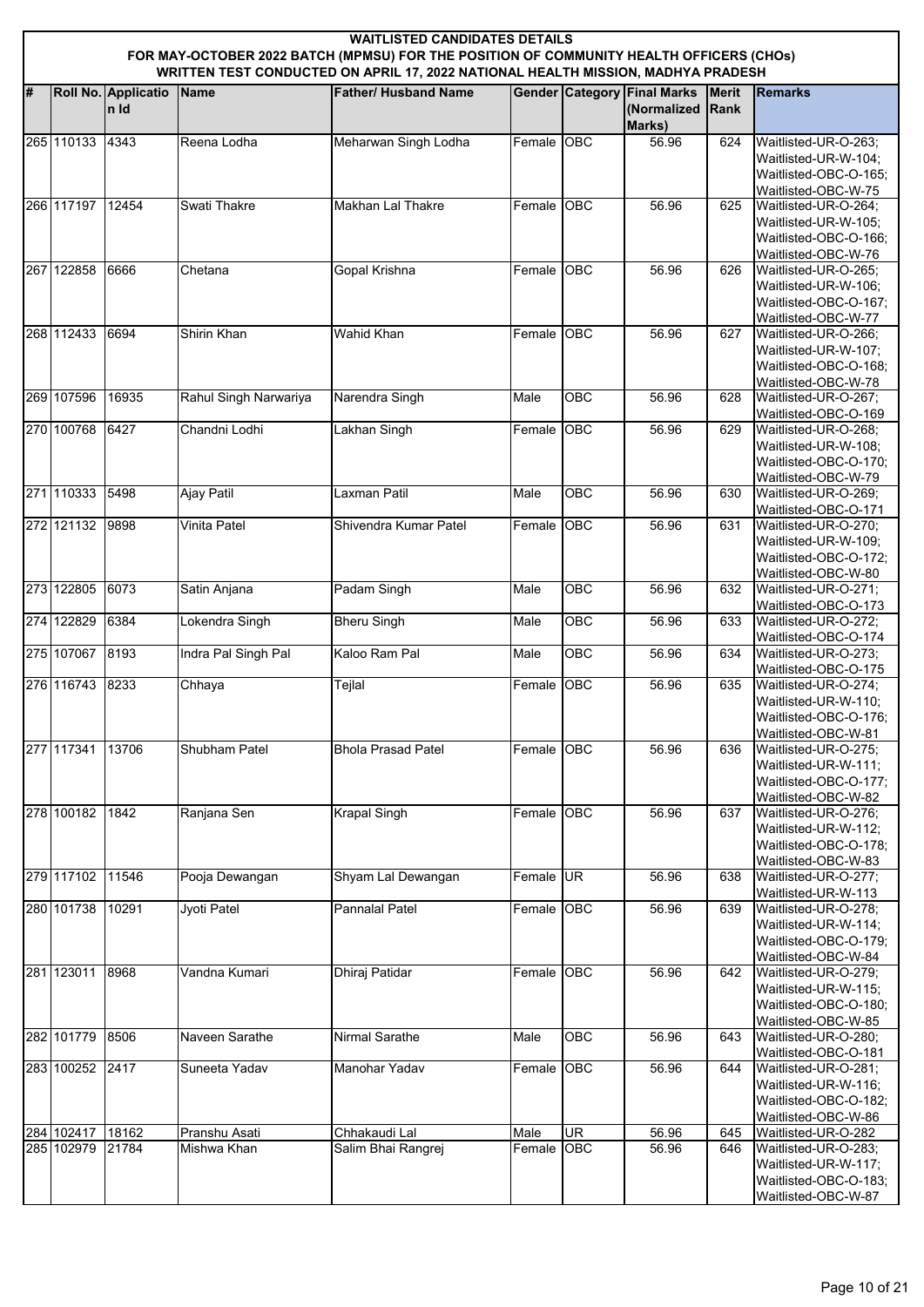|   | <b>WAITLISTED CANDIDATES DETAILS</b><br>FOR MAY-OCTOBER 2022 BATCH (MPMSU) FOR THE POSITION OF COMMUNITY HEALTH OFFICERS (CHOs)<br>WRITTEN TEST CONDUCTED ON APRIL 17, 2022 NATIONAL HEALTH MISSION, MADHYA PRADESH |                              |                                 |                                   |                |            |                                                             |                      |                                                                                              |  |  |  |
|---|---------------------------------------------------------------------------------------------------------------------------------------------------------------------------------------------------------------------|------------------------------|---------------------------------|-----------------------------------|----------------|------------|-------------------------------------------------------------|----------------------|----------------------------------------------------------------------------------------------|--|--|--|
| # |                                                                                                                                                                                                                     | Roll No. Applicatio<br>In Id | Name                            | <b>Father/ Husband Name</b>       |                |            | <b>Gender Category Final Marks</b><br>(Normalized<br>Marks) | <b>Merit</b><br>Rank | <b>Remarks</b>                                                                               |  |  |  |
|   | 286 100868                                                                                                                                                                                                          | 7173                         | Pooja Narware                   | Dhanraj Narware                   | Female OBC     |            | 56.96                                                       | 647                  | Waitlisted-UR-O-284;<br>Waitlisted-UR-W-118;<br>Waitlisted-OBC-O-184;<br>Waitlisted-OBC-W-88 |  |  |  |
|   | 287 100393                                                                                                                                                                                                          | 3391                         | Harshita Kushwaha               | Tularam Kushwaha                  | Female OBC     |            | 56.96                                                       | 649                  | Waitlisted-UR-O-285:<br>Waitlisted-UR-W-119:<br>Waitlisted-OBC-O-185:<br>Waitlisted-OBC-W-89 |  |  |  |
|   | 288 107921                                                                                                                                                                                                          | 22005                        | Nikhil Jain                     | Sunil Jain                        | Male           | <b>EWS</b> | 56.96                                                       | 650                  | Waitlisted-UR-O-286;<br>Waitlisted-EWS-O-7                                                   |  |  |  |
|   | 289 111672 13512                                                                                                                                                                                                    |                              | Namrata Kag                     | Nandlal Kag                       | Female OBC     |            | 56.96                                                       | 652                  | Waitlisted-UR-O-287;<br>Waitlisted-UR-W-120;<br>Waitlisted-OBC-O-186:<br>Waitlisted-OBC-W-90 |  |  |  |
|   | 290 121277                                                                                                                                                                                                          | 15246                        | Poonam Chaurasiya               | Khushi Lal Chaurasiya             | Female OBC     |            | 56.96                                                       | 653                  | Waitlisted-UR-O-288:<br>Waitlisted-UR-W-121;<br>Waitlisted-OBC-O-187;<br>Waitlisted-OBC-W-91 |  |  |  |
|   | 291 110909                                                                                                                                                                                                          | 8795                         | <b>Mohit Patidar</b>            | <b>Mukesh Patidar</b>             | Male           | <b>OBC</b> | 56.96                                                       | 654                  | Waitlisted-UR-O-289:<br>Waitlisted-OBC-O-188                                                 |  |  |  |
|   | 292 112264                                                                                                                                                                                                          | 16878                        | Nikita Sarjaliya                | Kishor Sarjaliya                  | Female OBC     |            | 56.96                                                       | 655                  | Waitlisted-UR-O-290;<br>Waitlisted-UR-W-122:<br>Waitlisted-OBC-O-189:<br>Waitlisted-OBC-W-92 |  |  |  |
|   | 293 111665                                                                                                                                                                                                          | 13554                        | Shilpa Shashi Kumar             | K N Shashikumar                   | Female UR      |            | 56.96                                                       | 656                  | Waitlisted-UR-O-291;<br>Waitlisted-UR-W-123                                                  |  |  |  |
|   | 294 111468                                                                                                                                                                                                          | 12367                        | Jeevan Singh Chouhan            | Ramsingh Chouhan                  | Male           | OBC        | 56.96                                                       | 657                  | Waitlisted-UR-O-292;<br>Waitlisted-OBC-O-190                                                 |  |  |  |
|   | 295 102470                                                                                                                                                                                                          | 18445                        | Purnima Piprole                 | Sudama Piprole                    | Female OBC     |            | 56.96                                                       | 658                  | Waitlisted-UR-O-293;<br>Waitlisted-UR-W-124;<br>Waitlisted-OBC-O-191:<br>Waitlisted-OBC-W-93 |  |  |  |
|   | 296 106998                                                                                                                                                                                                          | 7364                         | Varsha Mavai                    | Rakesh Mavai                      | Female OBC     |            | 56.96                                                       | 660                  | Waitlisted-UR-O-294;<br>Waitlisted-UR-W-125;<br>Waitlisted-OBC-O-192:<br>Waitlisted-OBC-W-94 |  |  |  |
|   | 297 102171                                                                                                                                                                                                          | 16410                        | Rama Yadav                      | Devnath Yadav                     | Female OBC     |            | 56.96                                                       | 661                  | Waitlisted-UR-O-295:<br>Waitlisted-UR-W-126;<br>Waitlisted-OBC-O-193:<br>Waitlisted-OBC-W-95 |  |  |  |
|   | 298 110698                                                                                                                                                                                                          | 7573                         | Priya Yadav                     | <b>Bhawaniram Yadav</b>           | Female OBC     |            | 56.96                                                       | 664                  | Waitlisted-UR-O-296;<br>Waitlisted-UR-W-127:<br>Waitlisted-OBC-O-194;<br>Waitlisted-OBC-W-96 |  |  |  |
|   | 299 101204                                                                                                                                                                                                          | 9712                         | Priyanka Devi Yadav             | Roop Singh Yadav                  | Female OBC     |            | 56.96                                                       | 665                  | Waitlisted-UR-O-297;<br>Waitlisted-UR-W-128:<br>Waitlisted-OBC-O-195;<br>Waitlisted-OBC-W-97 |  |  |  |
|   | 300 122899                                                                                                                                                                                                          | 7444                         | Anita Patidar                   | Chenram Patidar                   | Female OBC     |            | 56.96                                                       | 666                  | Waitlisted-UR-O-298:<br>Waitlisted-UR-W-129;<br>Waitlisted-OBC-O-196;<br>Waitlisted-OBC-W-98 |  |  |  |
|   | 301 120973                                                                                                                                                                                                          | 4715                         | Rama Patel                      | Lakhan Lal                        | Female OBC     |            | 56.96                                                       | 667                  | Waitlisted-UR-O-299;<br>Waitlisted-UR-W-130;<br>Waitlisted-OBC-O-197;<br>Waitlisted-OBC-W-99 |  |  |  |
|   | 302 114250 30271                                                                                                                                                                                                    |                              | Mukesh Kumar Tamrakar           | Shri Chhakodi Lal Tamrakar        | Male           | OBC        | 56.19                                                       | 669                  | Waitlisted-OBC-O-198                                                                         |  |  |  |
|   | 303 118572 24015<br>304 122103 38385                                                                                                                                                                                |                              | Rashmi Agrawal<br>Alauddin Khan | Ashish Agrawal<br>Nizamuddin Khan | Female<br>Male | UR<br>OBC  | 56.19<br>56.19                                              | 670<br>671           | Waitlisted-UR-W-131<br>Waitlisted-UR-O-300;                                                  |  |  |  |
|   | 305 104583                                                                                                                                                                                                          | 31663                        | Rashmi Raghuwanshi              | Mitesh Raghuwanshi                | Female UR      |            | 56.19                                                       | 672                  | Waitlisted-OBC-O-199<br>Waitlisted-UR-O-301;                                                 |  |  |  |
|   | 306 115149                                                                                                                                                                                                          | 37930                        | Narendra Gangare                | Dinesh Kumar Gangare              | Male           | OBC        | 56.19                                                       | 673                  | Waitlisted-UR-W-132<br>Waitlisted-UR-O-302;                                                  |  |  |  |
|   | 307 119448                                                                                                                                                                                                          | 31103                        | Lokpal Lodhi                    | Suratdeen Lidhi                   | Male           | OBC        | 56.19                                                       | 674                  | Waitlisted-OBC-O-200<br>Waitlisted-UR-O-303;                                                 |  |  |  |
|   | 308 104492                                                                                                                                                                                                          | 31171                        | Kalyan Jatav                    | <b>Bhagirath</b>                  | Male           | SC         | 56.19                                                       | 675                  | Waitlisted-OBC-O-201<br>Waitlisted-UR-O-304;                                                 |  |  |  |
|   | 309 108455                                                                                                                                                                                                          | 30292                        | Ravi Kumar                      | Janved Singh                      | Male           | OBC        | 56.19                                                       | 677                  | Waitlisted-SC-O-5<br>Waitlisted-UR-O-305;<br>Waitlisted-OBC-O-202                            |  |  |  |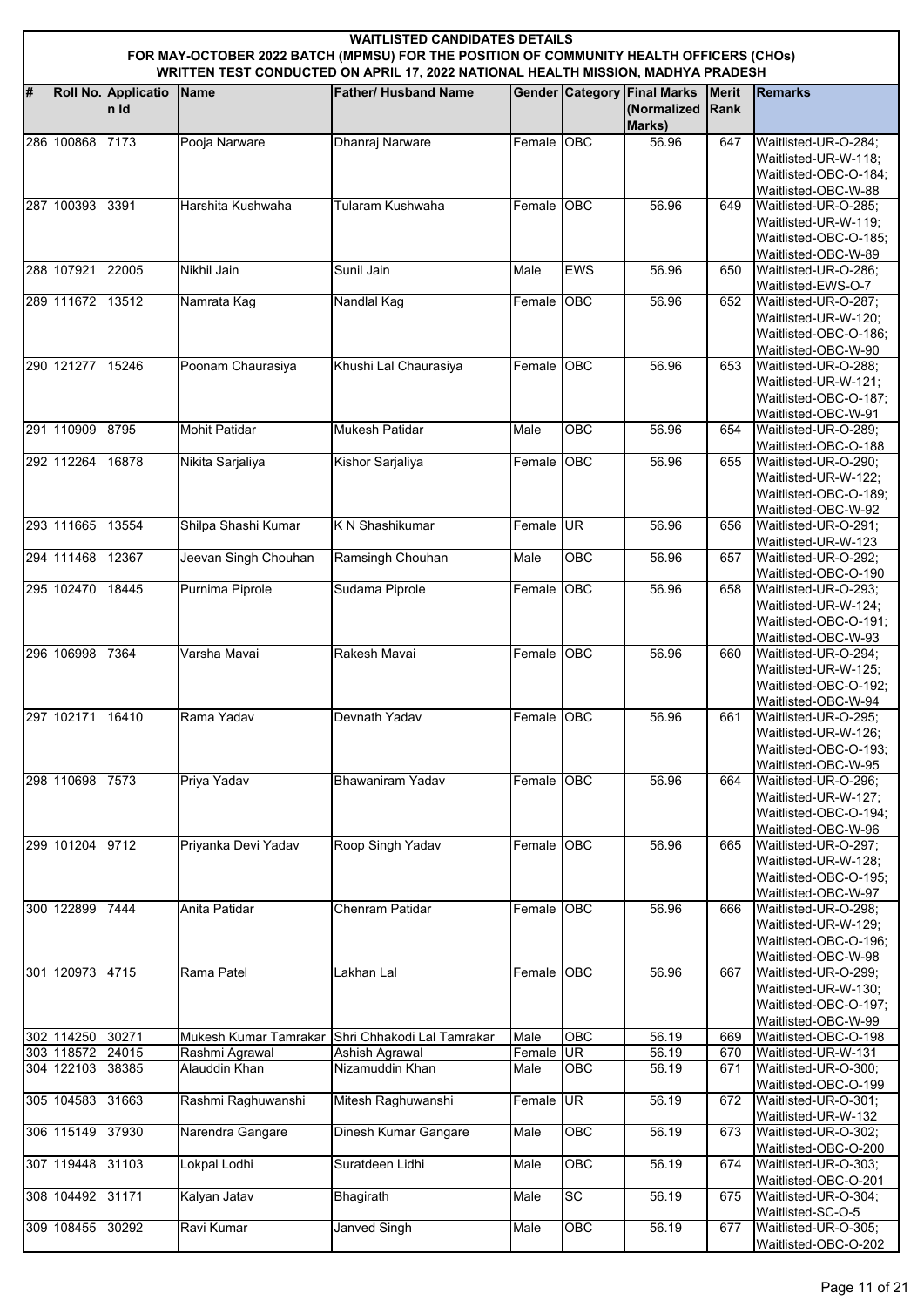| <b>WAITLISTED CANDIDATES DETAILS</b><br>FOR MAY-OCTOBER 2022 BATCH (MPMSU) FOR THE POSITION OF COMMUNITY HEALTH OFFICERS (CHOs) |                                    |                             |                                           |                                                                                  |                          |                  |                                                             |                      |                                                                                               |  |
|---------------------------------------------------------------------------------------------------------------------------------|------------------------------------|-----------------------------|-------------------------------------------|----------------------------------------------------------------------------------|--------------------------|------------------|-------------------------------------------------------------|----------------------|-----------------------------------------------------------------------------------------------|--|
|                                                                                                                                 |                                    |                             |                                           | WRITTEN TEST CONDUCTED ON APRIL 17, 2022 NATIONAL HEALTH MISSION, MADHYA PRADESH |                          |                  |                                                             |                      |                                                                                               |  |
| #                                                                                                                               |                                    | Roll No. Applicatio<br>n Id | Name                                      | <b>Father/ Husband Name</b>                                                      |                          |                  | <b>Gender Category Final Marks</b><br>(Normalized<br>Marks) | <b>Merit</b><br>Rank | <b>Remarks</b>                                                                                |  |
|                                                                                                                                 | 310 113432                         | 24626                       | Pooja Prajapat                            | Manish Panchal                                                                   | Female OBC               |                  | 56.19                                                       | 678                  | Waitlisted-UR-O-306;<br>Waitlisted-UR-W-133;<br>Waitlisted-OBC-O-203:<br>Waitlisted-OBC-W-100 |  |
|                                                                                                                                 | 311 115492                         | 40883                       | Priyanka Jakhad                           | Hiralal Jakhad                                                                   | Female OBC               |                  | 56.19                                                       | 679                  | Waitlisted-UR-O-307:<br>Waitlisted-UR-W-134:<br>Waitlisted-OBC-O-204;<br>Waitlisted-OBC-W-101 |  |
|                                                                                                                                 | 312 124725                         | 42885                       | Pushpa Kumawat                            | Omprakash                                                                        | Female OBC               |                  | 56.19                                                       | 681                  | Waitlisted-UR-O-308;<br>Waitlisted-UR-W-135;<br>Waitlisted-OBC-W-102                          |  |
|                                                                                                                                 | 313 113086 22481                   |                             | Pradeep Kushwaha                          | Harigovind Kushwaha                                                              | Male                     | OBC              | 56.19                                                       | 682                  | Waitlisted-UR-O-309                                                                           |  |
|                                                                                                                                 | 314 103450                         | 24932                       | Sangeeta Bhardwar                         | <b>Vikram Bhardwar</b>                                                           | Female UR                |                  | 56.19                                                       | 683                  | Waitlisted-UR-O-310;<br>Waitlisted-UR-W-136                                                   |  |
|                                                                                                                                 | 315 115398                         | 40247                       | Kirtibala Patidar                         | Nandram                                                                          | Female                   | <b>OBC</b>       | 56.19                                                       | 684                  | Waitlisted-UR-O-311;<br>Waitlisted-UR-W-137:<br>Waitlisted-OBC-W-103                          |  |
|                                                                                                                                 | 316 109107 39354                   |                             | Vikash Sharma                             | Rajendra Prasad Sharma                                                           | Male                     | UR               | 56.19                                                       | 686                  | Waitlisted-UR-O-312                                                                           |  |
|                                                                                                                                 | 317 115075                         | 37333                       | Labhesh Aacharya                          | Ramakant Aacharya                                                                | Male                     | UR               | 56.19                                                       | 687                  | Waitlisted-UR-O-313                                                                           |  |
|                                                                                                                                 | 318 115937 45032                   |                             | Shivani Zerbade                           | Sudhakar Zerbade                                                                 | Female OBC               |                  | 56.19                                                       | 688                  | Waitlisted-UR-O-314;<br>Waitlisted-UR-W-138;<br>Waitlisted-OBC-W-104                          |  |
|                                                                                                                                 | 319 119548                         | 32089                       | Megha Pal                                 | Rekhanlal Pal                                                                    | Female OBC               |                  | 56.19                                                       | 689                  | Waitlisted-UR-O-315;<br>Waitlisted-UR-W-139;<br>Waitlisted-OBC-W-105                          |  |
|                                                                                                                                 | 320 113771                         | 26713                       | Asha                                      | Hajarilal                                                                        | Female OBC               |                  | 56.19                                                       | 690                  | Waitlisted-UR-O-316;<br>Waitlisted-UR-W-140                                                   |  |
|                                                                                                                                 | 321 103499                         | 25273                       | Anshu Gour                                | <b>Prahlad Gour</b>                                                              | Female                   | OBC              | 56.19                                                       | 691                  | Waitlisted-UR-O-317;<br>Waitlisted-UR-W-141                                                   |  |
|                                                                                                                                 | 322 106199                         | 2478                        | Hani Namdev                               | Laxmi Narayan Namdev                                                             | Female OBC               |                  | 56.19                                                       | 692                  | Waitlisted-UR-O-318;<br>Waitlisted-UR-W-142                                                   |  |
|                                                                                                                                 | 323 113308                         | 23933                       | Arpit Mandloi                             | Rambharose Mandloi                                                               | Male                     | $\overline{OBC}$ | 56.19                                                       | 693                  | Waitlisted-UR-O-319                                                                           |  |
|                                                                                                                                 | 324 102883 21104                   |                             | <b>Kunal Gopichand</b><br>Tembhare        | <b>Gopichand Tembhare</b>                                                        | Male                     | UR               | 55.73                                                       | 694                  | Waitlisted-UR-O-320                                                                           |  |
|                                                                                                                                 | 325 112549                         | 18659                       | Kamalsinghrathore<br>Brajesh Kumar Sharma | <b>Bhagwanm Singh Rathore</b><br>Ram Mohan Sharma                                | Male                     | <b>UR</b><br>UR  | 55.73                                                       | 695                  | Waitlisted-UR-O-321                                                                           |  |
|                                                                                                                                 | 326 107231<br>327 107825 20721     | 10768                       | Pradeep Kumar Sharma                      | Raghunath Prasad                                                                 | Male<br>Male             | <b>EWS</b>       | 55.73<br>55.73                                              | 698<br>701           | Waitlisted-UR-O-322<br>Waitlisted-UR-O-323;<br>Waitlisted-EWS-O-8                             |  |
|                                                                                                                                 | 328 110451                         | 6253                        | Aruna Dasondhi                            | Mangilal                                                                         | Female OBC               |                  | 55.73                                                       | 702                  | Waitlisted-UR-O-324;<br>Waitlisted-UR-W-143                                                   |  |
|                                                                                                                                 | 329 107198                         | 10409                       | Ashish Upadhyay                           | Satish Chandra                                                                   | Male                     | <b>EWS</b>       | 55.73                                                       | 704                  | Waitlisted-EWS-O-9                                                                            |  |
|                                                                                                                                 | 330 106836 4867                    |                             | Sonam Jadon                               | Ramraj Singh Jadon                                                               | Female UR                |                  | 55.73                                                       | 708                  | Waitlisted-UR-W-144                                                                           |  |
|                                                                                                                                 | 331 102622 19301<br>332 109524     | 165                         | Ragni Chaurasiya<br><b>Aklesh Patidar</b> | Shriniwas Chaurasiya<br>Devilal Patidar                                          | Female OBC<br>Female OBC |                  | 55.73<br>55.73                                              | 713<br>717           | Waitlisted-UR-W-145<br>Waitlisted-UR-W-146                                                    |  |
|                                                                                                                                 | 333 109520                         | 196                         | Jaya Singh                                | Sudheshwar Singh                                                                 | Female UR                |                  | $\frac{1}{55.73}$                                           | 719                  | Waitlisted-UR-W-147                                                                           |  |
|                                                                                                                                 | 334 117119                         | 11704                       | Manisha Kurmi                             | Seeta Ram Kurmi                                                                  | Female OBC               |                  | 55.73                                                       | 721                  | Waitlisted-UR-W-148                                                                           |  |
|                                                                                                                                 | 335 103237                         | 23253                       | Dropti Thakur                             | Nemee Chand                                                                      | Female OBC               |                  | 55.73                                                       | 722                  | Waitlisted-UR-W-149                                                                           |  |
|                                                                                                                                 | 336 117509 14436                   |                             | Rolly Pal                                 | Sunil Pal                                                                        | Female OBC               |                  | $\overline{55.73}$                                          | 724                  | Waitlisted-UR-W-150                                                                           |  |
| 337                                                                                                                             | 122433 1632                        |                             | Jugal Arya                                | Kailash Chandra                                                                  | Male                     | SC               | 55.73<br>$\frac{1}{55.73}$                                  | 726<br>727           | Waitlisted-SC-O-6<br>Waitlisted-UR-W-151                                                      |  |
|                                                                                                                                 | 338 116918 9778<br>339 122472 2275 |                             | Jyoti Dhurvey<br>Jyoti Bala               | Rampreet<br>Nand Lal                                                             | Female UR<br>Female OBC  |                  | 55.73                                                       | 729                  | Waitlisted-UR-W-152                                                                           |  |
|                                                                                                                                 | 340 123330                         | 13820                       | Shalabh Shrivastava                       | Mukesh Shrivastava                                                               | Male                     | <b>EWS</b>       | 55.73                                                       | 730                  | Waitlisted-EWS-O-10                                                                           |  |
|                                                                                                                                 | 341 110754 7870                    |                             | Shanu                                     | Madan Jadhav                                                                     | Female OBC               |                  | 55.73                                                       | 733                  | Waitlisted-UR-W-153                                                                           |  |
|                                                                                                                                 | 342 102613 19286                   |                             | Pooja Sharma                              | Suresh Sharma                                                                    | Female UR                |                  | 55.73                                                       | 734                  | Waitlisted-UR-W-154                                                                           |  |
|                                                                                                                                 | 343 100964                         | 8053                        | Pratibha Dandre                           | Sahadev Dandre                                                                   | Female SC                |                  | 55.73                                                       | 735                  | Waitlisted-UR-W-155;<br>Waitlisted-SC-O-7;<br>Waitlisted-SC-W-1                               |  |
|                                                                                                                                 | 344 111117 9865                    |                             | Divyanshi Bhosle                          | <b>Bhupendra Bhosle</b>                                                          | Female UR                |                  | 55.73                                                       | 737                  | Waitlisted-UR-W-156                                                                           |  |
|                                                                                                                                 | 345 102125 16074                   |                             | <b>Kusum Yadav</b>                        | Ramnath Yadav                                                                    | Female OBC               |                  | 55.73                                                       | 738                  | Waitlisted-UR-W-157                                                                           |  |
|                                                                                                                                 | 346 112012<br>347 106709           | 15618<br>2410               | Sona Vaishnav<br>Manisha Narwaria         | Madan Das Vaishnav<br>Jashwant Singh Narwaria                                    | Female OBC<br>Female OBC |                  | 55.73<br>55.73                                              | 739<br>741           | Waitlisted-UR-W-158<br>Waitlisted-UR-W-159                                                    |  |
|                                                                                                                                 | 348 111000 9329                    |                             | Arti Chouhan                              | Kanhaiyalal Chouhan                                                              | Female OBC               |                  | 55.73                                                       | 742                  | Waitlisted-UR-W-160                                                                           |  |
|                                                                                                                                 | 349 110296 5213                    |                             | Rohit Solanki                             | Nirbhay Singh Solanki                                                            | Male                     | <b>EWS</b>       | 55.73                                                       | 744                  | Waitlisted-EWS-O-11                                                                           |  |
|                                                                                                                                 | 350 117227                         | 12676                       | Sonam Patle                               | Taahar Singh Patle                                                               | Female OBC               |                  | 55.73                                                       | 745                  | Waitlisted-UR-W-161                                                                           |  |
|                                                                                                                                 | 351 107611                         | 17278                       | Harshita Prajapati                        | Lachchhiram Prajapati                                                            | Female OBC               |                  | 55.73                                                       | 746                  | Waitlisted-UR-W-162                                                                           |  |
|                                                                                                                                 | 352 109817                         | 2388                        | Pooja Kushwah                             | Thakurlal                                                                        | Female OBC               |                  | 55.73                                                       | 747                  | Waitlisted-UR-W-163                                                                           |  |
|                                                                                                                                 | 353 122717                         | 4865                        | Reena Verma                               | Nanuram Verma                                                                    | Female SC                |                  | 55.73                                                       | 748                  | Waitlisted-UR-W-164;<br>Waitlisted-SC-O-8;<br>Waitlisted-SC-W-2                               |  |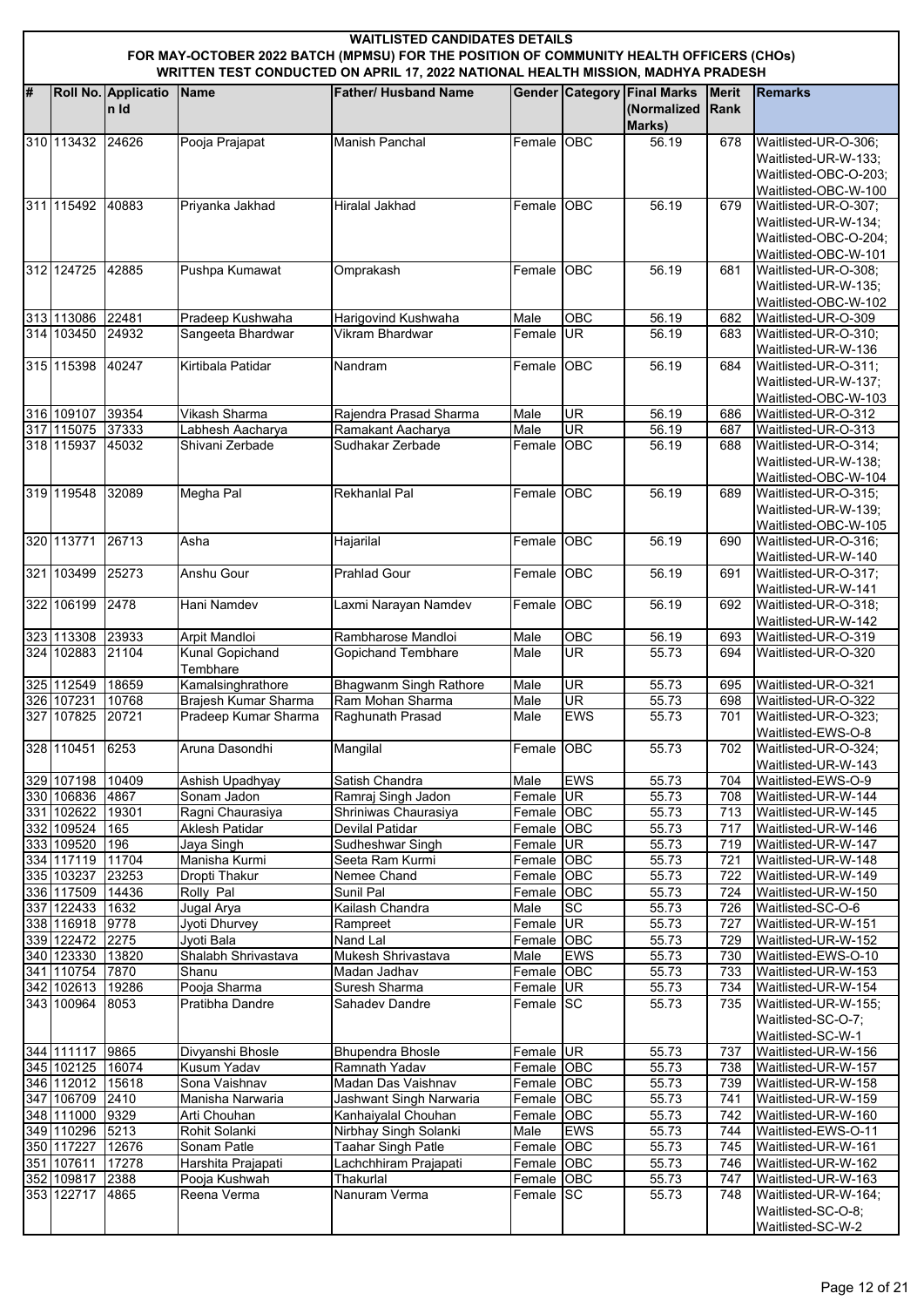|    |                                | <b>WAITLISTED CANDIDATES DETAILS</b><br>FOR MAY-OCTOBER 2022 BATCH (MPMSU) FOR THE POSITION OF COMMUNITY HEALTH OFFICERS (CHOs)<br>WRITTEN TEST CONDUCTED ON APRIL 17, 2022 NATIONAL HEALTH MISSION, MADHYA PRADESH |                                               |                                        |                    |                         |                                                             |                             |                                                                 |  |  |  |  |
|----|--------------------------------|---------------------------------------------------------------------------------------------------------------------------------------------------------------------------------------------------------------------|-----------------------------------------------|----------------------------------------|--------------------|-------------------------|-------------------------------------------------------------|-----------------------------|-----------------------------------------------------------------|--|--|--|--|
| l# |                                | Roll No. Applicatio<br>In Id                                                                                                                                                                                        | Name                                          | <b>Father/ Husband Name</b>            |                    |                         | <b>Gender Category Final Marks</b><br>(Normalized<br>Marks) | <b>Merit</b><br><b>Rank</b> | <b>Remarks</b>                                                  |  |  |  |  |
|    | 354 101423                     | 11503                                                                                                                                                                                                               | Geeta                                         | Munna Lal                              | Female <b>I</b> SC |                         | 55.73                                                       | 749                         | Waitlisted-UR-W-165;<br>Waitlisted-SC-O-9;<br>Waitlisted-SC-W-3 |  |  |  |  |
|    | 355 116651                     | 7352                                                                                                                                                                                                                | Sweta Rajpoot                                 | Rajendra Rajpoot                       | Female EWS         |                         | 55.73                                                       | 760                         | Waitlisted-EWS-O-12;<br>Waitlisted-EWS-W-1                      |  |  |  |  |
|    | 356 103300                     | 23806                                                                                                                                                                                                               | Rajshree                                      | Raghuveer                              | Female EWS         |                         | 55.73                                                       | 769                         | Waitlisted-EWS-O-13;<br>Waitlisted-EWS-W-2                      |  |  |  |  |
|    | 357 100377                     | 3260                                                                                                                                                                                                                | Mayank Jain                                   | Pancham Lal Jain                       | Male               | <b>EWS</b>              | 55.73                                                       | 773                         | Waitlisted-EWS-O-14                                             |  |  |  |  |
|    | 358 124805 44259               |                                                                                                                                                                                                                     | Ashutosh Kumar Pandey                         | <b>Kedar Prasad Pandey</b>             | Male               | <b>EWS</b>              | 55.35                                                       | 778                         | Waitlisted-EWS-O-15                                             |  |  |  |  |
|    | 359 121825 30166               |                                                                                                                                                                                                                     | Pradeep Mishra                                | Chandrabhan Mishra                     | Male               | <b>EWS</b>              | 55.35                                                       | 780                         | Waitlisted-EWS-O-16                                             |  |  |  |  |
|    | 360 108831                     | 35331                                                                                                                                                                                                               | Anuradha Mahore                               | Kunji Lal Mahore                       | Female SC          |                         | 55.35                                                       | 797                         | Waitlisted-SC-O-10;<br>Waitlisted-SC-W-4                        |  |  |  |  |
|    | 361 118979                     | 27246                                                                                                                                                                                                               | Kajal Sharma                                  | Dharmendra Sharma                      | Female EWS         |                         | 55.35                                                       | 803                         | Waitlisted-EWS-O-17;<br>Waitlisted-EWS-W-3                      |  |  |  |  |
|    | 362 113711                     | 26375                                                                                                                                                                                                               | Anil Malviya                                  | Mangilal Malviya                       | Male               | <b>SC</b>               | 55.35                                                       | 805                         | Waitlisted-SC-O-11                                              |  |  |  |  |
|    | 363 106446 44255<br>364 108227 | 23770                                                                                                                                                                                                               | Syed Azhar Ali<br>Archna                      | Syed Azad Ali<br>Makhan Singh          | Male<br>Female EWS | <b>EWS</b>              | 54.51<br>54.51                                              | 809<br>810                  | Waitlisted-EWS-O-18<br>Waitlisted-EWS-O-19;                     |  |  |  |  |
|    | 365 115795 43836               |                                                                                                                                                                                                                     | Bharatram                                     | Kishan Lal                             | Male               | SC                      | 54.51                                                       | 821                         | Waitlisted-EWS-W-4<br>Waitlisted-SC-O-12                        |  |  |  |  |
|    | 366 120038                     | 36647                                                                                                                                                                                                               | Palak Shree Gupta                             | Ramdas Marele                          | Female EWS         |                         | 54.51                                                       | 825                         | Waitlisted-EWS-O-20;                                            |  |  |  |  |
|    | 367 124182                     | 29639                                                                                                                                                                                                               | Seeta Bhati                                   | Banshi Lal Bhati                       | Female SC          |                         | 54.51                                                       | 829                         | Waitlisted-EWS-W-5<br>Waitlisted-SC-O-13;                       |  |  |  |  |
|    | 368 113147 2155                |                                                                                                                                                                                                                     | Dikshali Chouhan                              |                                        | Female EWS         |                         | 54.51                                                       | 830                         | Waitlisted-SC-W-5<br>Waitlisted-EWS-O-21;                       |  |  |  |  |
|    |                                |                                                                                                                                                                                                                     |                                               | Himmat Singh Chouhan                   |                    |                         |                                                             |                             | Waitlisted-EWS-W-6                                              |  |  |  |  |
|    | 369 108226                     | 26913                                                                                                                                                                                                               | Arti Naroliya                                 | Ramgovind Naroliya                     | Female SC          |                         | 54.51                                                       | 836                         | Waitlisted-SC-O-14;<br>Waitlisted-SC-W-6                        |  |  |  |  |
|    | 370 106802                     | 4091                                                                                                                                                                                                                | Dinendra Kumar Tripathi                       | Mahendra Narayan Tripathi              | Male               | <b>EWS</b>              | 54.5                                                        | 851                         | Waitlisted-EWS-O-22                                             |  |  |  |  |
|    | 371 117497<br>372 100704       | 14904<br>5945                                                                                                                                                                                                       | John Elaishis Jowel                           | Johnson Jowel<br>Mohammad Abid Qureshi | Male<br>Female EWS | <b>EWS</b>              | 54.5<br>54.5                                                | 852<br>858                  | Waitlisted-EWS-O-23<br>Waitlisted-EWS-O-24;                     |  |  |  |  |
|    |                                |                                                                                                                                                                                                                     | Ashiya Anjum                                  |                                        |                    |                         |                                                             |                             | Waitlisted-EWS-W-7                                              |  |  |  |  |
|    | 373 122425                     | 1464                                                                                                                                                                                                                | Sushma Ahirwar                                | Dhanna Lal Ahirwar                     | Female SC          |                         | 54.5                                                        | 864                         | Waitlisted-SC-O-15;<br>Waitlisted-SC-W-7                        |  |  |  |  |
|    | 374 121296                     | 16066                                                                                                                                                                                                               | Pooja Pandey                                  | <b>Ashutosh Prasad Pandey</b>          | Female EWS         |                         | 54.5                                                        | 865                         | Waitlisted-EWS-O-25;<br>Waitlisted-EWS-W-8                      |  |  |  |  |
|    | 375 110276                     | 5183                                                                                                                                                                                                                | Rajani Ahirwar                                | Dayachand Ahirwar                      | Female SC          |                         | 54.5                                                        | 870                         | Waitlisted-SC-O-16;<br>Waitlisted-SC-W-8                        |  |  |  |  |
|    | 376 122910                     | 7572                                                                                                                                                                                                                | Savita Sharma                                 | Arun Sharma                            | Female EWS         |                         | 54.5                                                        | 871                         | Waitlisted-EWS-O-26;<br>Waitlisted-EWS-W-9                      |  |  |  |  |
|    | 377 116160                     | 2657                                                                                                                                                                                                                | Jyoti Dhamgaye                                | <b>Bastiram Dhamgaye</b>               | Female SC          |                         | 54.5                                                        | 873                         | Waitlisted-SC-O-17:<br>Waitlisted-SC-W-9                        |  |  |  |  |
|    | 378 111072                     | 9636                                                                                                                                                                                                                | <b>Hariom Rajput</b>                          | Kamal Singh                            | Male               | <b>EWS</b>              | 54.5                                                        | 881                         | Waitlisted-EWS-O-27                                             |  |  |  |  |
|    | 379 100610                     | 5299                                                                                                                                                                                                                | Divya Sheshker                                | Nandlal Sheshker                       | Female SC          |                         | 54.5                                                        | 882                         | Waitlisted-SC-O-18;<br>Waitlisted-SC-W-10                       |  |  |  |  |
|    | 380 106768                     | 3488                                                                                                                                                                                                                | <b>Bhanu Pratap Singh</b><br>Tomar            | <b>Bheem Singh Tomar</b>               | Male               | <b>EWS</b>              | 54.5                                                        | 883                         | Waitlisted-EWS-O-28                                             |  |  |  |  |
|    | 381 100757                     | 6304                                                                                                                                                                                                                | Sapna Dubey                                   | Ramsahay                               | Female EWS         |                         | 54.5                                                        | 895                         | Waitlisted-EWS-O-29;<br>Waitlisted-EWS-W-10                     |  |  |  |  |
|    | 382 106670 710                 |                                                                                                                                                                                                                     | Gaurav Kumar Saroniya                         | Vinod Kumar Saroniya                   | Male               | SC                      | 54.5                                                        | 897                         | Waitlisted-SC-O-19                                              |  |  |  |  |
|    | 383 111121                     | 9937                                                                                                                                                                                                                | Shanu Hawliya                                 | Raghuveer Singh                        | Female SC          |                         | 54.5                                                        | 899                         | Waitlisted-SC-O-20;<br>Waitlisted-SC-W-11                       |  |  |  |  |
|    | 384 120875 1105                |                                                                                                                                                                                                                     | Prince Kumar Sharma                           | Ram Prasad                             | Male               | <b>EWS</b>              | 54.5                                                        | 901                         | Waitlisted-EWS-O-30                                             |  |  |  |  |
|    | 385 112619 19142               |                                                                                                                                                                                                                     | Shubham Jain                                  | Satpal Jain                            | Male               | <b>EWS</b>              | 54.5                                                        | 903                         | Waitlisted-EWS-O-31                                             |  |  |  |  |
|    | 386 123501<br>387 112768       | 16711<br>20352                                                                                                                                                                                                      | Rohit Yadav<br>Anju Malviy                    | Ramesh Chandr<br>Lakhan Lal Malviy     | Male<br>Female SC  | SC                      | $54.\overline{5}$<br>54.5                                   | 907<br>912                  | Waitlisted-SC-O-21<br>Waitlisted-SC-O-22;                       |  |  |  |  |
|    | 388 100630                     | 5504                                                                                                                                                                                                                | Parul Tiwari                                  | Raja Ram Tiwari                        | Female EWS         |                         | 54.5                                                        | 914                         | Waitlisted-SC-W-12<br>Waitlisted-EWS-O-32;                      |  |  |  |  |
|    |                                |                                                                                                                                                                                                                     |                                               |                                        |                    |                         |                                                             |                             | Waitlisted-EWS-W-11                                             |  |  |  |  |
|    | 389 112366 17638<br>390 122521 | 2872                                                                                                                                                                                                                | Yashwant Singh Yashona Vijendra Singh Yashona | Manohar Lal                            | Male<br>Male       | <b>EWS</b><br><b>SC</b> | 54.5<br>54.5                                                | 916<br>919                  | Waitlisted-EWS-O-33<br>Waitlisted-SC-O-23                       |  |  |  |  |
|    | 391 110086                     | 4176                                                                                                                                                                                                                | Subhash Regar<br>Kirtika Khandekar            | Sunil Khandekar                        | Female SC          |                         | 54.5                                                        | 923                         | Waitlisted-SC-O-24;                                             |  |  |  |  |
|    | 392 102421                     | 18189                                                                                                                                                                                                               | Roshni                                        | Ramcharan                              | Female SC          |                         | 54.5                                                        | 946                         | Waitlisted-SC-W-13<br>Waitlisted-SC-O-25;                       |  |  |  |  |
|    | 393 120873                     | 1017                                                                                                                                                                                                                | Alka Kori                                     | Som Dutt                               | Female SC          |                         | 54.5                                                        | 949                         | Waitlisted-SC-W-14<br>Waitlisted-SC-O-26;                       |  |  |  |  |
|    | 394 108106 25083               |                                                                                                                                                                                                                     |                                               |                                        |                    | SC                      |                                                             | 953                         | Waitlisted-SC-W-15                                              |  |  |  |  |
|    | 395 113337 24035               |                                                                                                                                                                                                                     | Dwarika Shakya<br>Gayatri Choudhary           | Bhogiram<br><b>Arvind Choudhary</b>    | Male<br>Female SC  |                         | 53.67<br>53.67                                              | 960                         | Waitlisted-SC-O-27<br>Waitlisted-SC-O-28;                       |  |  |  |  |
|    |                                |                                                                                                                                                                                                                     |                                               |                                        |                    |                         |                                                             |                             | Waitlisted-SC-W-16                                              |  |  |  |  |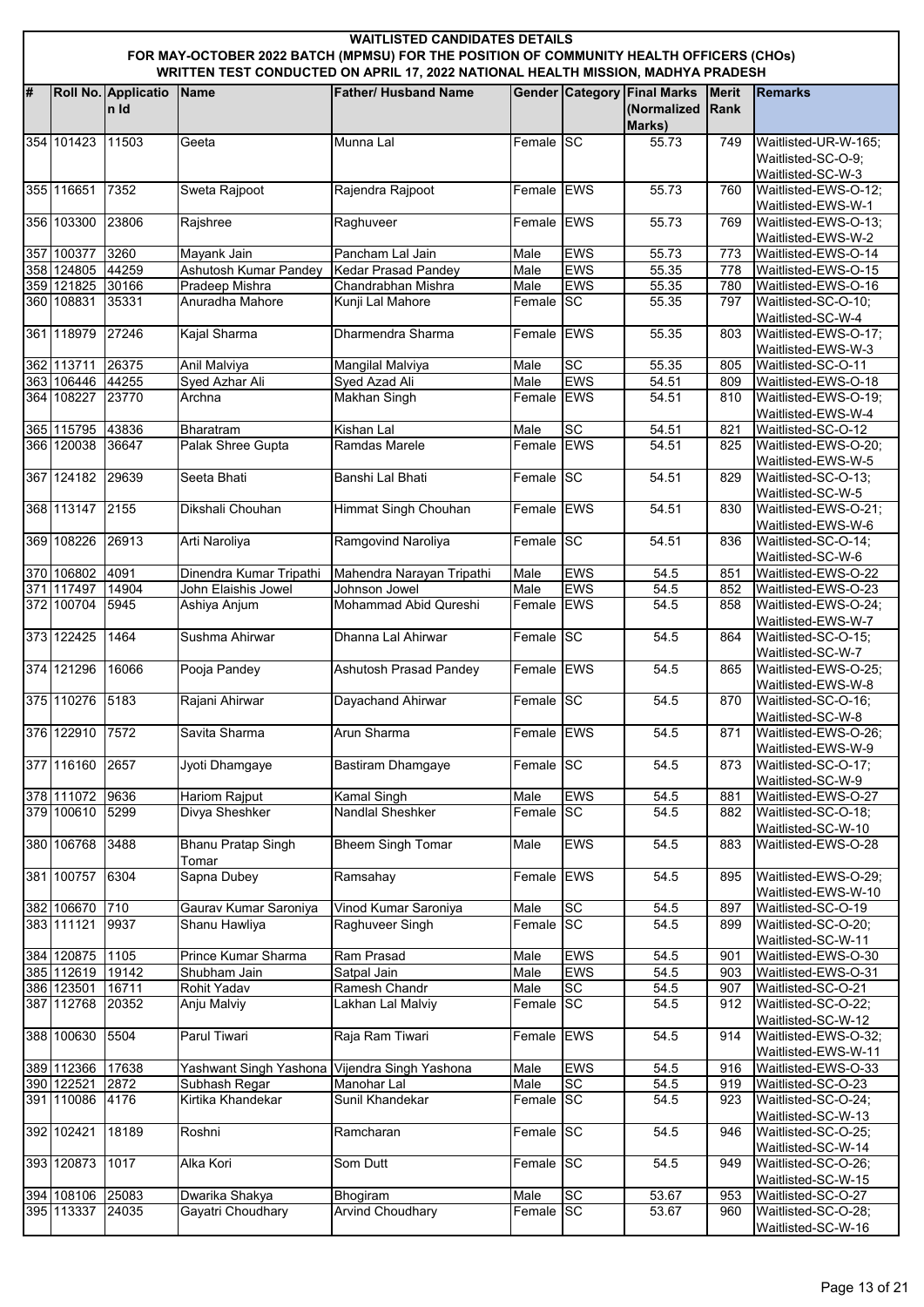|   | <b>WAITLISTED CANDIDATES DETAILS</b><br>FOR MAY-OCTOBER 2022 BATCH (MPMSU) FOR THE POSITION OF COMMUNITY HEALTH OFFICERS (CHOs)<br>WRITTEN TEST CONDUCTED ON APRIL 17, 2022 NATIONAL HEALTH MISSION, MADHYA PRADESH |                              |                       |                                                       |                   |            |                                                             |                             |                                                                 |  |  |  |
|---|---------------------------------------------------------------------------------------------------------------------------------------------------------------------------------------------------------------------|------------------------------|-----------------------|-------------------------------------------------------|-------------------|------------|-------------------------------------------------------------|-----------------------------|-----------------------------------------------------------------|--|--|--|
| # |                                                                                                                                                                                                                     | Roll No. Applicatio<br>In Id | <b>Name</b>           | <b>Father/ Husband Name</b>                           |                   |            | <b>Gender Category Final Marks</b><br>(Normalized<br>Marks) | <b>Merit</b><br><b>Rank</b> | <b>Remarks</b>                                                  |  |  |  |
|   | 396 104402                                                                                                                                                                                                          | 30602                        | Hemlata Mehra         | Banwari Lal Mehra                                     | Female SC         |            | 53.67                                                       | 962                         | Waitlisted-SC-O-29;<br>Waitlisted-SC-W-17                       |  |  |  |
|   | 397 124400                                                                                                                                                                                                          | 34897                        | Jyoti Yadav           | Anil Yadav                                            | Female SC         |            | 53.67                                                       | 968                         | Waitlisted-SC-O-30;                                             |  |  |  |
|   | 398 105223                                                                                                                                                                                                          | 35696                        | Dulari                | Mangi Lal                                             | Female SC         |            | 53.67                                                       | 978                         | Waitlisted-SC-W-18<br>Waitlisted-SC-O-31;                       |  |  |  |
|   | 399 105055                                                                                                                                                                                                          | 34805                        | Atigya Gupta          | <b>Anand Gupta</b>                                    | Female EWS        |            | 53.67                                                       | 986                         | Waitlisted-SC-W-19<br>Waitlisted-EWS-O-34;                      |  |  |  |
|   |                                                                                                                                                                                                                     |                              |                       |                                                       |                   |            |                                                             |                             | Waitlisted-EWS-W-12                                             |  |  |  |
|   | 400 118958<br>401 106547                                                                                                                                                                                            | 20175<br>45113               | Rakesh Singh Rajpoot  | <b>Bhagwan Singh Rajpoot</b><br><b>Heeralal Verma</b> | Male<br>Female SC | <b>EWS</b> | 53.67<br>53.67                                              | 987<br>995                  | Waitlisted-EWS-O-35<br>Waitlisted-SC-O-32;                      |  |  |  |
|   |                                                                                                                                                                                                                     |                              | Pooja Verma           |                                                       |                   |            |                                                             |                             | Waitlisted-SC-W-20                                              |  |  |  |
|   | 402 120107 37208                                                                                                                                                                                                    |                              | Sanjana Chaturvedi    | Sanjay Chaturvedi                                     | Female EWS        |            | 53.67                                                       | 996                         | Waitlisted-EWS-O-36;<br>Waitlisted-EWS-W-13                     |  |  |  |
|   | 403 119220                                                                                                                                                                                                          | 21244                        | Ayushi Sharama        | Ashok Sharma                                          | Female EWS        |            | 53.67                                                       | 1002                        | Waitlisted-EWS-O-37;<br>Waitlisted-EWS-W-14                     |  |  |  |
|   | 404 117914 18371                                                                                                                                                                                                    |                              | Omprakash Nagwanshi   | Karan Nagwanshi                                       | Male              | <b>SC</b>  | 53.27                                                       | 1019                        | Waitlisted-SC-O-33                                              |  |  |  |
|   | 405 117191                                                                                                                                                                                                          | 12337                        | <b>Neelam Patil</b>   | Awadhlal Patil                                        | Female SC         |            | 53.27                                                       | 1026                        | Waitlisted-SC-O-34;<br>Waitlisted-SC-W-21                       |  |  |  |
|   | 406 100230                                                                                                                                                                                                          | 2249                         | Vijay Bamne           | Hariram Bamne                                         | Male              | <b>SC</b>  | 53.27                                                       | 1039                        | Waitlisted-SC-O-35                                              |  |  |  |
|   | 407 102894                                                                                                                                                                                                          | 21293                        | Neetu Ahirwar         | Duliram                                               | Female SC         |            | 53.27                                                       | 1064                        | Waitlisted-SC-O-36;                                             |  |  |  |
|   | 408 102199                                                                                                                                                                                                          | 16644                        | Pooja Engle           | Suresh Engle                                          | Female SC         |            | 53.27                                                       | 1065                        | Waitlisted-SC-W-22<br>Waitlisted-SC-O-37;<br>Waitlisted-SC-W-23 |  |  |  |
|   | 409 118386                                                                                                                                                                                                          | 22434                        | Shradha               | <b>Suresh Dubey</b>                                   | Female EWS        |            | 53.27                                                       | 1081                        | Waitlisted-EWS-O-38;                                            |  |  |  |
|   | 410 123259                                                                                                                                                                                                          | 12792                        | Girija Meghwal        | Manoj Kumar                                           | Female SC         |            | 53.27                                                       | 1082                        | Waitlisted-EWS-W-15<br>Waitlisted-SC-O-38;                      |  |  |  |
|   | 411 122446                                                                                                                                                                                                          | 1901                         | Deepak Kumar          | Rajesh Kumar                                          | Male              | <b>EWS</b> | 53.27                                                       | 1091                        | Waitlisted-SC-W-24<br>Waitlisted-EWS-O-39                       |  |  |  |
|   | 412 122330                                                                                                                                                                                                          | 14795                        | Pooja                 | Kailash Chandra                                       | Female SC         |            | 53.27                                                       | 1106                        | Waitlisted-SC-O-39;                                             |  |  |  |
|   |                                                                                                                                                                                                                     | 41184                        |                       |                                                       | Female EWS        |            |                                                             |                             | Waitlisted-SC-W-25                                              |  |  |  |
|   | 413 106020                                                                                                                                                                                                          |                              | Sarika Singh          | <b>Satyendr Singh</b>                                 |                   |            | 52.82                                                       | 1117                        | Waitlisted-EWS-O-40;<br>Waitlisted-EWS-W-16                     |  |  |  |
|   | 414 112918 21343                                                                                                                                                                                                    |                              | Sangeeta Kundlewati   | Ashish Kundlewati                                     | Female SC         |            | 52.82                                                       | 1119                        | Waitlisted-SC-O-40;<br>Waitlisted-SC-W-26                       |  |  |  |
|   | 415 108627                                                                                                                                                                                                          | 32453                        | Nikita Gupta          | Ashok Gupta                                           | Female EWS        |            | 52.82                                                       | 1121                        | Waitlisted-EWS-O-41;<br>Waitlisted-EWS-W-17                     |  |  |  |
|   | 416 105591                                                                                                                                                                                                          | 38099                        | Sandeep Thakkar       | Mr. Prasram                                           | Male              | <b>SC</b>  | 52.82                                                       | 1122                        | Waitlisted-SC-O-41                                              |  |  |  |
|   | 417 121659 22853                                                                                                                                                                                                    |                              | Deepak Kumar Tiwari   | Ram Narayan Tiwari                                    | Male              | <b>EWS</b> | 52.82                                                       | 1124                        | Waitlisted-EWS-O-42                                             |  |  |  |
|   | 418 105011                                                                                                                                                                                                          | 34464                        | Shivkalee             | Prahlad                                               | Female EWS        |            | 52.82                                                       | 1128                        | Waitlisted-EWS-O-43:<br>Waitlisted-EWS-W-18                     |  |  |  |
|   | 419 108128                                                                                                                                                                                                          | 25399                        | Ravindra Raj          | Phoolsingh Raj                                        | Male              | <b>SC</b>  | 52.82                                                       | 1136                        | Waitlisted-SC-O-42                                              |  |  |  |
|   | 420 118967 26873                                                                                                                                                                                                    |                              | Ankita Doris Lal      | Joel Banjaman Lal                                     | Female EWS        |            | 52.82                                                       | 1137                        | Waitlisted-EWS-O-44;<br>Waitlisted-EWS-W-19                     |  |  |  |
|   | 421 118741                                                                                                                                                                                                          | 25261                        | Ram Kishor            | Rajesh                                                | Male              | <b>SC</b>  | 52.82                                                       | 1143                        | Waitlisted-SC-O-43                                              |  |  |  |
|   | 422 113059                                                                                                                                                                                                          | 22356                        | Sonam Jhariya         | Ram Kumar Jhariya                                     | Female SC         |            | 52.82                                                       | 1151                        | Waitlisted-SC-O-44;                                             |  |  |  |
|   | 423 105655                                                                                                                                                                                                          | 38752                        | Khushbhu Sharma       | Sanjay Kumar Sharma                                   | Female EWS        |            | 52.82                                                       | 1158                        | Waitlisted-SC-W-27<br>Waitlisted-EWS-O-45;                      |  |  |  |
|   | 424 118930                                                                                                                                                                                                          | 26861                        | Neha Dehariya         |                                                       | Female SC         |            | 52.82                                                       | 1159                        | Waitlisted-EWS-W-20<br>Waitlisted-SC-O-45;                      |  |  |  |
|   |                                                                                                                                                                                                                     |                              |                       | Ravi Dehariya                                         |                   |            |                                                             |                             | Waitlisted-SC-W-28                                              |  |  |  |
|   | 425 119561                                                                                                                                                                                                          | 31994                        | Hema Ahirwar          | Keerath Ahirwar                                       | Female SC         |            | 52.82                                                       | 1165                        | Waitlisted-SC-O-46;<br>Waitlisted-SC-W-29                       |  |  |  |
|   | 426 116682 7644                                                                                                                                                                                                     |                              | Ashwini Nagdeve       | Rekhchand Nagdeve                                     | Male              | <b>SC</b>  | 52.04                                                       | 1170                        | Waitlisted-SC-O-47                                              |  |  |  |
|   | 427 107530                                                                                                                                                                                                          | 15954                        | Vinay                 | Ajab Singh                                            | Male              | <b>EWS</b> | 52.04                                                       | 1186                        | Waitlisted-EWS-O-46                                             |  |  |  |
|   | 428 101211                                                                                                                                                                                                          | 9703                         | Meena Khatarkar       | Bhima Khatarkar                                       | Female SC         |            | 52.04                                                       | 1190                        | Waitlisted-SC-O-48:<br>Waitlisted-SC-W-30                       |  |  |  |
|   | 429 106845 4990                                                                                                                                                                                                     |                              | <b>Brijesh Palash</b> | Patiram Palash                                        | Male              | <b>SC</b>  | 52.04                                                       | 1200                        | Waitlisted-SC-O-49                                              |  |  |  |
|   | 430 101971                                                                                                                                                                                                          | 14907                        | Komal Jatav           | Vikas Bauti                                           | Female SC         |            | 52.04                                                       | 1203                        | Waitlisted-SC-O-50;<br>Waitlisted-SC-W-31                       |  |  |  |
|   | 431 116009 433                                                                                                                                                                                                      |                              | Roshan Bageshwar      | Bhojram                                               | Male              | SC         | 52.04                                                       | 1211                        | Waitlisted-SC-O-51                                              |  |  |  |
|   | 432 101259                                                                                                                                                                                                          | 10022                        | Pratibha Bamne        | Dasharu Bamne                                         | Female SC         |            | 52.04                                                       | $\frac{1}{1214}$            | Waitlisted-SC-O-52;<br>Waitlisted-SC-W-32                       |  |  |  |
|   | 433 122930                                                                                                                                                                                                          | 7770                         | Pooja Bamniya         | Shanti Lal Bamniya                                    | Female SC         |            | 52.04                                                       | 1216                        | Waitlisted-SC-O-53;<br>Waitlisted-SC-W-33                       |  |  |  |
|   | 434 116221                                                                                                                                                                                                          | 3587                         | Priya Bagri           | <b>Bhagvan Singh</b>                                  | Female EWS        |            | 52.04                                                       | 1219                        | Waitlisted-EWS-O-47;<br>Waitlisted-EWS-W-21                     |  |  |  |
|   | 435 101659                                                                                                                                                                                                          | 13013                        | Pooja Mehra           | <b>Anand Mehra</b>                                    | Female SC         |            | 52.04                                                       | 1220                        | Waitlisted-SC-O-54;<br>Waitlisted-SC-W-34                       |  |  |  |
|   | 436 110503                                                                                                                                                                                                          | 6555                         | Neha Malviya          | Pradeep Malviya                                       | Female SC         |            | 52.04                                                       | 1225                        | Waitlisted-SC-O-55;<br>Waitlisted-SC-W-35                       |  |  |  |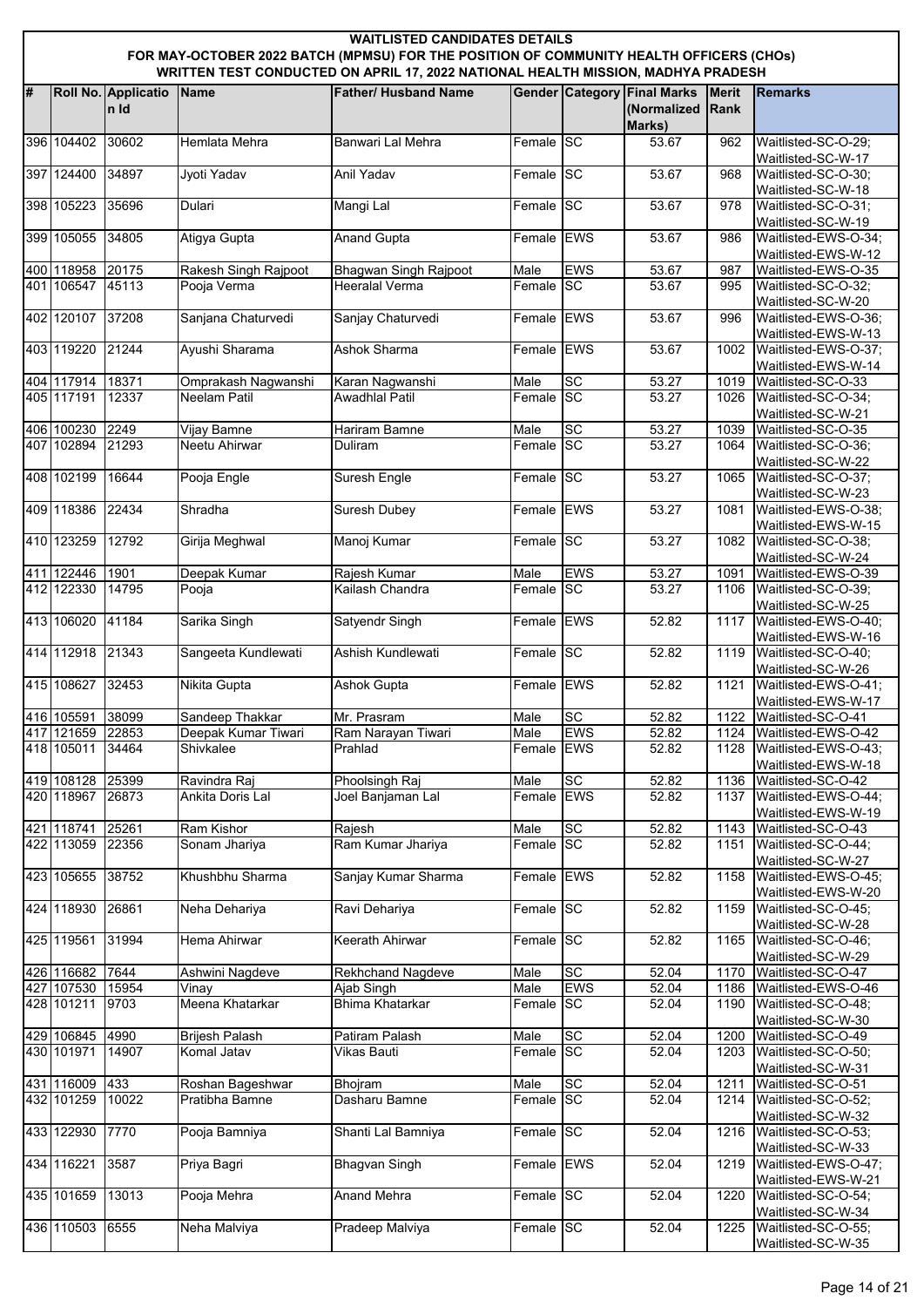|   | <b>WAITLISTED CANDIDATES DETAILS</b><br>FOR MAY-OCTOBER 2022 BATCH (MPMSU) FOR THE POSITION OF COMMUNITY HEALTH OFFICERS (CHOs)<br>WRITTEN TEST CONDUCTED ON APRIL 17, 2022 NATIONAL HEALTH MISSION, MADHYA PRADESH |                             |                      |                               |                         |            |                                                             |                             |                                                                 |  |  |  |
|---|---------------------------------------------------------------------------------------------------------------------------------------------------------------------------------------------------------------------|-----------------------------|----------------------|-------------------------------|-------------------------|------------|-------------------------------------------------------------|-----------------------------|-----------------------------------------------------------------|--|--|--|
|   |                                                                                                                                                                                                                     |                             |                      |                               |                         |            |                                                             |                             |                                                                 |  |  |  |
| # |                                                                                                                                                                                                                     | Roll No. Applicatio<br>n Id | <b>Name</b>          | <b>Father/ Husband Name</b>   |                         |            | <b>Gender Category Final Marks</b><br>(Normalized<br>Marks) | <b>Merit</b><br><b>Rank</b> | <b>Remarks</b>                                                  |  |  |  |
|   | 437 101673                                                                                                                                                                                                          | 13046                       | Rashmi Bramhe        | <b>Beni Prasad Bramhe</b>     | Female SC               |            | 52.04                                                       | 1226                        | Waitlisted-SC-O-56;<br>Waitlisted-SC-W-36                       |  |  |  |
|   | 438 100373                                                                                                                                                                                                          | 3178                        | Roshani Mehra        | <b>Anand Mehra</b>            | Female SC               |            | 52.04                                                       | 1233                        | Waitlisted-SC-O-57;                                             |  |  |  |
|   | 439 121384                                                                                                                                                                                                          | 950                         | Manju Prajapati      | Shivdayal Prajapati           | Female SC               |            | 52.04                                                       | 1244                        | Waitlisted-SC-W-37<br>Waitlisted-SC-O-58;                       |  |  |  |
|   | 440 100404                                                                                                                                                                                                          | 3417                        | Lalita Gwalwanshi    | Deena Gwalwanshi              | Female SC               |            | 52.04                                                       | 1254                        | Waitlisted-SC-W-38<br>Waitlisted-SC-O-59;                       |  |  |  |
|   | 441 100939                                                                                                                                                                                                          | 7888                        | Sonam Morle          | <b>Madanial Morle</b>         | Female SC               |            | 52.04                                                       | 1258                        | Waitlisted-SC-W-39<br>Waitlisted-SC-O-60;                       |  |  |  |
|   | 442 100521                                                                                                                                                                                                          | 4573                        | Ratna Sana           |                               | Female EWS              |            | 52.04                                                       | 1271                        | Waitlisted-SC-W-40<br>Waitlisted-EWS-O-48;                      |  |  |  |
|   |                                                                                                                                                                                                                     |                             |                      | Krishnapad Sana               |                         |            |                                                             |                             | Waitlisted-EWS-W-22                                             |  |  |  |
|   | 443 109751                                                                                                                                                                                                          | 1884                        | Vipin Chouhan        | <b>Banesingh Chouhan</b>      | Male                    | SC         | 52.04                                                       | 1275                        | Waitlisted-SC-O-61                                              |  |  |  |
|   | 444 116279                                                                                                                                                                                                          | 4009                        | Pooja Kumari Gupta   | Anuj Kumar Gupta              | Female EWS              |            | 52.04                                                       | 1280                        | Waitlisted-EWS-O-49;<br>Waitlisted-EWS-W-23                     |  |  |  |
|   | 445 110699                                                                                                                                                                                                          | 7575                        | Archana              | Lobilal                       | Female SC               |            | 52.04                                                       | 1289                        | Waitlisted-SC-O-62;<br>Waitlisted-SC-W-41                       |  |  |  |
|   | 446 117987                                                                                                                                                                                                          | 19101                       | Ranu Koche           | Rameshwar Koche               | Female SC               |            | 52.04                                                       | 1292                        | Waitlisted-SC-O-63;<br>Waitlisted-SC-W-42                       |  |  |  |
|   | 447 100152                                                                                                                                                                                                          | 1526                        | Prachi               | Nilesh Meshram                | Female SC               |            | 52.04                                                       | 1294                        | Waitlisted-SC-O-64;                                             |  |  |  |
|   | 448 108638                                                                                                                                                                                                          | 32615                       | Raksha Pandey        | Rupendra Tiwari               | Female EWS              |            | 51.98                                                       | 1296                        | Waitlisted-SC-W-43<br>Waitlisted-EWS-O-50;                      |  |  |  |
|   |                                                                                                                                                                                                                     |                             |                      |                               |                         |            |                                                             |                             | Waitlisted-EWS-W-24                                             |  |  |  |
|   | 449 119370                                                                                                                                                                                                          | 30411                       | Mahendra Kumar Gupta | <b>Balak Das Gupta</b>        | Male                    | <b>EWS</b> | 51.98                                                       | 1299                        | Waitlisted-EWS-O-51                                             |  |  |  |
|   | 450 104630                                                                                                                                                                                                          | 31967                       | Sangeeta Azad        | Tej Bahadur Azad              | Female SC               |            | 51.98                                                       | 1300                        | Waitlisted-SC-O-65;<br>Waitlisted-SC-W-44                       |  |  |  |
|   | 451 113632                                                                                                                                                                                                          | 25906                       | Prashant Shrivastava | Pradeep Kumar                 | Male                    | <b>EWS</b> | 51.98                                                       | 1320                        | Waitlisted-EWS-O-52                                             |  |  |  |
|   | 452 113663                                                                                                                                                                                                          | 25831                       | Sonam Mohbe          | Ramprasad Mohbe               | Female SC               |            | 51.98                                                       | 1323                        | Waitlisted-SC-O-66;<br>Waitlisted-SC-W-45                       |  |  |  |
|   | 453 106543 45070                                                                                                                                                                                                    |                             | Aakash Kumar Nahar   | <b>Munnalal Nahar</b>         | Male                    | SC         | 51.98                                                       | 1324                        | Waitlisted-SC-O-67                                              |  |  |  |
|   | 454 118985                                                                                                                                                                                                          | 27190                       | Reena Bharti         | Sita Ram                      | Female SC               |            | 51.98                                                       | 1325                        | Waitlisted-SC-O-68;<br>Waitlisted-SC-W-46                       |  |  |  |
|   | 455 104196                                                                                                                                                                                                          | 29383                       | Soni Verma           | Ram Singh Verma               | Female SC               |            | 51.98                                                       | 1332                        | Waitlisted-SC-O-69:<br>Waitlisted-SC-W-47                       |  |  |  |
|   | 456 103720                                                                                                                                                                                                          | 26678                       | Kajal Gupta          | Shrinivas Gupta               | Female EWS              |            | 51.98                                                       | 1334                        | Waitlisted-EWS-O-53;<br>Waitlisted-EWS-W-25                     |  |  |  |
|   | 457 121883 32142                                                                                                                                                                                                    |                             | Shalini Singh Gautam | Phool Singh                   | Female EWS              |            | 51.98                                                       | 1338                        | Waitlisted-EWS-O-54;<br>Waitlisted-EWS-W-26                     |  |  |  |
|   | 458 118881                                                                                                                                                                                                          | 26454                       | Anusuiya Ahirwar     | <b>Babulal Ahirwar</b>        | Female SC               |            | 51.98                                                       | 1342                        | Waitlisted-SC-O-70;<br>Waitlisted-SC-W-48                       |  |  |  |
|   | 459 124039                                                                                                                                                                                                          | 26766                       | Abhishek Agrawal     | M L Agrawal                   | Male                    | <b>EWS</b> | 51.98                                                       | 1344                        | Waitlisted-EWS-O-55                                             |  |  |  |
|   | 460 115386                                                                                                                                                                                                          | 40151                       | Kamini Mankere       | Chetan Kumar Mankere          | Female SC               |            | 51.98                                                       | 1346                        | Waitlisted-SC-O-71;<br>Waitlisted-SC-W-49                       |  |  |  |
|   | 461 104109                                                                                                                                                                                                          | 28937                       | Neha Ahirwar         | Chhatar Singh                 | Female SC               |            | 51.98                                                       | 1347                        | Waitlisted-SC-O-72;                                             |  |  |  |
|   | 462 108186                                                                                                                                                                                                          | 26368                       | Vanshika Aroliya     | Ravishkant Aroliya            | Female SC               |            | 51.98                                                       | 1353                        | Waitlisted-SC-W-50<br>Waitlisted-SC-O-73;                       |  |  |  |
|   | 463 115951                                                                                                                                                                                                          | 45039                       | Vinay Chouhan        | Kailash Chouhan               | Male                    | SC         | 51.14                                                       | 1361                        | Waitlisted-SC-W-51<br>Waitlisted-SC-O-74                        |  |  |  |
|   | 464 120551                                                                                                                                                                                                          | 42041                       | Rahul Deo Khare      | Devendra Kumar Khare          | Male                    | <b>EWS</b> | 51.14                                                       | 1365                        | Waitlisted-EWS-O-56                                             |  |  |  |
|   | 465 105188                                                                                                                                                                                                          | 35416                       | Savita Malviya       | Ramesh Malviya                | Female SC               |            | 51.14                                                       | 1366                        | Waitlisted-SC-O-75:<br>Waitlisted-SC-W-52                       |  |  |  |
|   | 466 106502                                                                                                                                                                                                          | 44792                       | Sarika Tiwari        | Shiv Narayan Tiwari           | Female EWS              |            | 51.14                                                       | 1372                        | Waitlisted-EWS-O-57;<br>Waitlisted-EWS-W-27                     |  |  |  |
|   | 467 105492 37242                                                                                                                                                                                                    |                             | Sumit Morya          | Sunil Morya                   | Male                    | SC         | 51.14                                                       | 1385                        | Waitlisted-SC-O-76                                              |  |  |  |
|   | 468 121673 25937                                                                                                                                                                                                    |                             | Saroj Kumari Verma   | Ram Badan Verma               | Female SC               |            | 51.14                                                       | 1388                        | Waitlisted-SC-O-77;                                             |  |  |  |
|   | 469 114287                                                                                                                                                                                                          | 30592                       | Raina Manshare       | Radheshyam                    | Female SC               |            | 51.14                                                       | 1390                        | Waitlisted-SC-W-53<br>Waitlisted-SC-O-78;<br>Waitlisted-SC-W-54 |  |  |  |
|   | 470 123912 24249                                                                                                                                                                                                    |                             | Pooja Parmar         | <b>Dulichand Parmar</b>       | Female SC               |            | 51.14                                                       | 1397                        | Waitlisted-SC-O-79                                              |  |  |  |
|   | 471 120552 41934                                                                                                                                                                                                    |                             | Keerti               | Ramesh Chaudhari              | Female SC               |            | 51.14                                                       | 1402                        | Waitlisted-SC-O-80                                              |  |  |  |
|   | 472 124118 28100                                                                                                                                                                                                    |                             | Jyoti Malviya        | Ambaram                       | Female SC               |            | 51.14                                                       | 1427                        | Waitlisted-SC-O-81                                              |  |  |  |
|   | 473 118034                                                                                                                                                                                                          | 9073                        | Anju Sigotiya        | Late Mr. Jitendra Sigotiya    | Female SC               |            | 50.81                                                       | 1432                        | Waitlisted-SC-O-82                                              |  |  |  |
|   | 474 121246                                                                                                                                                                                                          | 14396                       | Jyoti Khare          | Amit Kumar Khare              | Female EWS              |            | 50.81                                                       | 1436                        | Waitlisted-EWS-O-58;<br>Waitlisted-EWS-W-28                     |  |  |  |
|   | 475 122615                                                                                                                                                                                                          | 3803                        | Archana Shukla       | Chandra Shekhar Shukla        | Female EWS              |            | 50.81                                                       | 1439                        | Waitlisted-EWS-O-59;<br>Waitlisted-EWS-W-29                     |  |  |  |
|   | 476 101618<br>477 107915 22048                                                                                                                                                                                      | 12716                       | Juli<br>Soniya       | Devraj<br><b>Bhoori Singh</b> | Female SC<br>Female EWS |            | 50.81<br>50.81                                              | 1443<br>1444                | Waitlisted-SC-O-83<br>Waitlisted-EWS-O-60;                      |  |  |  |
|   |                                                                                                                                                                                                                     |                             |                      |                               |                         |            |                                                             |                             | Waitlisted-EWS-W-30                                             |  |  |  |
|   | 478 106855 5233                                                                                                                                                                                                     |                             | Lakhan Pratap Singh  | Ratiram Singh                 | Male                    | SC         | 50.81                                                       | 1447                        | Waitlisted-SC-O-84                                              |  |  |  |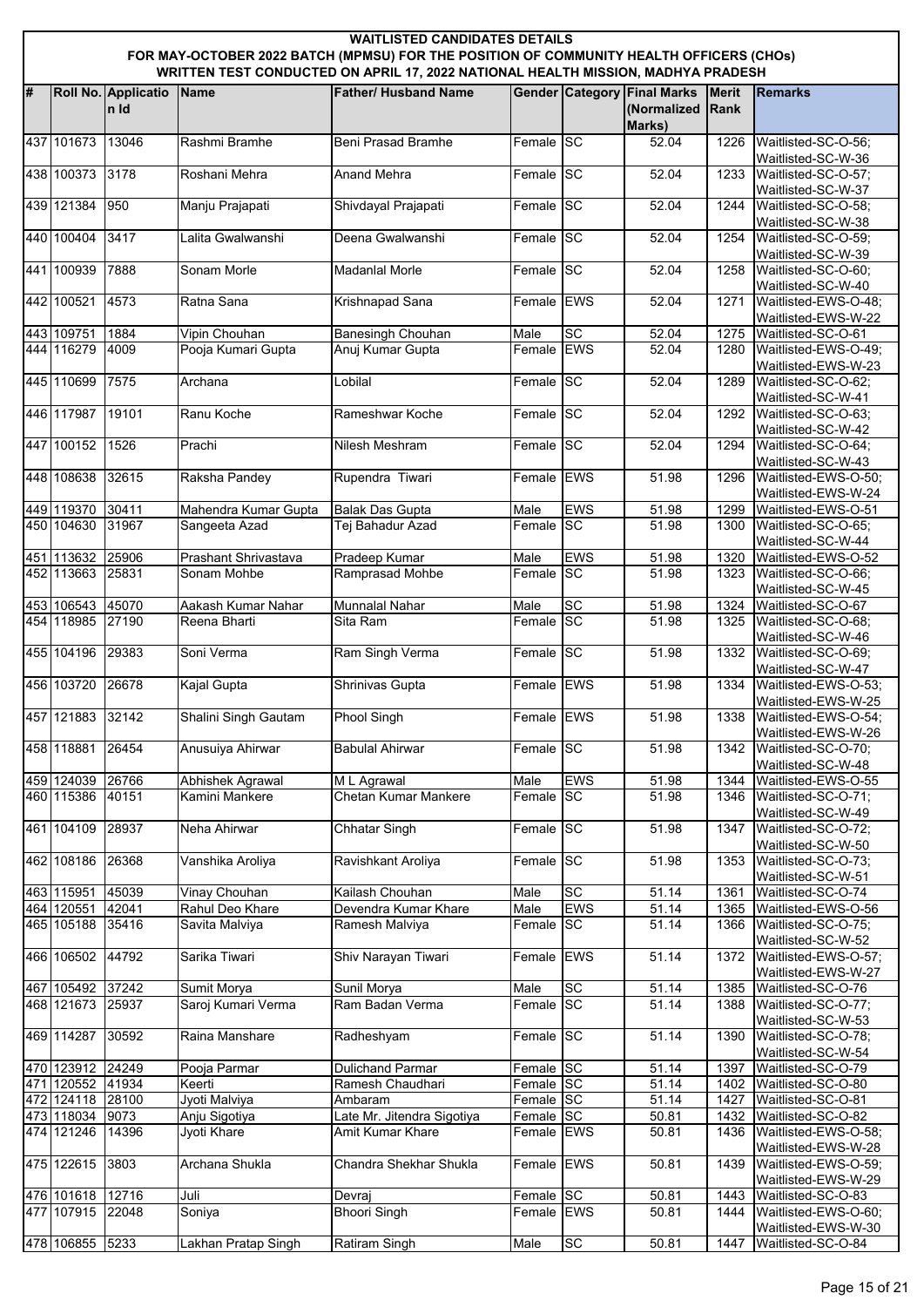|    | <b>WAITLISTED CANDIDATES DETAILS</b><br>FOR MAY-OCTOBER 2022 BATCH (MPMSU) FOR THE POSITION OF COMMUNITY HEALTH OFFICERS (CHOs)<br>WRITTEN TEST CONDUCTED ON APRIL 17, 2022 NATIONAL HEALTH MISSION, MADHYA PRADESH |                             |                                         |                                                      |                          |                  |                                                             |                      |                                                  |  |  |  |
|----|---------------------------------------------------------------------------------------------------------------------------------------------------------------------------------------------------------------------|-----------------------------|-----------------------------------------|------------------------------------------------------|--------------------------|------------------|-------------------------------------------------------------|----------------------|--------------------------------------------------|--|--|--|
| l# |                                                                                                                                                                                                                     | Roll No. Applicatio<br>n Id | <b>Name</b>                             | <b>Father/ Husband Name</b>                          |                          |                  | <b>Gender Category Final Marks</b><br>(Normalized<br>Marks) | <b>Merit</b><br>Rank | <b>Remarks</b>                                   |  |  |  |
|    | 479 100080                                                                                                                                                                                                          | 725                         | Saraswati Kori                          | Sunil Kumar                                          | Female SC                |                  | 50.81                                                       | 1449                 | Waitlisted-SC-O-85                               |  |  |  |
|    | 480 117917                                                                                                                                                                                                          | 18329                       | Seema Mehra                             | Sateesh Mehra                                        | Female SC                |                  | 50.81                                                       | 1450                 | Waitlisted-SC-O-86                               |  |  |  |
|    | 481 111311                                                                                                                                                                                                          | 11372                       | <b>Abhishek Tiwari</b>                  | Kishore Tiwari                                       | Male                     | <b>EWS</b>       | 50.81                                                       | 1452                 | Waitlisted-EWS-O-61                              |  |  |  |
|    | 482 118419                                                                                                                                                                                                          | 22666                       | Rekha Gupta                             | Amit Kumar Gupta                                     | Female EWS               |                  | 50.81                                                       | 1464                 | Waitlisted-EWS-O-62;                             |  |  |  |
|    |                                                                                                                                                                                                                     |                             |                                         |                                                      |                          |                  |                                                             |                      | Waitlisted-EWS-W-31                              |  |  |  |
|    | 483 100111                                                                                                                                                                                                          | 1060                        | Rajendra Koli                           | Hari Ram Koli                                        | Male                     | SC<br><b>EWS</b> | 50.81                                                       | 1466                 | Waitlisted-SC-O-87                               |  |  |  |
|    | 484 107071<br>485 123079 7569                                                                                                                                                                                       | 8173                        | Amit Shrivastava                        | Upendra Kumar<br>Mr.Baburam                          | Male<br>Male             | <b>SC</b>        | 50.81<br>50.81                                              | 1467<br>1470         | Waitlisted-EWS-O-63                              |  |  |  |
|    | 486 106780                                                                                                                                                                                                          | 3776                        | Dileep Kumar<br>Rajani Gahalot          | Gori Shankar                                         | Female                   | <b>SC</b>        | 50.81                                                       | 1475                 | Waitlisted-SC-O-88<br>Waitlisted-SC-O-89         |  |  |  |
|    | 487 112632 17197                                                                                                                                                                                                    |                             | Chhaya Vankhede                         | Amichand Vankhede                                    | Female SC                |                  | 50.81                                                       | 1476                 | Waitlisted-SC-O-90                               |  |  |  |
|    | 488 107098                                                                                                                                                                                                          | 1797                        | Rajendra Vanshkar                       | Prakash Vanshkar                                     | Male                     | SC               | 50.81                                                       | 1496                 | Waitlisted-SC-O-91                               |  |  |  |
|    | 489 110939                                                                                                                                                                                                          | 3147                        | Jyotsana Gathiya                        | Shailendra Gathiya                                   | Female SC                |                  | 50.81                                                       | 1505                 | Waitlisted-SC-O-92                               |  |  |  |
|    | 490 112098                                                                                                                                                                                                          | 16037                       | Shubham                                 | Indarmal                                             | Male                     | SC               | 50.81                                                       | 1509                 | Waitlisted-SC-O-93                               |  |  |  |
|    | 491 101469                                                                                                                                                                                                          | 11731                       | Sunita Verma                            | Narayan Singh                                        | Female SC                |                  | 50.81                                                       | 1512                 | Waitlisted-SC-O-94                               |  |  |  |
|    | 492 122613                                                                                                                                                                                                          | 3770                        | Chanda Sharma                           | Mangilal Sharma                                      | Female EWS               |                  | 50.81                                                       | 1515                 | Waitlisted-EWS-O-64:<br>Waitlisted-EWS-W-32      |  |  |  |
|    | 493 100935 7718                                                                                                                                                                                                     |                             | Pooja Panwar                            | Ram Singh Panwar                                     | Female SC                |                  | 50.81                                                       | 1521                 | Waitlisted-SC-O-95                               |  |  |  |
|    | 494 122467                                                                                                                                                                                                          | 2187                        | Kavita                                  | <b>Badrilal</b>                                      | Female SC                |                  | 50.81                                                       | 1530                 | Waitlisted-SC-O-96                               |  |  |  |
|    | 495 112719 20052                                                                                                                                                                                                    |                             | Komal Jadhav                            | Mansharam                                            | Female SC                |                  | 50.81                                                       | 1531                 | Waitlisted-SC-O-97                               |  |  |  |
|    | 496 122999 8854<br>497 123295                                                                                                                                                                                       | 13214                       | Seema Verma                             | <b>Amrit Lal</b><br>Subhash Singh Mandloi            | Female SC                | <b>EWS</b>       | 50.81<br>50.81                                              | 1536<br>1541         | Waitlisted-SC-O-98<br>Waitlisted-EWS-O-65        |  |  |  |
|    | 498 121488                                                                                                                                                                                                          | 21223                       | Pushapraj Singh Mandloi<br>Bedika Gupta | <b>Brijkishor Gupta</b>                              | Male<br>Female EWS       |                  | 50.81                                                       | 1544                 | Waitlisted-EWS-O-66:                             |  |  |  |
|    | 499 123009                                                                                                                                                                                                          | 8922                        | Rubeena                                 | Nazar Khan                                           | Female EWS               |                  | 50.81                                                       | 1550                 | Waitlisted-EWS-W-33<br>Waitlisted-EWS-O-67;      |  |  |  |
|    | 500 109589 811                                                                                                                                                                                                      |                             | Anjali Vasure                           | Santosh Vasure                                       | Female SC                |                  | 50.81                                                       | 1556                 | Waitlisted-EWS-W-34<br>Waitlisted-SC-O-99        |  |  |  |
|    | 501 109971                                                                                                                                                                                                          | 3457                        | Magan Badole                            | Dur Singh Badole                                     | Male                     | <b>SC</b>        | 50.81                                                       | 1558                 | Waitlisted-SC-O-100                              |  |  |  |
|    | 502 123540                                                                                                                                                                                                          | 17228                       | Jyoti Paliwal                           | Kailash Narayan Paliwal                              | Female EWS               |                  | 50.81                                                       | 1568                 | Waitlisted-EWS-O-68:<br>Waitlisted-EWS-W-35      |  |  |  |
|    | 503 123521                                                                                                                                                                                                          | 16429                       | Riya Sadh                               | Raju Sadh                                            | Female SC                |                  | 50.81                                                       | 1569                 | Waitlisted-SC-O-101                              |  |  |  |
|    | 504 110527                                                                                                                                                                                                          | 6488                        | Shivani Shrivastava                     | Mahesh Shrivastava                                   | Female EWS               |                  | 50.81                                                       | 1574                 | Waitlisted-EWS-O-69;<br>Waitlisted-EWS-W-36      |  |  |  |
|    | 505 121237                                                                                                                                                                                                          | 14248                       | Preetam Dwivedi                         | Chudamani Prasad Dwivedi                             | Female EWS               |                  | 50.81                                                       | 1579                 | Waitlisted-EWS-O-70;<br>Waitlisted-EWS-W-37      |  |  |  |
|    | 506 117105 11612                                                                                                                                                                                                    |                             | Kanchni Dhakariya                       | Sakharam Dhakariya                                   | Female SC                |                  | 50.81                                                       | 1595                 | Waitlisted-SC-O-102                              |  |  |  |
|    | 507 115516 37755                                                                                                                                                                                                    |                             | Arpana Prasad                           | Late Arvind Prasad                                   | Female EWS               |                  | 50.3                                                        | 1606                 | Waitlisted-EWS-O-71;<br>Waitlisted-EWS-W-38      |  |  |  |
|    | 508 108237 27055                                                                                                                                                                                                    |                             | Neetu Parmar                            | Rajveer Singh Parmar                                 | Female EWS               |                  | 50.3                                                        |                      | 1628 Waitlisted-EWS-O-72;<br>Waitlisted-EWS-W-39 |  |  |  |
|    | 509 109135 25356                                                                                                                                                                                                    |                             | Sunil Kumar Sharma                      | Radha Ballabh Sharma                                 | Male                     | <b>EWS</b>       | 50.3                                                        | 1642                 | Waitlisted-EWS-O-73                              |  |  |  |
|    | 510 105157 35311                                                                                                                                                                                                    |                             | Khushboo Gulwani                        | Kishor Gulwani                                       | Female EWS               |                  | 50.3                                                        | 1653                 | Waitlisted-EWS-O-74;<br>Waitlisted-EWS-W-40      |  |  |  |
|    | 511 105573 38032                                                                                                                                                                                                    |                             | Ajeet Kumar Pandey                      | Diwakar Prasad Pandey                                | Male                     | <b>EWS</b>       | 50.3                                                        | 1660                 | Waitlisted-EWS-O-75                              |  |  |  |
|    | 512 114331<br>513 107063                                                                                                                                                                                            | 30848<br>8149               | Akshay Jain<br>Shalini Chauhan          | Prakash Jain<br>Chandrabhan Singh Chauhan Female EWS | Male                     | <b>EWS</b>       | 50.3<br>49.59                                               | 1679<br>1711         | Waitlisted-EWS-O-76<br>Waitlisted-EWS-O-77;      |  |  |  |
|    |                                                                                                                                                                                                                     |                             |                                         |                                                      |                          |                  |                                                             |                      | Waitlisted-EWS-W-41                              |  |  |  |
|    | 514 111925                                                                                                                                                                                                          | 14864                       | Javed Khan                              | <b>Asif Khan</b>                                     | Male                     | <b>EWS</b>       | 49.59                                                       | 1729                 | Waitlisted-EWS-O-78                              |  |  |  |
|    | 515 121043                                                                                                                                                                                                          | 7264                        | Ruchi Tripathi                          | Sajjan Patel                                         | Female EWS               |                  | 49.59                                                       | 1731                 | Waitlisted-EWS-O-79;                             |  |  |  |
|    |                                                                                                                                                                                                                     |                             |                                         |                                                      |                          |                  |                                                             |                      | Waitlisted-EWS-W-42                              |  |  |  |
|    | 516 107398                                                                                                                                                                                                          | 13809                       | Rohit Sharma                            | Radhe Lal                                            | Male                     | <b>EWS</b>       | 49.59                                                       | 1749                 | Waitlisted-EWS-O-80                              |  |  |  |
|    | 517 116108                                                                                                                                                                                                          | 1852                        | Pratima Dubey                           | Manoj Dubey                                          | Female EWS               |                  | 49.59                                                       | 1759                 | Waitlisted-EWS-O-81;                             |  |  |  |
|    | 518 101307                                                                                                                                                                                                          | 10512                       | Anjlee Tiwari                           | Dinesh Tiwari                                        | Female EWS               |                  | 49.59                                                       | 1772                 | Waitlisted-EWS-W-43<br>Waitlisted-EWS-O-82;      |  |  |  |
|    |                                                                                                                                                                                                                     |                             |                                         |                                                      |                          |                  |                                                             |                      | Waitlisted-EWS-W-44                              |  |  |  |
|    | 519 122559                                                                                                                                                                                                          | 3403                        | Shubham Jain                            | Pavan Kumar                                          | Male                     | <b>EWS</b>       | 49.59                                                       | 1789                 | Waitlisted-EWS-O-83                              |  |  |  |
|    | 520 122696                                                                                                                                                                                                          | 4652                        | Pramila Chouhan                         | Pappu Chouhan                                        | Female EWS               |                  | 49.59                                                       | 1792                 | Waitlisted-EWS-O-84;<br>Waitlisted-EWS-W-45      |  |  |  |
|    | 521 101363                                                                                                                                                                                                          | 11009                       | Durga                                   | Surendra Singh                                       | Female EWS               |                  | 49.59                                                       | 1804                 | Waitlisted-EWS-O-85;<br>Waitlisted-EWS-W-46      |  |  |  |
|    | 522 100984                                                                                                                                                                                                          | 8235                        | Priya Jain                              | Dileep Jain                                          | Female EWS               |                  | 49.59                                                       | 1819                 | Waitlisted-EWS-O-86;<br>Waitlisted-EWS-W-47      |  |  |  |
|    | 523 106592                                                                                                                                                                                                          | 266                         | Mangal                                  | Dhara Singh                                          | Male                     | <b>EWS</b>       | 49.59                                                       | 1832                 | Waitlisted-EWS-O-87                              |  |  |  |
|    | 524 101641                                                                                                                                                                                                          | 12798                       | Ayushi Dubey                            | <b>Mahesh Kumar</b>                                  | Female EWS               |                  | 49.59                                                       | 1842                 | Waitlisted-EWS-O-88;<br>Waitlisted-EWS-W-48      |  |  |  |
|    | 525 107443 6682                                                                                                                                                                                                     |                             | Anusha Mishra                           | Anjani Prasad Mishra                                 | Female EWS               |                  | $\overline{49.59}$                                          | 1849                 | Waitlisted-EWS-O-89                              |  |  |  |
|    | 526 106698 2272                                                                                                                                                                                                     |                             | Chhaya Bhadauriya                       | Mahipal Singh Bhadauriya                             | Female EWS               |                  | 49.59                                                       | 1851                 | Waitlisted-EWS-O-90                              |  |  |  |
|    | 527 102131                                                                                                                                                                                                          | 16054                       | <b>Sharad Damoder</b>                   | <b>Bhagwandas Damoder</b>                            | Male                     | <b>EWS</b>       | 49.59                                                       | 1860                 | Waitlisted-EWS-O-91                              |  |  |  |
|    | 528 113177                                                                                                                                                                                                          | 22431                       | Jagrati Jadhav                          | Jitendra Jadhav                                      | Female EWS<br>Female EWS |                  | 49.46                                                       | 1877                 | Waitlisted-EWS-O-92                              |  |  |  |
|    | 529 124410<br>530 111444                                                                                                                                                                                            | 35337<br>12265              | Amrita Chawda<br>Anil Jadhaw            | Bhuwan Singh Chawda<br>Prem Singh Jadhaw             | Male                     | ST               | 49.46<br>47.13                                              | 1878<br>2517         | Waitlisted-EWS-O-93<br>Waitlisted-ST-O-1         |  |  |  |
|    |                                                                                                                                                                                                                     |                             |                                         |                                                      |                          |                  |                                                             |                      |                                                  |  |  |  |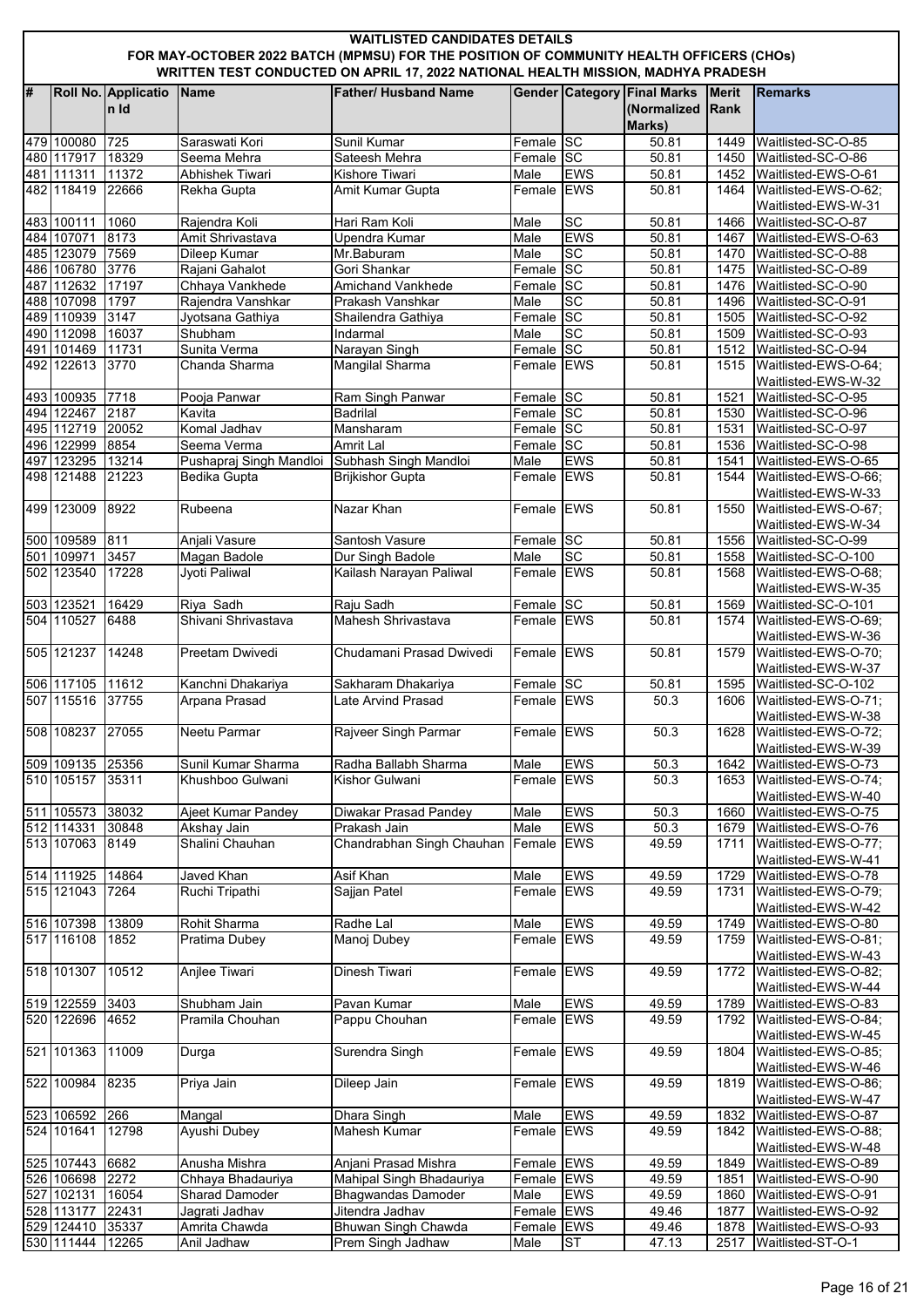|   | <b>WAITLISTED CANDIDATES DETAILS</b><br>FOR MAY-OCTOBER 2022 BATCH (MPMSU) FOR THE POSITION OF COMMUNITY HEALTH OFFICERS (CHOs)<br>WRITTEN TEST CONDUCTED ON APRIL 17, 2022 NATIONAL HEALTH MISSION, MADHYA PRADESH |                             |                      |                             |           |           |                                                             |                             |                                           |  |  |  |
|---|---------------------------------------------------------------------------------------------------------------------------------------------------------------------------------------------------------------------|-----------------------------|----------------------|-----------------------------|-----------|-----------|-------------------------------------------------------------|-----------------------------|-------------------------------------------|--|--|--|
| # |                                                                                                                                                                                                                     | Roll No. Applicatio<br>n Id | Name                 | <b>Father/ Husband Name</b> |           |           | <b>Gender Category Final Marks</b><br>(Normalized<br>Marks) | <b>Merit</b><br><b>Rank</b> | <b>Remarks</b>                            |  |  |  |
|   | 531 113209                                                                                                                                                                                                          | 23329                       | Raju                 | Laliya                      | Male      | <b>ST</b> | 46.93                                                       | 2712                        | Waitlisted-ST-O-2                         |  |  |  |
|   | 532 114751                                                                                                                                                                                                          | 34318                       | Anuradha Panda       | Var Singh                   | Female ST |           | 46.09                                                       | 2903                        | Waitlisted-ST-O-3;<br>Waitlisted-ST-W-1   |  |  |  |
|   | 533 112966                                                                                                                                                                                                          | 14451                       | Minakshee Chouhan    | Balaram                     | Female ST |           | 46.09                                                       | 2936                        | Waitlisted-ST-O-4;<br>Waitlisted-ST-W-2   |  |  |  |
|   | 534 124463                                                                                                                                                                                                          | 36270                       | Shravan Kumar Panwar | Amar Singh                  | Male      | ST        | 46.09                                                       | 2991                        | Waitlisted-ST-O-5                         |  |  |  |
|   | 535 104948                                                                                                                                                                                                          | 33882                       | Reena Ninama         | Kalam Singh Ninama          | Female ST |           | 46.09                                                       | 2995                        | Waitlisted-ST-O-6;<br>Waitlisted-ST-W-3   |  |  |  |
|   | 536 114202                                                                                                                                                                                                          | 29862                       | Ritu                 | <b>Bharat Epacha</b>        | Female ST |           | 46.09                                                       | 3005                        | Waitlisted-ST-O-7;<br>Waitlisted-ST-W-4   |  |  |  |
|   | 537 113413 24507                                                                                                                                                                                                    |                             | Seema Dodwa          | Dalsingh                    | Female ST |           | 46.09                                                       | 3006                        | Waitlisted-ST-O-8;<br>Waitlisted-ST-W-5   |  |  |  |
|   | 538 120289                                                                                                                                                                                                          | 39293                       | Anju Meravi          | Chandar Singh Meravi        | Female ST |           | 46.09                                                       | 3009                        | Waitlisted-ST-O-9;<br>Waitlisted-ST-W-6   |  |  |  |
|   | 539 113554                                                                                                                                                                                                          | 25390                       | Varsha Pal           | Abji                        | Female ST |           | 46.09                                                       | 3033                        | Waitlisted-ST-O-10:<br>Waitlisted-ST-W-7  |  |  |  |
|   | 540 116354                                                                                                                                                                                                          | 4636                        | Rajesh Bachhaniya    | Bondar Singh Bachhaniya     | Male      | ST        | 45.9                                                        | 3060                        | Waitlisted-ST-O-11                        |  |  |  |
|   | 541 116299                                                                                                                                                                                                          | 4171                        | <b>Kammo Uikey</b>   | Banshi Lal                  | Female ST |           | 45.9                                                        | 3061                        | Waitlisted-ST-O-12;<br>Waitlisted-ST-W-8  |  |  |  |
|   | 542 118327                                                                                                                                                                                                          | 21993                       | Meena Enwati         | Ramdeen Enwati              | Female ST |           | 45.9                                                        | 3062                        | Waitlisted-ST-O-13;<br>Waitlisted-ST-W-9  |  |  |  |
|   | 543 101544                                                                                                                                                                                                          | 12207                       | Kamla Bhalavi        | Sakke Bhalavi               | Female ST |           | 45.9                                                        | 3084                        | Waitlisted-ST-O-14;<br>Waitlisted-ST-W-10 |  |  |  |
|   | 544 112232                                                                                                                                                                                                          | 16748                       | Vandna Solanki       | Gokul Solanki               | Female ST |           | 45.9                                                        | 3090                        | Waitlisted-ST-O-15;<br>Waitlisted-ST-W-11 |  |  |  |
|   | 545 100090                                                                                                                                                                                                          | 859                         | <b>Preeti Dawar</b>  | <b>Pratap Dawar</b>         | Female ST |           | 45.9                                                        | 3107                        | Waitlisted-ST-O-16;<br>Waitlisted-ST-W-12 |  |  |  |
|   | 546 112622                                                                                                                                                                                                          | 19271                       | <b>Rinku Kanel</b>   | Jagannath Kanel             | Female ST |           | 45.9                                                        | 3164                        | Waitlisted-ST-O-17;<br>Waitlisted-ST-W-13 |  |  |  |
|   | 547 111990                                                                                                                                                                                                          | 15469                       | Sambha               | Chandrasingh                | Male      | <b>ST</b> | 45.9                                                        | 3174                        | Waitlisted-ST-O-18                        |  |  |  |
|   | 548 111761                                                                                                                                                                                                          | 14241                       | Rekha Solanki        | Tirmal                      | Female ST |           | 45.9                                                        | 3195                        | Waitlisted-ST-O-19;<br>Waitlisted-ST-W-14 |  |  |  |
|   | 549 110223                                                                                                                                                                                                          | 4874                        | Wal Bai Kalesh       | Amar Singh Kalesh           | Female ST |           | 45.9                                                        | 3202                        | Waitlisted-ST-O-20;<br>Waitlisted-ST-W-15 |  |  |  |
|   | 550 110892                                                                                                                                                                                                          | 8727                        | Ranjana Anchal       | <b>Fulsingh Anchal</b>      | Female ST |           | 45.9                                                        | 3204                        | Waitlisted-ST-O-21;<br>Waitlisted-ST-W-16 |  |  |  |
|   | 551 123243 12489                                                                                                                                                                                                    |                             | <b>Kranti Uikey</b>  | <b>Siyaram Uikey</b>        | Female ST |           | 45.9                                                        | 3222                        | Waitlisted-ST-O-22;<br>Waitlisted-ST-W-17 |  |  |  |
|   | 552 109743                                                                                                                                                                                                          | 1131                        | Pooja                | Sitaram                     | Female ST |           | 45.9                                                        | 3231                        | Waitlisted-ST-O-23:<br>Waitlisted-ST-W-18 |  |  |  |
|   | 553 110192 4679                                                                                                                                                                                                     |                             | Majni Parmar         | <b>Ballu Parmar</b>         | Female ST |           | 45.9                                                        | 3244                        | Waitlisted-ST-O-24;<br>Waitlisted-ST-W-19 |  |  |  |
|   | 554 111874                                                                                                                                                                                                          | 14784                       | Manju Mori           | Ram Singh                   | Female ST |           | 45.9                                                        | 3257                        | Waitlisted-ST-O-25;<br>Waitlisted-ST-W-20 |  |  |  |
|   | 555 123561                                                                                                                                                                                                          | 17535                       | Nita Bhuriya         | Kalusingh Bhuriya           | Female ST |           | 45.9                                                        | 3260                        | Waitlisted-ST-O-26;<br>Waitlisted-ST-W-21 |  |  |  |
|   | 556 123529                                                                                                                                                                                                          | 17041                       | Devkanya Garwal      | Dashrath Ninama             | Female ST |           | 45.9                                                        | 3272                        | Waitlisted-ST-O-27;<br>Waitlisted-ST-W-22 |  |  |  |
|   | 557 109515 54                                                                                                                                                                                                       |                             | Sunita Mandloi       | Rupsingh                    | Female ST |           | 45.9                                                        | 3274                        | Waitlisted-ST-O-28;<br>Waitlisted-ST-W-23 |  |  |  |
|   | 558 109815                                                                                                                                                                                                          | 2367                        | Nisha Thakur         | Kamlesh Thakur              | Female ST |           | 45.9                                                        | 3276                        | Waitlisted-ST-O-29;<br>Waitlisted-ST-W-24 |  |  |  |
|   | 559 110160                                                                                                                                                                                                          | 4507                        | Neha Jadhav          | Dhansingh                   | Female ST |           | 45.9                                                        | 3281                        | Waitlisted-ST-O-30;<br>Waitlisted-ST-W-25 |  |  |  |
|   | 560 123999                                                                                                                                                                                                          | 26058                       | Jitendra Kumar Varma | Amolak Chandra Varma        | Male      | ST        | 45.24                                                       | 3287                        | Waitlisted-ST-O-31                        |  |  |  |
|   | 561 115447                                                                                                                                                                                                          | 40656                       | Niru Damor           | <b>Titiya Damor</b>         | Female ST |           | 45.24                                                       | 3297                        | Waitlisted-ST-O-32;<br>Waitlisted-ST-W-26 |  |  |  |
|   | 562 124636                                                                                                                                                                                                          | 40568                       | Antarsingh Kanash    | Richhusingh Kanash          | Male      | ST        | 45.24                                                       | 3313                        | Waitlisted-ST-O-33                        |  |  |  |
|   | 563 106315                                                                                                                                                                                                          | 43333                       | Minakshi Kawareti    | Kisan Kawareti              | Female ST |           | 45.24                                                       | 3325                        | Waitlisted-ST-O-34;<br>Waitlisted-ST-W-27 |  |  |  |
|   | 564 105322                                                                                                                                                                                                          | 36392                       | Mithlesh Tigga       | Abhishek Lakra              | Female ST |           | 45.24                                                       | 3335                        | Waitlisted-ST-O-35;<br>Waitlisted-ST-W-28 |  |  |  |
|   | 565 113172 22951                                                                                                                                                                                                    |                             | Prachi Bhaydiya      | Juliyas Bhaydiya            | Female ST |           | 45.24                                                       | 3388                        | Waitlisted-ST-O-36;<br>Waitlisted-ST-W-29 |  |  |  |
|   | 566 115295                                                                                                                                                                                                          | 39098                       | Rupesh Mujalde       | <b>Hiralal Mujalde</b>      | Male      | ST        | 45.24                                                       | 3394                        | Waitlisted-ST-O-37                        |  |  |  |
|   | 567 105450                                                                                                                                                                                                          | 37199                       | Priyanka Kunape      | Sunil                       | Female ST |           | 45.24                                                       | 3435                        | Waitlisted-ST-O-38;<br>Waitlisted-ST-W-30 |  |  |  |
|   | 568 113381                                                                                                                                                                                                          | 24398                       | Sapana               | Suresh                      | Female ST |           | 45.24                                                       | 3466                        | Waitlisted-ST-O-39;                       |  |  |  |
|   |                                                                                                                                                                                                                     |                             |                      |                             |           |           |                                                             |                             | Waitlisted-ST-W-31                        |  |  |  |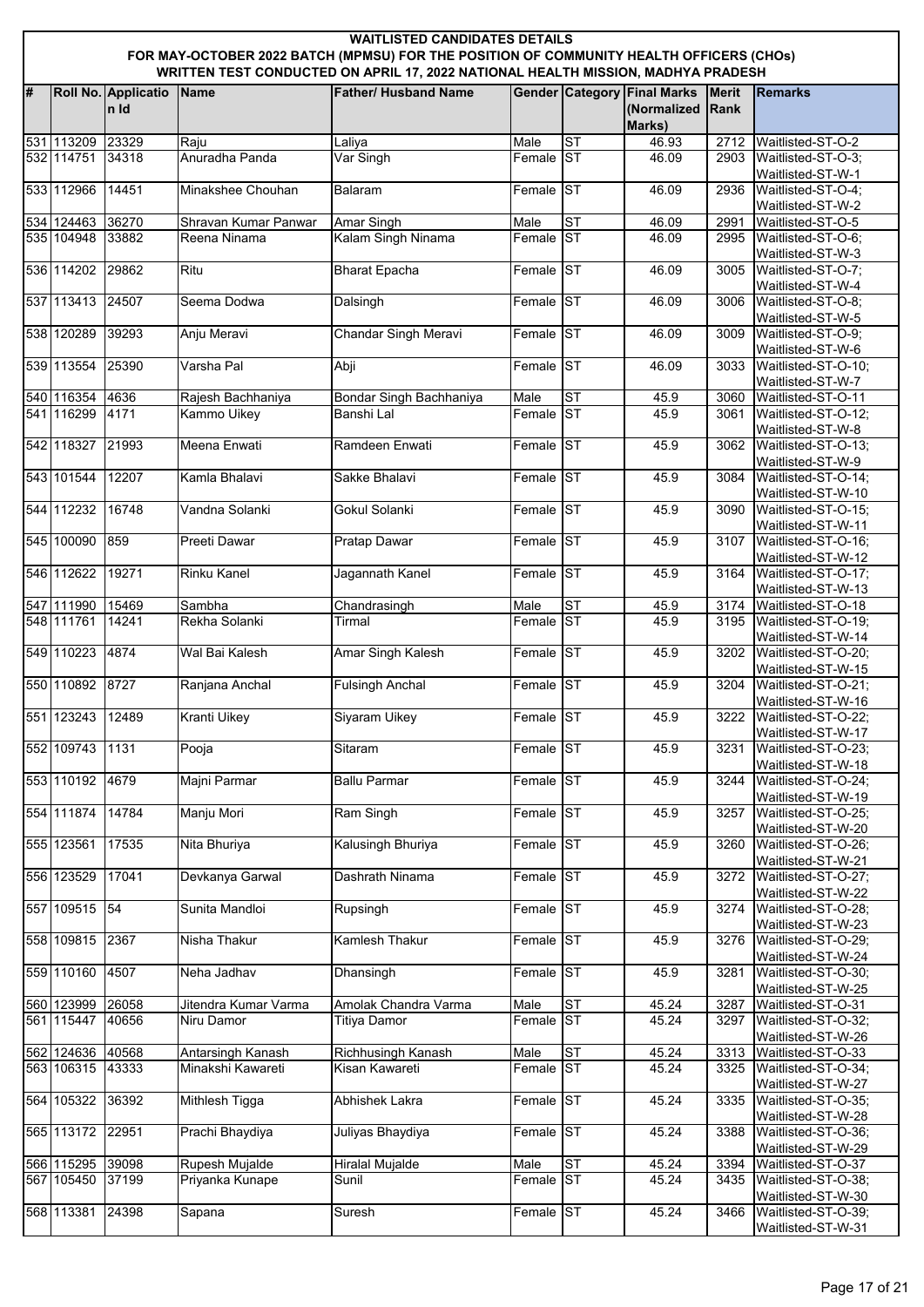|   | <b>WAITLISTED CANDIDATES DETAILS</b><br>FOR MAY-OCTOBER 2022 BATCH (MPMSU) FOR THE POSITION OF COMMUNITY HEALTH OFFICERS (CHOs)<br>WRITTEN TEST CONDUCTED ON APRIL 17, 2022 NATIONAL HEALTH MISSION, MADHYA PRADESH |                             |                       |                             |           |                        |                                             |                             |                                           |  |  |  |
|---|---------------------------------------------------------------------------------------------------------------------------------------------------------------------------------------------------------------------|-----------------------------|-----------------------|-----------------------------|-----------|------------------------|---------------------------------------------|-----------------------------|-------------------------------------------|--|--|--|
| # |                                                                                                                                                                                                                     | Roll No. Applicatio<br>n Id | Name                  | <b>Father/ Husband Name</b> |           | <b>Gender Category</b> | <b>Final Marks</b><br>(Normalized<br>Marks) | <b>Merit</b><br><b>Rank</b> | <b>Remarks</b>                            |  |  |  |
|   | 569 115710                                                                                                                                                                                                          | 43062                       | Anita Pachaya         | Savala                      | Female ST |                        | 45.24                                       | 3469                        | Waitlisted-ST-O-40;<br>Waitlisted-ST-W-32 |  |  |  |
|   | 570 111230                                                                                                                                                                                                          | 10767                       | Pawan Rawtale         | Singa Rawtale               | Male      | S <sub>T</sub>         | 44.67                                       | 3511                        | Waitlisted-ST-O-41                        |  |  |  |
|   | 571 111491                                                                                                                                                                                                          | 12387                       | Ranjeeta Mehta        | Nahar Singh                 | Female ST |                        | 44.67                                       | 3524                        | Waitlisted-ST-O-42;                       |  |  |  |
|   | 572 116118                                                                                                                                                                                                          | 1978                        | <b>Bharti Kol</b>     | Sandeep Kol                 | Female ST |                        | 44.67                                       | 3531                        | Waitlisted-ST-W-33<br>Waitlisted-ST-O-43; |  |  |  |
|   |                                                                                                                                                                                                                     |                             |                       |                             |           |                        |                                             |                             | Waitlisted-ST-W-34                        |  |  |  |
|   | 573 101384                                                                                                                                                                                                          | 11231                       | <b>Nitesh Uikey</b>   | <b>Amar Uikey</b>           | Male      | ST                     | 44.67                                       | 3538                        | Waitlisted-ST-O-44                        |  |  |  |
|   | 574 110656                                                                                                                                                                                                          | 7491                        | Manita Waskale        | <b>Parsingh Waskale</b>     | Female ST |                        | 44.67                                       | 3542                        | Waitlisted-ST-O-45;<br>Waitlisted-ST-W-35 |  |  |  |
|   | 575 117070                                                                                                                                                                                                          | 11279                       | Gangotri              | Santosh Bhalavi             | Female ST |                        | 44.67                                       | 3551                        | Waitlisted-ST-O-46;<br>Waitlisted-ST-W-36 |  |  |  |
|   | 576 100063 552                                                                                                                                                                                                      |                             | <b>Sukpal Uikey</b>   | Dhaniram Uikey              | Male      | ST                     | 44.67                                       | 3566                        | Waitlisted-ST-O-47                        |  |  |  |
|   | 577 123556                                                                                                                                                                                                          | 16954                       | Seema Mogiya          | Suresh Mogiya               | Female ST |                        | 44.67                                       | 3577                        | Waitlisted-ST-O-48;<br>Waitlisted-ST-W-37 |  |  |  |
|   | 578 102947                                                                                                                                                                                                          | 21611                       | Meena Marskole        | Mandru Marskole             | Female ST |                        | 44.67                                       | 3589                        | Waitlisted-ST-O-49;                       |  |  |  |
|   |                                                                                                                                                                                                                     | 8749                        |                       |                             | Female ST |                        |                                             |                             | Waitlisted-ST-W-38                        |  |  |  |
|   | 579 101051                                                                                                                                                                                                          |                             | Roshni Kavreti        | Bahadur Kavreti             |           |                        | 44.67                                       | 3612                        | Waitlisted-ST-O-50;<br>Waitlisted-ST-W-39 |  |  |  |
|   | 580 109722                                                                                                                                                                                                          | 1587                        | Rani Damor            | Ram Singh Damor             | Female ST |                        | 44.67                                       | 3625                        | Waitlisted-ST-O-51;<br>Waitlisted-ST-W-40 |  |  |  |
|   | 581 103131                                                                                                                                                                                                          | 22653                       | <b>Rita Nigwal</b>    | Holkariya Nigwal            | Female ST |                        | 44.67                                       | 3635                        | Waitlisted-ST-O-52;<br>Waitlisted-ST-W-41 |  |  |  |
|   | 582 110432 6106                                                                                                                                                                                                     |                             | Manjila Dudwe         | Sikdar Dudwe                | Female ST |                        | 44.67                                       | 3637                        | Waitlisted-ST-O-53;<br>Waitlisted-ST-W-42 |  |  |  |
|   | 583 122727                                                                                                                                                                                                          | 4978                        | Anjela Ganawa         | Yohan Ganawa                | Female ST |                        | 44.67                                       | 3640                        | Waitlisted-ST-O-54;<br>Waitlisted-ST-W-43 |  |  |  |
|   | 584 111304                                                                                                                                                                                                          | 11370                       | Manisha Nargawa       | Lal Singh Nargawa           | Female ST |                        | 44.67                                       | 3666                        | Waitlisted-ST-O-55;<br>Waitlisted-ST-W-44 |  |  |  |
|   | 585 110729                                                                                                                                                                                                          | 7806                        | Laxmi Muvel           | <b>Shravan Muvel</b>        | Female ST |                        | 44.67                                       | 3672                        | Waitlisted-ST-O-56;<br>Waitlisted-ST-W-45 |  |  |  |
|   | 586 100581                                                                                                                                                                                                          | 5220                        | Paro Uikey            | <b>Ramesh Uikey</b>         | Female ST |                        | 44.67                                       | 3677                        | Waitlisted-ST-O-57;<br>Waitlisted-ST-W-46 |  |  |  |
|   | 587 110849                                                                                                                                                                                                          | 8393                        | Leela Thandar         | <b>Prem Singh</b>           | Female ST |                        | 44.67                                       | 3692                        | Waitlisted-ST-O-58;<br>Waitlisted-ST-W-47 |  |  |  |
|   | 588 110100                                                                                                                                                                                                          | 4281                        | Anita Bhabor          | Pradyumn Bhabor             | Female ST |                        | 44.67                                       | 3696                        | Waitlisted-ST-O-59;<br>Waitlisted-ST-W-48 |  |  |  |
|   | 589 111078 8693                                                                                                                                                                                                     |                             | Subhash Bhargav       | Onkar Singh                 | Male      | ISТ                    | 44.67                                       | 3700                        | Waitlisted-ST-O-60                        |  |  |  |
|   | 590 110895 7885                                                                                                                                                                                                     |                             | <b>Kesar More</b>     | Lalsingh More               | Female ST |                        | 44.67                                       | 3732                        | Waitlisted-ST-O-61:<br>Waitlisted-ST-W-49 |  |  |  |
|   | 591 122394                                                                                                                                                                                                          | 1010                        | Jhuka Meda            | <b>Mansingh Meda</b>        | Female ST |                        | 44.67                                       | 3750                        | Waitlisted-ST-O-62;<br>Waitlisted-ST-W-50 |  |  |  |
|   | 592 119499                                                                                                                                                                                                          | 31572                       | Rashmi Kol            | Ramesh Kumar Kol            | Female ST |                        | 44.4                                        | 3789                        | Waitlisted-ST-O-63;<br>Waitlisted-ST-W-51 |  |  |  |
|   | 593 121752                                                                                                                                                                                                          | 28261                       | Praween Kumari Rawat  | Anand Lal Rawat             | Female ST |                        | 44.4                                        | 3837                        | Waitlisted-ST-O-64;<br>Waitlisted-ST-W-52 |  |  |  |
|   | 594 114126                                                                                                                                                                                                          | 29309                       | Rangeeta              | Ramkaran                    | Female ST |                        | 44.4                                        | 3858                        | Waitlisted-ST-O-65;<br>Waitlisted-ST-W-53 |  |  |  |
|   | 595 118802                                                                                                                                                                                                          | 25263                       | Mahendra Pratap Singh | <b>Moorat Singh</b>         | Male      | ST                     | 44.4                                        | 3867                        | Waitlisted-ST-O-66                        |  |  |  |
|   | 596 113082 22540                                                                                                                                                                                                    |                             | Reena Rawat           | Dayaram Rawat               | Female ST |                        | 44.4                                        | 3880                        | Waitlisted-ST-O-67;<br>Waitlisted-ST-W-54 |  |  |  |
|   | 597 113728                                                                                                                                                                                                          | 26498                       | Sandhya Alawa         | Ramsingh Alawa              | Female ST |                        | 44.4                                        | 3906                        | Waitlisted-ST-O-68;<br>Waitlisted-ST-W-55 |  |  |  |
|   | 598 104071                                                                                                                                                                                                          | 28630                       | Nisha Darshma         | Akash Darshma               | Female ST |                        | 44.4                                        | 3907                        | Waitlisted-ST-O-69;<br>Waitlisted-ST-W-56 |  |  |  |
|   | 599 113692                                                                                                                                                                                                          | 26239                       | Divya Vasuniya        | Andru Vasuniya              | Female ST |                        | 44.4                                        | 3922                        | Waitlisted-ST-O-70;<br>Waitlisted-ST-W-57 |  |  |  |
|   | 600 119807                                                                                                                                                                                                          | 34423                       | Aroz Kumar            | Santosh Kumar               | Female ST |                        | 44.4                                        | 3928                        | Waitlisted-ST-O-71;<br>Waitlisted-ST-W-58 |  |  |  |
|   | 601 103554                                                                                                                                                                                                          | 25509                       | <b>Bablu</b>          | Shanilal Ivnati             | Male      | <b>ST</b>              | 44.4                                        | 3938                        | Waitlisted-ST-O-72                        |  |  |  |
|   | 602 113039                                                                                                                                                                                                          | 22317                       | Sarika Mandloi        | Dhannalal Mandloi           | Female ST |                        | 44.4                                        | 3948                        | Waitlisted-ST-O-73;<br>Waitlisted-ST-W-59 |  |  |  |
|   | 603 119815 34521                                                                                                                                                                                                    |                             | Aruna Rani Sant       | Amol Das Sant               | Female ST |                        | 44.4                                        | 3963                        | Waitlisted-ST-O-74;<br>Waitlisted-ST-W-60 |  |  |  |
|   | 604 124593                                                                                                                                                                                                          | 39553                       | Angurbala Gamad       | <b>Harchand Gamad</b>       | Female ST |                        | 44.4                                        | 3973                        | Waitlisted-ST-O-75;<br>Waitlisted-ST-W-61 |  |  |  |
|   | 605 113393                                                                                                                                                                                                          | 24473                       | Jovita Jangra         | Ferdina                     | Female ST |                        | 43.56                                       | 4056                        | Waitlisted-ST-O-76;<br>Waitlisted-ST-W-62 |  |  |  |
|   | 606 120043 36702                                                                                                                                                                                                    |                             | Hemraj                | <b>Bhaiju</b>               | Male      | ST                     | 43.56                                       | 4108                        | Waitlisted-ST-O-77                        |  |  |  |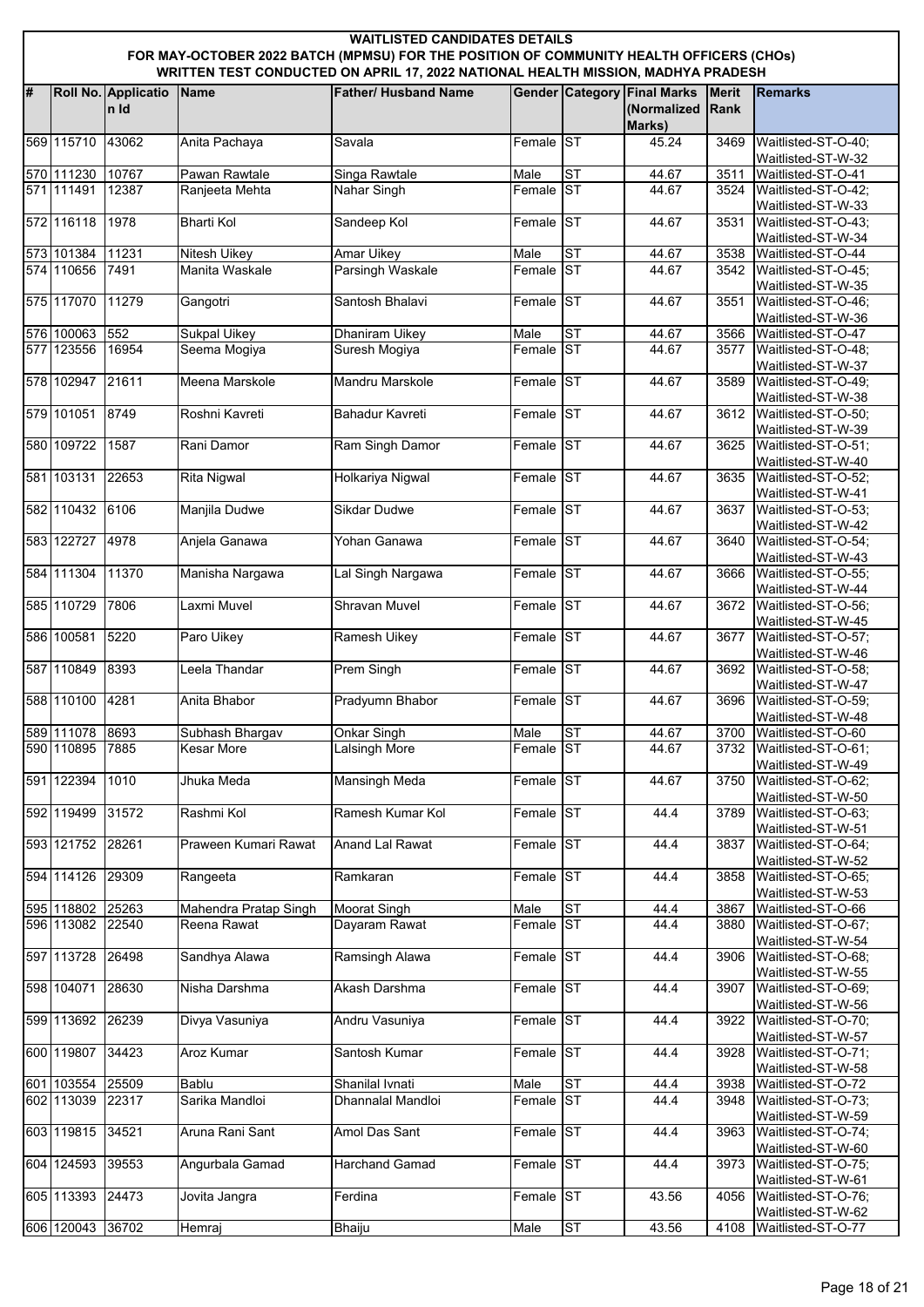|   | <b>WAITLISTED CANDIDATES DETAILS</b><br>FOR MAY-OCTOBER 2022 BATCH (MPMSU) FOR THE POSITION OF COMMUNITY HEALTH OFFICERS (CHOs)<br>WRITTEN TEST CONDUCTED ON APRIL 17, 2022 NATIONAL HEALTH MISSION, MADHYA PRADESH |                             |                             |                             |           |                |                                                   |                             |                                                                 |  |  |  |
|---|---------------------------------------------------------------------------------------------------------------------------------------------------------------------------------------------------------------------|-----------------------------|-----------------------------|-----------------------------|-----------|----------------|---------------------------------------------------|-----------------------------|-----------------------------------------------------------------|--|--|--|
| # |                                                                                                                                                                                                                     | Roll No. Applicatio<br>n Id | Name                        | <b>Father/ Husband Name</b> |           |                | <b>Gender Category Final Marks</b><br>(Normalized | <b>Merit</b><br><b>Rank</b> | <b>Remarks</b>                                                  |  |  |  |
|   | 607 114018                                                                                                                                                                                                          | 25760                       | Subhadra Mukati             | Mukut Singh Mukati          | Female ST |                | Marks)<br>43.56                                   | 4118                        | Waitlisted-ST-O-78;                                             |  |  |  |
|   | 608 114770                                                                                                                                                                                                          | 34599                       | Ratna Bamniya               | Prakash                     | Female ST |                | 43.56                                             | 4129                        | Waitlisted-ST-W-63<br>Waitlisted-ST-O-79;                       |  |  |  |
|   | 609 120461                                                                                                                                                                                                          | 40949                       | Pratibha Armo               | <b>Heera Singh</b>          | Female ST |                | 43.56                                             | 4154                        | Waitlisted-ST-W-64<br>Waitlisted-ST-O-80:                       |  |  |  |
|   | 610 104731                                                                                                                                                                                                          | 32509                       | Reena                       | Chhatan                     | Female ST |                | 43.56                                             | 4166                        | Waitlisted-ST-W-65<br>Waitlisted-ST-O-81;<br>Waitlisted-ST-W-66 |  |  |  |
|   | 611 113462 24798                                                                                                                                                                                                    |                             | Sumitra Bariya              | Pangu Bariya                | Female ST |                | 43.56                                             | 4181                        | Waitlisted-ST-O-82;<br>Waitlisted-ST-W-67                       |  |  |  |
|   | 612 123841                                                                                                                                                                                                          | 22742                       | Ritu Katara                 | Apsingh Katara              | Female ST |                | 43.56                                             | 4196                        | Waitlisted-ST-O-83:<br>Waitlisted-ST-W-68                       |  |  |  |
|   | 613 123882                                                                                                                                                                                                          | 23635                       | Devkanya                    | <b>Kamal Singh</b>          | Female ST |                | 43.56                                             | 4205                        | Waitlisted-ST-O-84;<br>Waitlisted-ST-W-69                       |  |  |  |
|   | 614 114278                                                                                                                                                                                                          | 30487                       | Pushpa                      | Gavarsingh                  | Female ST |                | 43.56                                             | 4230                        | Waitlisted-ST-O-85;<br>Waitlisted-ST-W-70                       |  |  |  |
|   | 615 121680                                                                                                                                                                                                          | 26167                       | Chandra Kali Singh<br>Marke | Jagat Bahadur Singh         | Female ST |                | 43.56                                             | 4239                        | Waitlisted-ST-O-86;<br>Waitlisted-ST-W-71                       |  |  |  |
|   | 616 104335 30181                                                                                                                                                                                                    |                             | Pratibha                    | Hiralal                     | Female ST |                | 43.56                                             | 4251                        | Waitlisted-ST-O-87:<br>Waitlisted-ST-W-72                       |  |  |  |
|   | 617 114722                                                                                                                                                                                                          | 34182                       | Varsha Panwar               | Jaswant Panwar              | Female ST |                | 43.56                                             | 4266                        | Waitlisted-ST-O-88;<br>Waitlisted-ST-W-73                       |  |  |  |
|   | 618 114094                                                                                                                                                                                                          | 28939                       | Pushpa Tad                  | Dhanji Tad                  | Female ST |                | 43.56                                             | 4275                        | Waitlisted-ST-O-89;<br>Waitlisted-ST-W-74                       |  |  |  |
|   | 619 123665                                                                                                                                                                                                          | 19103                       | Reenu Bheel                 | Rama                        | Female ST |                | 43.56                                             | 4286                        | Waitlisted-ST-O-90;<br>Waitlisted-ST-W-75                       |  |  |  |
|   | 620 113658                                                                                                                                                                                                          | 26075                       | <b>Komal Kanel</b>          | <b>Bachchusingh Kanel</b>   | Female ST |                | 43.56                                             | 4288                        | Waitlisted-ST-O-91;<br>Waitlisted-ST-W-76                       |  |  |  |
|   | 621 111944                                                                                                                                                                                                          | 15289                       | Ranchhod Baghel             | Indar Singh Baghel          | Male      | ST             | 43.44                                             | 4291                        | Waitlisted-ST-O-92                                              |  |  |  |
|   | 622 122729                                                                                                                                                                                                          | 5092                        | Sawitri Gamad               | Mukesh Gamad                | Female ST |                | 43.44                                             | 4357                        | Waitlisted-ST-O-93:<br>Waitlisted-ST-W-77                       |  |  |  |
|   | 623 111160                                                                                                                                                                                                          | 10307                       | Raybee                      | <b>Bhikla</b>               | Female ST |                | 43.44                                             | 4383                        | Waitlisted-ST-O-94;<br>Waitlisted-ST-W-78                       |  |  |  |
|   | 624 111409                                                                                                                                                                                                          | 12029                       | <b>Bhagwan Jamre</b>        | Champalal Jamre             | Male      | ST             | 43.44                                             | 4388                        | Waitlisted-ST-O-95                                              |  |  |  |
|   | 625 116312                                                                                                                                                                                                          | 4326                        | Koushilya Singh             | Rambahadur Singh            | Female ST |                | 43.44                                             | 4401                        | Waitlisted-ST-O-96;<br>Waitlisted-ST-W-79                       |  |  |  |
|   | 626 110339 5540                                                                                                                                                                                                     |                             | Madhu Waskel                | <b>Antar Singh Waskel</b>   | Female ST |                | 43.44                                             | 4426                        | Waitlisted-ST-O-97;<br>Waitlisted-ST-W-80                       |  |  |  |
|   | 627 100184                                                                                                                                                                                                          | 1871                        | Satyaprakash Wadiva         | Dammu Lal Wadiva            | Male      | ST             | 43.44                                             | 4447                        | Waitlisted-ST-O-98                                              |  |  |  |
|   | 628 116066                                                                                                                                                                                                          | 1255                        | Dourish Jhon                | Anthoni Jhon                | Female ST |                | 43.44                                             | 4504                        | Waitlisted-ST-O-99:<br>Waitlisted-ST-W-81                       |  |  |  |
|   | 629 110027                                                                                                                                                                                                          | 3827                        | Manisha Dawar               | Ansingh Dawar               | Female ST |                | 43.44                                             | 4505                        | Waitlisted-ST-O-100;<br>Waitlisted-ST-W-82                      |  |  |  |
|   | 630 109973                                                                                                                                                                                                          | 3525                        | <b>Kunta Nirale</b>         | <b>Baliram Nirale</b>       | Female ST |                | 43.44                                             | 4507                        | Waitlisted-ST-O-101;<br>Waitlisted-ST-W-83                      |  |  |  |
|   | 631 110254 5032                                                                                                                                                                                                     |                             | Dilip Bhuriya               | Ghamgi                      | Male      | ST             | 43.44                                             | 4520                        | Waitlisted-ST-O-102                                             |  |  |  |
|   | 632 117619                                                                                                                                                                                                          | 15969                       | Monika Singh                | <b>Arvind Singh</b>         | Female ST |                | 43.44                                             | 4537                        | Waitlisted-ST-O-103;<br>Waitlisted-ST-W-84                      |  |  |  |
|   | 633 109496                                                                                                                                                                                                          | 8078                        | Pooja                       | Suresh                      | Female ST |                | 43.44                                             | 4542                        | Waitlisted-ST-O-104;<br>Waitlisted-ST-W-85                      |  |  |  |
|   | 634 110575                                                                                                                                                                                                          | 7048                        | Ku Kamali Kanesh            | Thakursingh                 | Female ST |                | 43.44                                             | 4544                        | Waitlisted-ST-O-105;<br>Waitlisted-ST-W-86                      |  |  |  |
|   | 635 110775 8063                                                                                                                                                                                                     |                             | Jagdish Brahamane           | Jardar Brahamane            | Male      | S <sub>T</sub> | 43.44                                             | 4549                        | Waitlisted-ST-O-106                                             |  |  |  |
|   | 636 112676                                                                                                                                                                                                          | 16325                       | Anamika Damor               | <b>Vinod Damor</b>          | Female ST |                | 43.44                                             | 4555                        | Waitlisted-ST-O-107;<br>Waitlisted-ST-W-87                      |  |  |  |
|   | 637 110744                                                                                                                                                                                                          | 7858                        | Khushbu Mandloi             | Mahendra Singh Mandloi      | Female ST |                | 43.44                                             | 4571                        | Waitlisted-ST-O-108;<br>Waitlisted-ST-W-88                      |  |  |  |
|   | 638 113557                                                                                                                                                                                                          | 25445                       | Miryana Dungdung            | Stanislas Dungdung          | Female ST |                | 42.72                                             | 4584                        | Waitlisted-ST-O-109;<br>Waitlisted-ST-W-89                      |  |  |  |
|   | 639 124360                                                                                                                                                                                                          | 33918                       | Lila Bhilala                | Ramprasad Bhilala           | Female ST |                | 42.72                                             | 4633                        | Waitlisted-ST-O-110;<br>Waitlisted-ST-W-90                      |  |  |  |
|   | 640 114505                                                                                                                                                                                                          | 32283                       | Sunita Baghel               | Kaeru Singh Baghel          | Female ST |                | 42.72                                             | 4656                        | Waitlisted-ST-O-111;<br>Waitlisted-ST-W-91                      |  |  |  |
|   | 641 104750                                                                                                                                                                                                          | 32592                       | Deepika Thakur              | Satylal Thakur              | Female ST |                | 42.72                                             | 4690                        | Waitlisted-ST-O-112;<br>Waitlisted-ST-W-92                      |  |  |  |
|   | 642 106336                                                                                                                                                                                                          | 43506                       | Dr.Komal Singh              | Rakesh Singh                | Female ST |                | 42.72                                             | 4720                        | Waitlisted-ST-O-113;<br>Waitlisted-ST-W-93                      |  |  |  |
|   | 643 119480                                                                                                                                                                                                          | 31496                       | Nancy Stephan               | Emanwal Stephan             | Female ST |                | 42.72                                             | 4721                        | Waitlisted-ST-O-114;<br>Waitlisted-ST-W-94                      |  |  |  |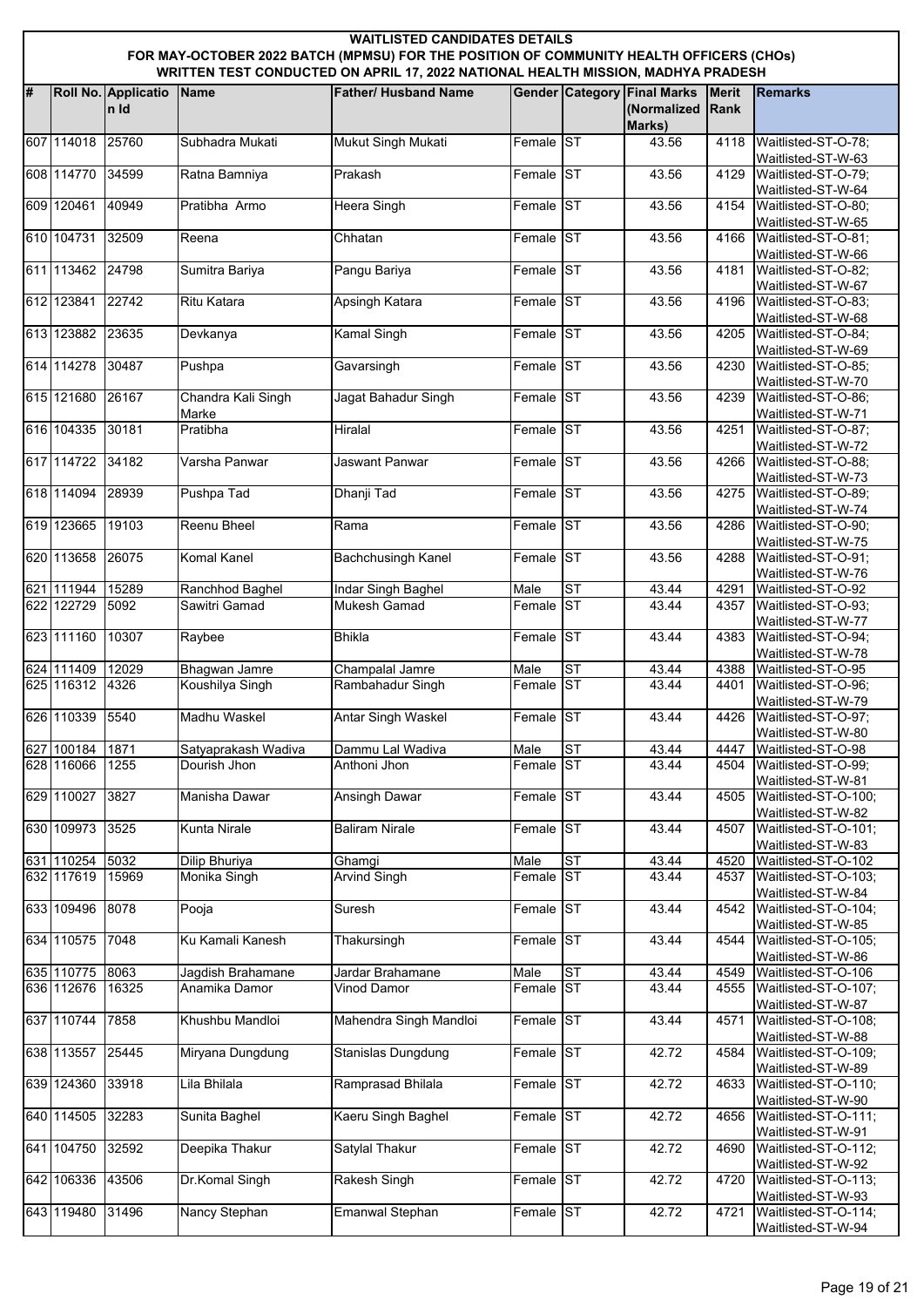|   | <b>WAITLISTED CANDIDATES DETAILS</b><br>FOR MAY-OCTOBER 2022 BATCH (MPMSU) FOR THE POSITION OF COMMUNITY HEALTH OFFICERS (CHOs)<br>WRITTEN TEST CONDUCTED ON APRIL 17, 2022 NATIONAL HEALTH MISSION, MADHYA PRADESH |                             |                                     |                                        |                        |           |                                                             |                             |                                             |  |  |
|---|---------------------------------------------------------------------------------------------------------------------------------------------------------------------------------------------------------------------|-----------------------------|-------------------------------------|----------------------------------------|------------------------|-----------|-------------------------------------------------------------|-----------------------------|---------------------------------------------|--|--|
| # |                                                                                                                                                                                                                     | Roll No. Applicatio<br>n Id | Name                                | <b>Father/ Husband Name</b>            |                        |           | <b>Gender Category Final Marks</b><br>(Normalized<br>Marks) | <b>Merit</b><br><b>Rank</b> | <b>Remarks</b>                              |  |  |
|   | 644 113705                                                                                                                                                                                                          | 26404                       | Sindu Chouhan                       | Dur Singh Chouhan                      | Female ST              |           | 42.72                                                       | 4731                        | Waitlisted-ST-O-115;<br>Waitlisted-ST-W-95  |  |  |
|   | 645 114938                                                                                                                                                                                                          | 36014                       | Mamta Waskle                        | Pankaj Waskle                          | Female ST              |           | 42.72                                                       | 4767                        | Waitlisted-ST-O-116;<br>Waitlisted-ST-W-96  |  |  |
|   | 646 113056                                                                                                                                                                                                          | 22409                       | Monika Jhala                        | Sukhlal Jhala                          | Female ST              |           | 42.72                                                       | 4773                        | Waitlisted-ST-O-117;<br>Waitlisted-ST-W-97  |  |  |
|   | 647 123925                                                                                                                                                                                                          | 24431                       | Angurbala Chauhan                   | Jaswant Singh                          | Female ST              |           | 42.72                                                       | 4774                        | Waitlisted-ST-O-118;<br>Waitlisted-ST-W-98  |  |  |
|   | 648 113251 23556                                                                                                                                                                                                    |                             | Rangeeta Solankee                   | <b>Bherla Solankee</b>                 | Female ST              |           | 42.72                                                       | 4794                        | Waitlisted-ST-O-119;<br>Waitlisted-ST-W-99  |  |  |
|   | 649 114157 29513                                                                                                                                                                                                    |                             | Laxmi Dawre                         | Karan Singh Dawre                      | Female ST              |           | 42.72                                                       | 4799                        | Waitlisted-ST-O-120;<br>Waitlisted-ST-W-100 |  |  |
|   | 650 114151                                                                                                                                                                                                          | 29473                       | Anjali Chouhan                      | <b>Ful Singh</b>                       | Female ST              |           | 42.72                                                       | 4815                        | Waitlisted-ST-O-121;<br>Waitlisted-ST-W-101 |  |  |
|   | 651 115635                                                                                                                                                                                                          | 42259                       | Monika Mandloi                      | Devi Singh Mandloi                     | Female ST              |           | 42.72                                                       | 4820                        | Waitlisted-ST-O-122;<br>Waitlisted-ST-W-102 |  |  |
|   | 652 113446                                                                                                                                                                                                          | 24714                       | Jyoti                               | Raju                                   | Female ST              |           | 42.72                                                       | 4822                        | Waitlisted-ST-O-123;<br>Waitlisted-ST-W-103 |  |  |
|   | 653 105045                                                                                                                                                                                                          | 34660                       | <b>Arpita Singh</b>                 | Sardar Singh                           | Female ST              |           | 42.72                                                       | 4839                        | Waitlisted-ST-O-124:<br>Waitlisted-ST-W-104 |  |  |
|   | 654 114742                                                                                                                                                                                                          | 34282                       | Durga                               | Kailash                                | Female ST              |           | 42.72                                                       | 4856                        | Waitlisted-ST-O-125;<br>Waitlisted-ST-W-105 |  |  |
|   | 655 119094                                                                                                                                                                                                          | 28170                       | Durga                               | <b>Budh Singh</b>                      | Female ST              |           | 42.72                                                       | 4859                        | Waitlisted-ST-O-126;<br>Waitlisted-ST-W-106 |  |  |
|   | 656 118591                                                                                                                                                                                                          | 24158                       | Roshni Maravi                       | <b>Shev Singh</b>                      | Female ST              |           | 42.72                                                       | 4862                        | Waitlisted-ST-O-127;<br>Waitlisted-ST-W-107 |  |  |
|   | 657 120460                                                                                                                                                                                                          | 40814                       | Ramwati Singh                       | Lakhan Singh                           | Female ST              |           | 42.72                                                       | 4872                        | Waitlisted-ST-O-128;<br>Waitlisted-ST-W-108 |  |  |
|   | 658 115248                                                                                                                                                                                                          | 38775                       | Hemlata Chouhan                     | Dashrath Singh Chouhan                 | Female ST              |           | 42.72                                                       | 4875                        | Waitlisted-ST-O-129                         |  |  |
|   | 659 114414 31437                                                                                                                                                                                                    |                             | Amisha Saste                        | Jagsingh                               | Female ST              |           | 42.72                                                       | 4883                        | Waitlisted-ST-O-130                         |  |  |
|   | 660 117166                                                                                                                                                                                                          | 12038                       | Susheela Tigga                      | Shilanand Tigga                        | Female ST              |           | 42.21                                                       | 4895                        | Waitlisted-ST-O-131                         |  |  |
|   | 661 109637<br>662 111748                                                                                                                                                                                            | 1107<br>14127               | Aruna Pawar<br>Kamendra Singh Pawar | Golu Pawar<br>Prahlad Singh Pawar      | Female ST<br>Male      | <b>ST</b> | 42.21<br>42.21                                              | 4917<br>4933                | Waitlisted-ST-O-132<br>Waitlisted-ST-O-133  |  |  |
|   | 663 121355                                                                                                                                                                                                          | 17615                       | Sushma Thakur                       | Kailash                                | Female ST              |           | 42.21                                                       | 4973                        | Waitlisted-ST-O-134                         |  |  |
|   | 664 107904                                                                                                                                                                                                          | 21857                       | Ansha Pateliya                      | <b>Himta Pateliya</b>                  | Female ST              |           | 42.21                                                       | 4977                        | Waitlisted-ST-O-135                         |  |  |
|   | 665 116795                                                                                                                                                                                                          | 8665                        | Varsha Thakur                       | Hari Singh Thakur                      | Female                 | <b>ST</b> | 42.21                                                       | 5009                        | Waitlisted-ST-O-136                         |  |  |
|   | 666 116351                                                                                                                                                                                                          | 4628                        | Surendra Pusham                     | <b>Pyare Singh</b>                     | Male                   | <b>ST</b> | 42.21                                                       | 5019                        | Waitlisted-ST-O-137                         |  |  |
|   | 667 117192 11982                                                                                                                                                                                                    |                             | Sudha Rani Tirkey                   | <b>Amod Tirkey</b>                     | Female ST              |           | 42.21                                                       | 5030                        | Waitlisted-ST-O-138                         |  |  |
|   | 668 111427 12143                                                                                                                                                                                                    |                             | Usha Katara                         | Khushal Katara                         | Female ST              |           | 42.21                                                       | 5031                        | Waitlisted-ST-O-139                         |  |  |
|   | 669 100861 7126                                                                                                                                                                                                     |                             | Rekha Chuhan                        | Dhundar Singh                          | Female ST              |           | 42.21                                                       | 5033                        | Waitlisted-ST-O-140                         |  |  |
|   | 670 103011                                                                                                                                                                                                          | 21965                       | Poornima Dhurve                     | <b>Achhelal Dhurve</b>                 | Female ST              |           | 42.21                                                       |                             | 5064 Waitlisted-ST-O-141                    |  |  |
|   | 671 117641                                                                                                                                                                                                          | 16189                       | Kirti Pandre                        | Shiv Kumar                             | Female ST              |           | 42.21                                                       | 5066                        | Waitlisted-ST-O-142                         |  |  |
|   | 672 112330<br>673 109996 3630                                                                                                                                                                                       | 17329                       | Anjali Osari<br>Ravi Katare         | Ramlaal<br>Sardar                      | Female ST<br>Male      | <b>ST</b> | 42.21<br>42.21                                              | 5088<br>5090                | Waitlisted-ST-O-143<br>Waitlisted-ST-O-144  |  |  |
|   | 674 112290                                                                                                                                                                                                          | 17050                       | Sangeeta Vaskel                     | <b>Hariram Vaskel</b>                  | Female ST              |           | 42.21                                                       | 5096                        | Waitlisted-ST-O-145                         |  |  |
|   | 675 111711                                                                                                                                                                                                          | 13882                       | Rani Sisodiya                       | Modsingh Sisodiya                      | Female ST              |           | 42.21                                                       | 5099                        | Waitlisted-ST-O-146                         |  |  |
|   | 676 111819                                                                                                                                                                                                          | 14610                       | Pinki Dudve                         | <b>Bilarsingh Bhugwade</b>             | Female ST              |           | 42.21                                                       | 5100                        | Waitlisted-ST-O-147                         |  |  |
|   | 677 110246 5040                                                                                                                                                                                                     |                             | Divya Damor                         | Raju Damor                             | Female ST              |           | 42.21                                                       | 5107                        | Waitlisted-ST-O-148                         |  |  |
|   | 678 110253 5009                                                                                                                                                                                                     |                             | Ganu Gadariya                       | Motala                                 | Female ST              |           | 42.21                                                       | 5137                        | Waitlisted-ST-O-149                         |  |  |
|   | 679 110102                                                                                                                                                                                                          | 4255                        | Sadhana Bhanwar                     | Khuman Singh                           | Female ST              |           | 42.21                                                       | 5150                        | Waitlisted-ST-O-150                         |  |  |
|   | 680 109942                                                                                                                                                                                                          | 3337                        | <b>Kiran Dodve</b>                  | <b>Dhansingh Dodve</b>                 | Female ST<br>Female ST |           | 42.21                                                       |                             | 5164 Waitlisted-ST-O-151                    |  |  |
|   | 681 110386<br>682 100215 2130                                                                                                                                                                                       | 5833                        | Laxmi Kasde<br>Reena Dhurvey        | Pannalal<br>Raising                    | Female ST              |           | 42.21<br>42.21                                              | 5166<br>5172                | Waitlisted-ST-O-152<br>Waitlisted-ST-O-153  |  |  |
|   | 683 112618 19267                                                                                                                                                                                                    |                             | Jyoti Sisodiya                      | Narayan Singh                          | Female ST              |           | 42.21                                                       |                             | 5185 Waitlisted-ST-O-154                    |  |  |
|   | 684 117615                                                                                                                                                                                                          | 15990                       | Komal Singh                         | Patiram Singh                          | Female ST              |           | 42.21                                                       |                             | 5192 Waitlisted-ST-O-155                    |  |  |
|   | 685 109871                                                                                                                                                                                                          | 2762                        | Bhavna Uchchhawal                   | Bahadursingh Uchchhawal                | Female ST              |           | 42.21                                                       | 5193                        | Waitlisted-ST-O-156                         |  |  |
|   | 686 109718 1566                                                                                                                                                                                                     |                             | $\overline{V}$ inod                 | <b>Bhagiram</b>                        | Male                   | ST        | 42.21                                                       | 5220                        | Waitlisted-ST-O-157                         |  |  |
|   | 687 104694 32263                                                                                                                                                                                                    |                             | Neetu Barik                         | Radhelal Barik                         | Female ST              |           | 41.88                                                       | 5254                        | Waitlisted-ST-O-158                         |  |  |
|   | 688 113697                                                                                                                                                                                                          | 26287                       | <b>Ashish Alivin</b>                | Sanjeev                                | Male                   | <b>ST</b> | 41.88                                                       | 5257                        | Waitlisted-ST-O-159                         |  |  |
|   | 689 119586                                                                                                                                                                                                          | 32444                       | Anita Panadiya                      | Ram Charan Panadiya                    | Female ST              |           | 41.88                                                       | 5266                        | Waitlisted-ST-O-160                         |  |  |
|   | 690 104096 28893<br>691 113750 26587                                                                                                                                                                                |                             | Savita Marskole<br>Manisha Dawar    | Shivdeen Marskole<br>Keram Singh Dawar | Female ST<br>Female ST |           | 41.88<br>41.88                                              | 5270<br>5284                | Waitlisted-ST-O-161<br>Waitlisted-ST-O-162  |  |  |
|   | 692 115815 43989                                                                                                                                                                                                    |                             | Sheetal Julius                      | Julius                                 | Female ST              |           | 41.88                                                       | 5304                        | Waitlisted-ST-O-163                         |  |  |
|   | 693 115898                                                                                                                                                                                                          | 44704                       | Sona Muwel                          | <b>Ballu Muwel</b>                     | Female ST              |           | 41.88                                                       | 5319                        | Waitlisted-ST-O-164                         |  |  |
|   | 694 114108 29113                                                                                                                                                                                                    |                             | Sunita Tagore                       | Thawla Tagore                          | Female ST              |           | 41.88                                                       | 5322                        | Waitlisted-ST-O-165                         |  |  |
|   | 695 115675 42740                                                                                                                                                                                                    |                             | Sanu Alawa                          | Jhanjad Singh                          | Female ST              |           | 41.88                                                       | 5328                        | Waitlisted-ST-O-166                         |  |  |
|   | 696 115560 41624                                                                                                                                                                                                    |                             | Nirma Savale                        | Fugla Savale                           | Female ST              |           | 41.88                                                       | 5329                        | Waitlisted-ST-O-167                         |  |  |
|   | 697 112977 21870                                                                                                                                                                                                    |                             | Sharda Knnoje                       | Harsing Knnoje                         | Female ST              |           | 41.88                                                       | 5353                        | Waitlisted-ST-O-168                         |  |  |
|   | 698 114277                                                                                                                                                                                                          | 30530                       | Varsha Nargawa                      | Gel Sing Nargawa                       | Female ST              |           | 41.88                                                       | 5368                        | Waitlisted-ST-O-169                         |  |  |
|   | 699 106506                                                                                                                                                                                                          | 44715                       | Vishal Kurmeti                      | Santu Kurmeti                          | Male                   | <b>ST</b> | 41.88                                                       | 5377                        | Waitlisted-ST-O-170                         |  |  |